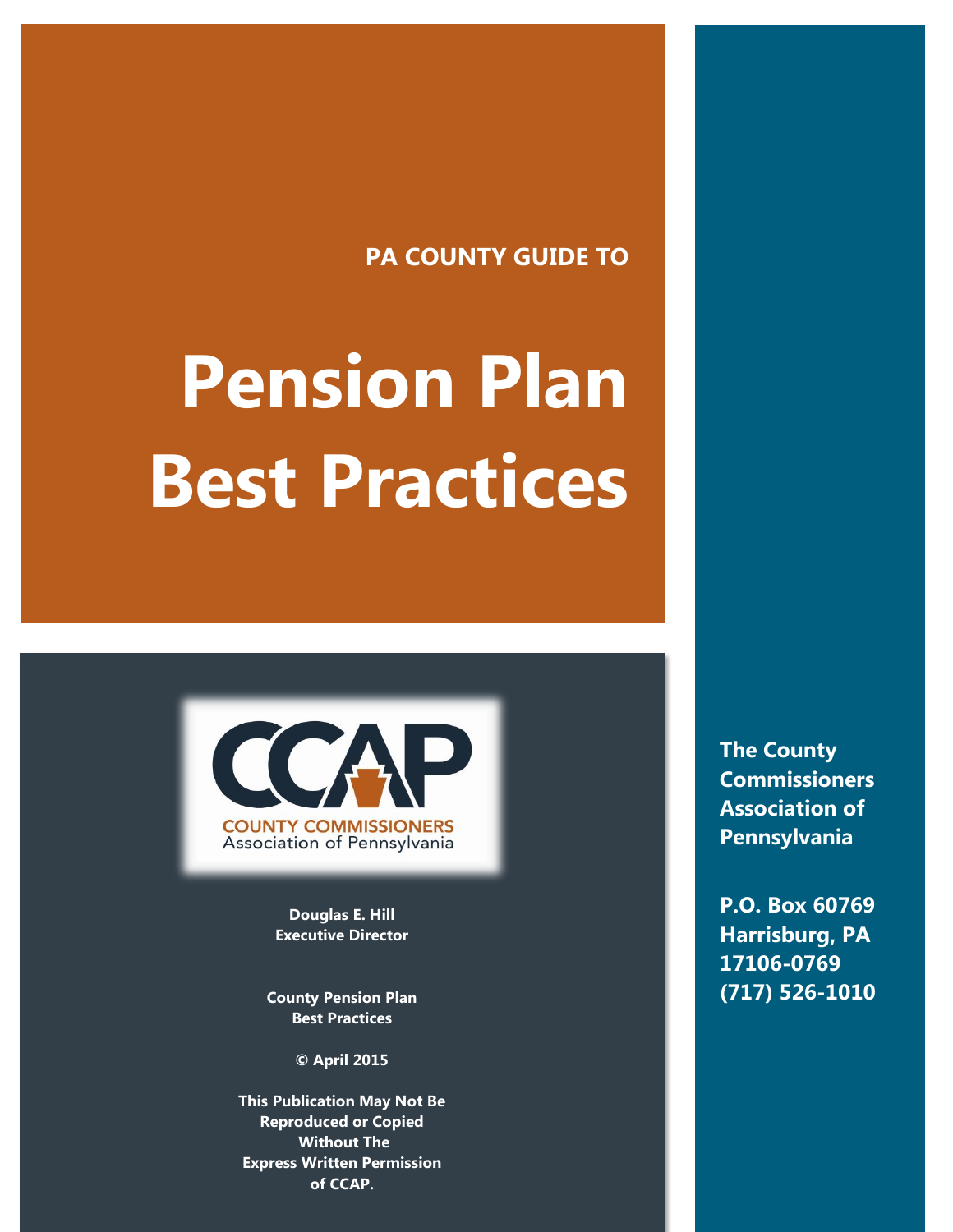# **Table of Contents**

| PLAN ADMINISTRATION MARRIED AND ACCORDING ASSESSMENT PLAN ADMINISTRATION |  |
|--------------------------------------------------------------------------|--|
| INVESTMENTS, FIDUCIARY RESPONSIBILITY, FUNDING THE PLAN  20              |  |
|                                                                          |  |
|                                                                          |  |
|                                                                          |  |
|                                                                          |  |
|                                                                          |  |
|                                                                          |  |
| Members of the CCAP Pension Best Practices Committee  58                 |  |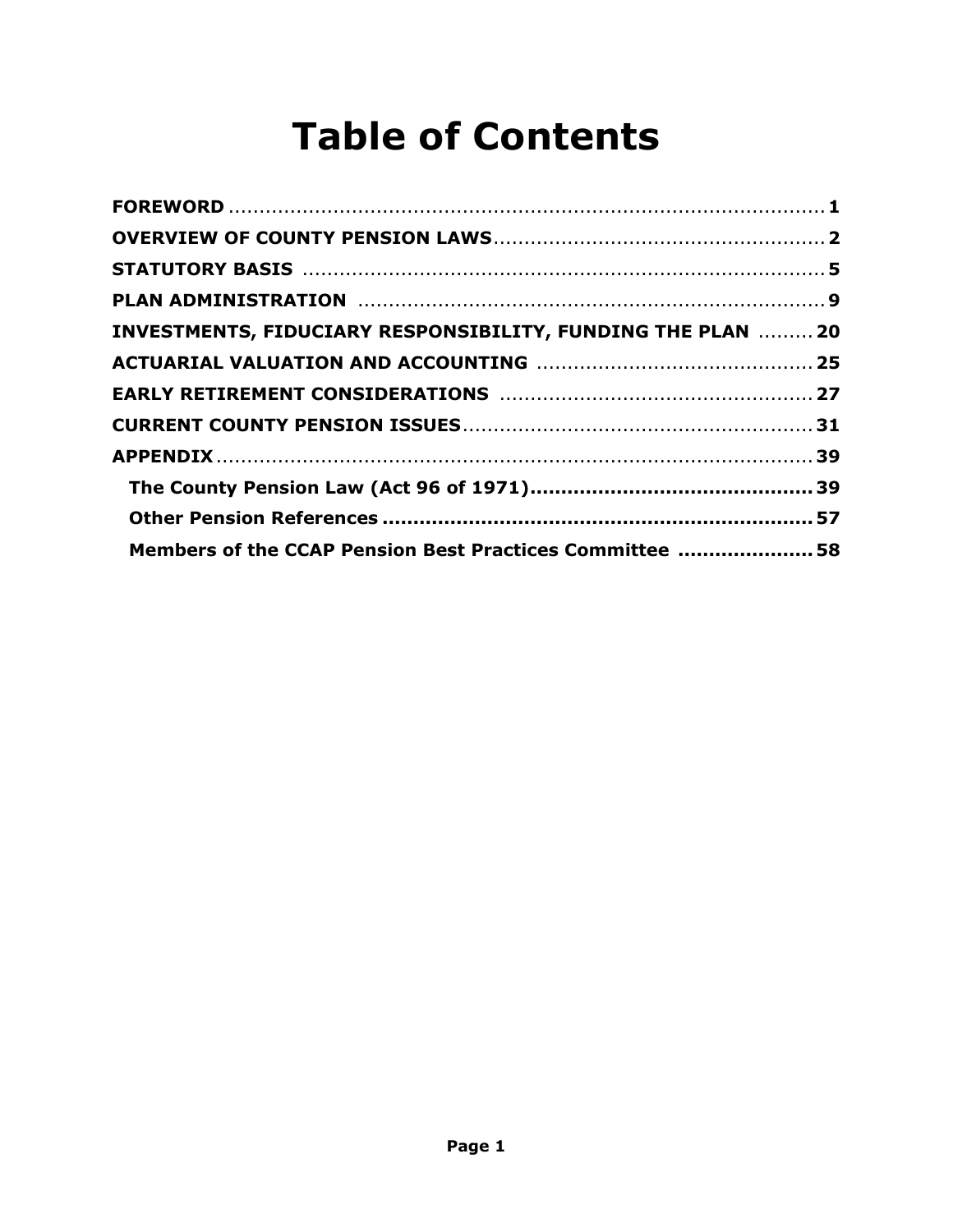# **I. FOREWORD**

The County Commissioners Association of Pennsylvania produced this Best Practices report, designed especially for the new class of commissioners entering county government in 1996. It proved to be a popular publication, and was updated in 2004. This 2015 update is intended to keep county officials and staff informed about changes to laws and process which have happened in the last nine years.

While the County Pension Law may be specific about many matters, there are numerous gray areas. This report examines these issues and discusses options for counties to consider. It is our hope counties will use this report as a way to evaluate the management of their pension plans, and to ensure that all pertinent issues have been addressed.

Note that this publication refers typically to "county commissioners," as is also the case in the relevant statutes. Home rule counties would substitute reference to the home rule equivalent.

This 2015 version is the result of reviews and additions provided by those listed below, whose assistance we gratefully acknowledge. Detailed contact information for the committee members can be found on pages 58 and 59.

#### **Pension Best Practices Committee**

Marc Ammaturo, PFM Advisors Frank Burnette, Morrison Fiduciary Advisors, Inc Charles Friedlander, Municipal Finance Partners, Inc Brian Gabriel, Campbell Durrant Beatty Palombo & Miller, P.C Carl Geffken, County of Berks Brian Gibson, Peirce Park Group George Matta, Fusion Investment Group Michele Miller, Adams County Richard Miller, Campbell Durrant Beatty Palombo & Miller, P.C Sandy Parrish, Dauphin County Robert Patrizio, County of Berks Henry Stiehl, Hay Group William Vescio, Vescio Asset Management, LLC Warren West, Greentree Brokerage Services, Inc Douglas E. Hill, Executive Director, CCAP

**Editor**

John R. Sallade, CRM, Managing Director, Insurance Programs, CCAP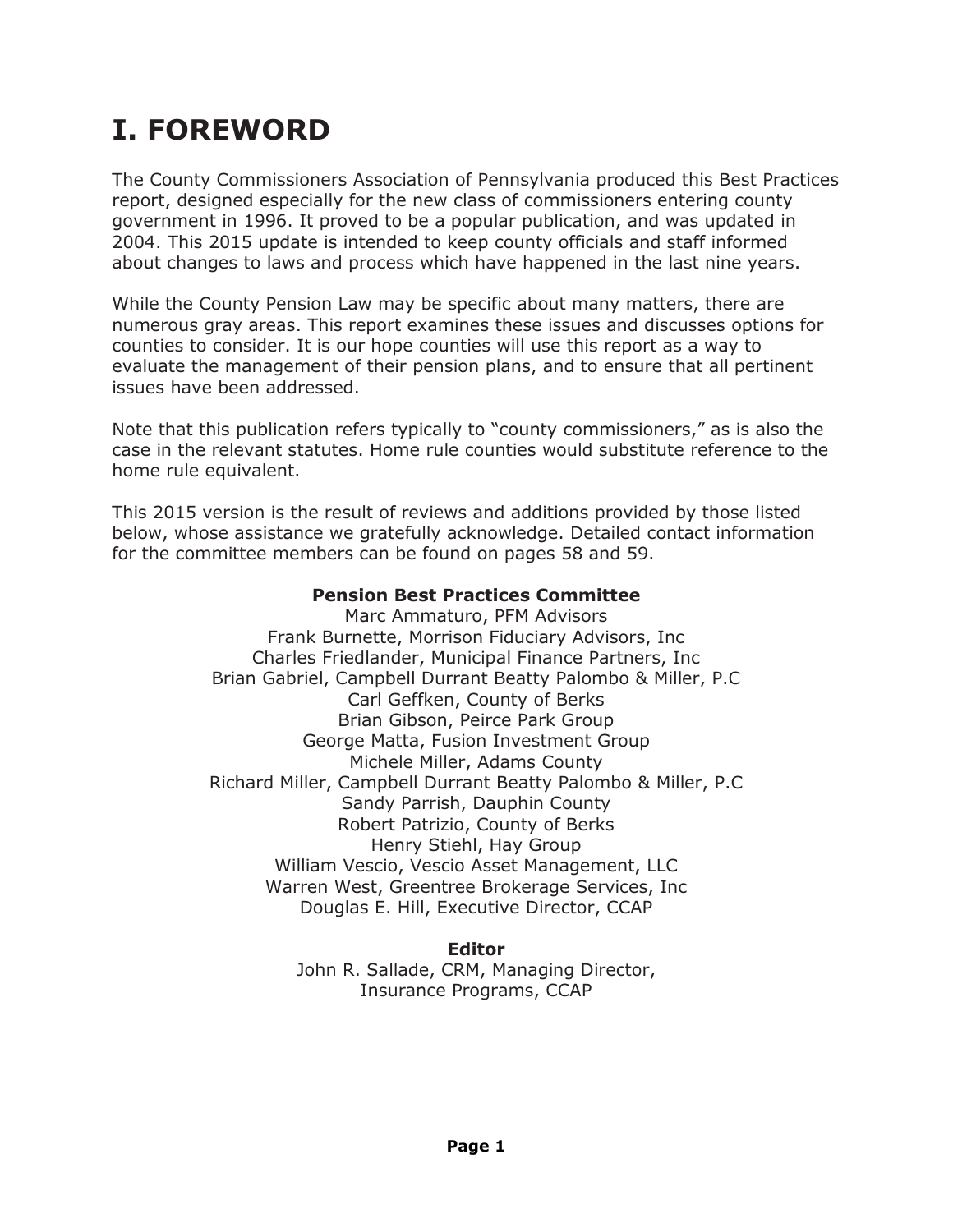# **II. OVERVIEW OF COUNTY PENSION LAWS**

# *Pension Plan Alternatives*

Counties have two options for the operation of their pension plans: Operating a plan as outlined under the County Pension Law<sup>1</sup> or joining the Pennsylvania Municipal Retirement System (PMRS).<sup>2</sup>

# *Duties of the Commissioners*

The county commissioners must establish a pension plan for the county. Every two years each county must submit an actuarial valuation report to the Pennsylvania Public Employee Retirement Study Commission.<sup>3</sup>

# *PMRS*

If the county wishes to join the Pennsylvania Municipal Retirement System, there are specific actions which the county needs to take. $4$  Few counties have joined PMRS. The main membership of PMRS is cities, boroughs, towns and townships. Counties in PMRS make biennial actuarial valuation reports. 5 The chair of the county Pension Board<sup>6</sup> is responsible for making sure the actuarial reports are prepared and filed.<sup>7</sup> The costs of preparing the actuarial valuation report are an allowable administration expense and may be paid from the assets of the pension plan.<sup>8</sup>

See Other Pension References on page 57 for the address of PMRS and for additional information.

The PMRS structure, benefits and options are specific to that plan and apply only to counties opting into that plan and thus are not reviewed in this document.

 $\overline{a}$ 

 $1\,16$  P.S. §§ 11651 et Seq.

<sup>2</sup> 16 P.S. §§ 881.101 et Seq.

<sup>3</sup> 53 P.S. § 895.201(a)

<sup>4</sup> See 53 §§ P.S. 881.107 et Seq.

 $5$  53 P.S. § 895.201(a)

<sup>&</sup>lt;sup>6</sup> The statute refers to "chief administrative officer."

<sup>7</sup> 53 P.S. § 895.201(d)

<sup>8</sup> 53 P.S. § 895.207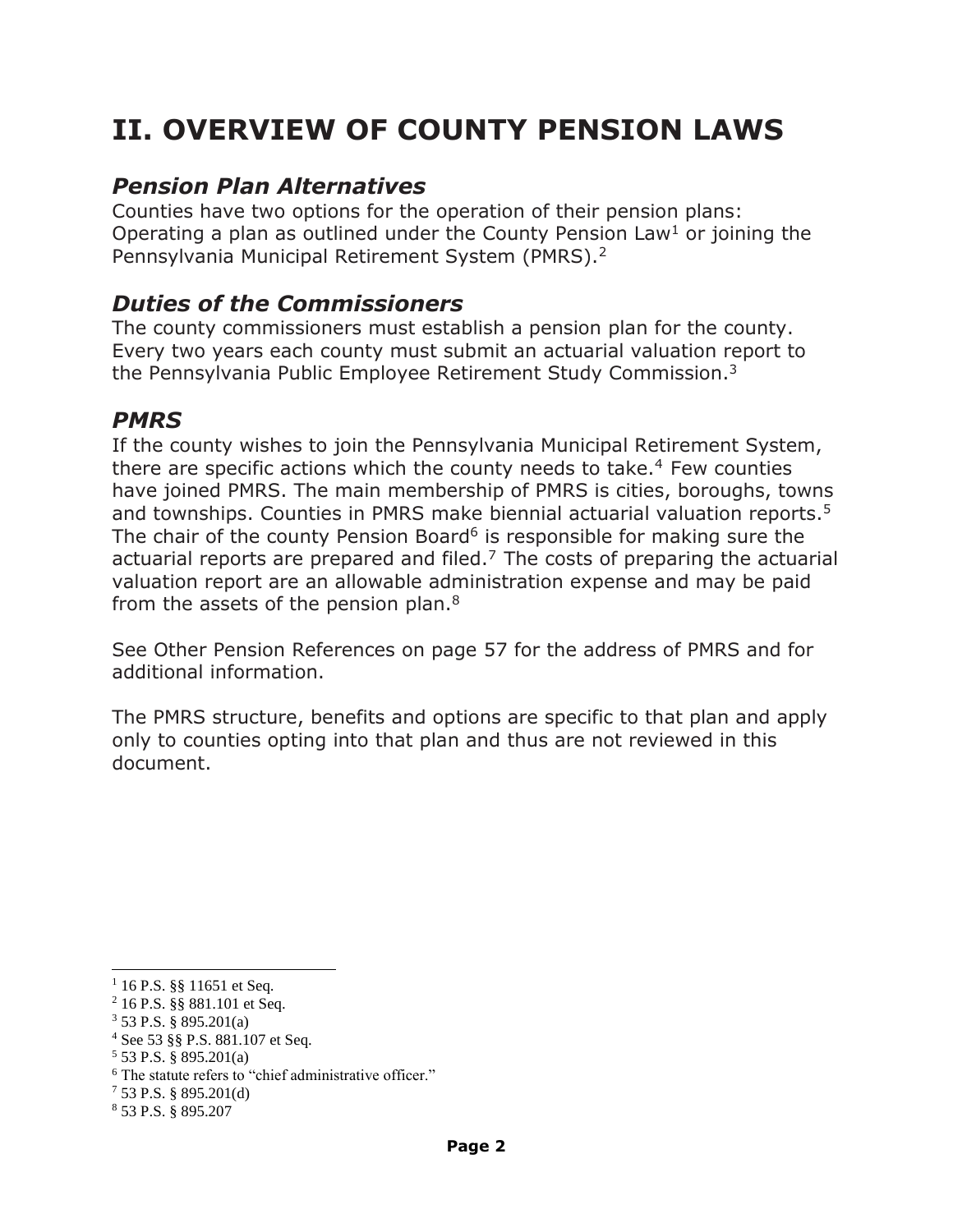# *Operation Under The County Pension Law*

The rest of this section reviews the requirements for the operation of a county pension plan under the County Pension Law, commonly referred to as Act 96.

#### *Creation of the Pension Board, Members*

Upon the establishment of a county pension system, the commissioners must create a County Retirement Board, usually referred to as the Pension Board.<sup>9</sup> The Pension Board consists of five members: the three county commissioners, the controller and the treasurer.<sup>10</sup> If the county does not have an elected controller, the chief clerk becomes the fifth member of the Pension Board. Members of the Board shall not receive any compensation for their services, but shall be reimbursed for all expenses necessarily incurred in the performance of their duties.<sup>11</sup> These expenses may be paid from the county pension fund.

#### *Oath of Office - Pension Board Members*

Upon appointment to the Pension Board, each member must take an oath of office which indicates they will diligently and honestly administer the affairs of the board, and will not knowingly violate or permit to be violated any of the provisions of the law. The oath shall be subscribed to and filed with the records of the Pension Board.<sup>12</sup>

#### *Pension Board Meetings*

Meetings of the Pension Board are chaired by the chairman of the county commissioners.<sup>13</sup> Three members of the Pension Board constitutes a quorum.<sup>14</sup> The Pension Board may establish rules and regulations for meetings of the Pension Board.<sup>15</sup> Pension Board meetings are subject to the Sunshine Law and legal requirements for advertising and public attendance must be followed. The Pension Board should meet on a regular basis, at least quarterly and accurate minutes should be taken, with minutes of the prior meeting reviewed and approved at the beginning of each meeting. The minutes of Pension Board meetings are public documents and should be made available upon request.

 $\overline{a}$  $9$  16 P.S. § 11654 (b)

 $10$  16 P.S. § 11654 (b)

 $11$  16 P.S. § 11654 (b)

 $12$  16 P.S. § 11654 (b)

 $13$  16 P.S. § 11654 (b)

 $14$  16 P.S. § 11654 (b)

<sup>&</sup>lt;sup>15</sup> 16 P.S. § 11656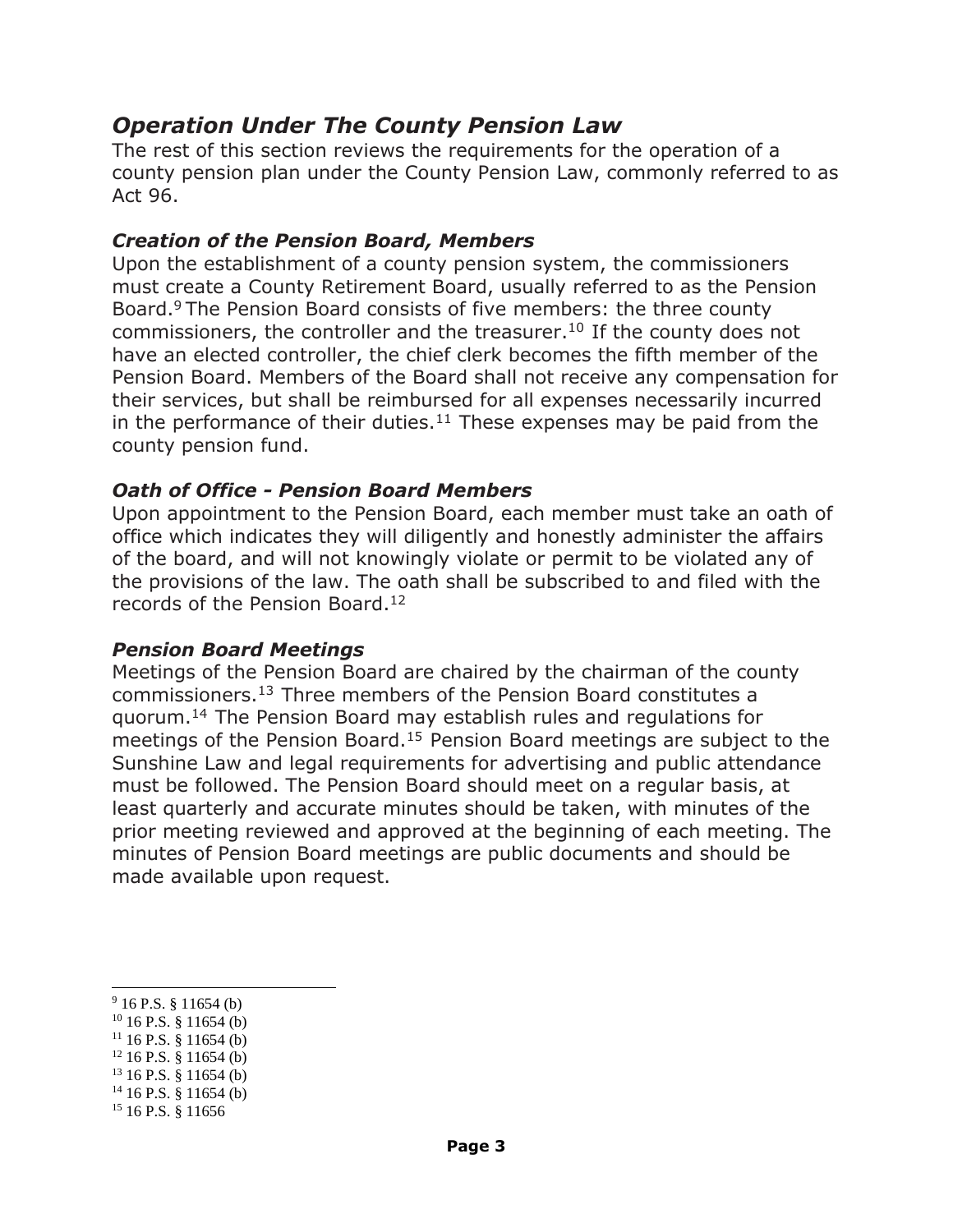#### *Pension Board Secretary - Duties and Salary*

The controller or the chief clerk, as the case may be, serves as the secretary of the Pension Board.<sup>16</sup> The secretary keeps a record of all of the proceedings of the Pension Board and the record shall be open to public inspection. The secretary's compensation shall be fixed by the county salary board, and is in addition to the normal compensation received by the controller/chief clerk. The secretary's compensation may be paid from the county pension fund.

In many counties, the secretary is responsible for the administration of the county pension fund. A 2014 survey of counties indicates the annual compensation for this responsibility ranges from zero to more than \$9,500 with the most frequent response being that no additional compensation is provided.

#### *Pension Boards in Home Rule Counties*

In counties with home rule or optional forms of government, the secretary of the Pension Board is appointed by the Pension Board.<sup>17</sup> The secretary's compensation shall be fixed by the county council.<sup>18</sup>

l <sup>16</sup> 16 P.S. § 11655

 $17$  16 P.S.  $8$  11655

<sup>&</sup>lt;sup>18</sup> 16 P.S. § 11655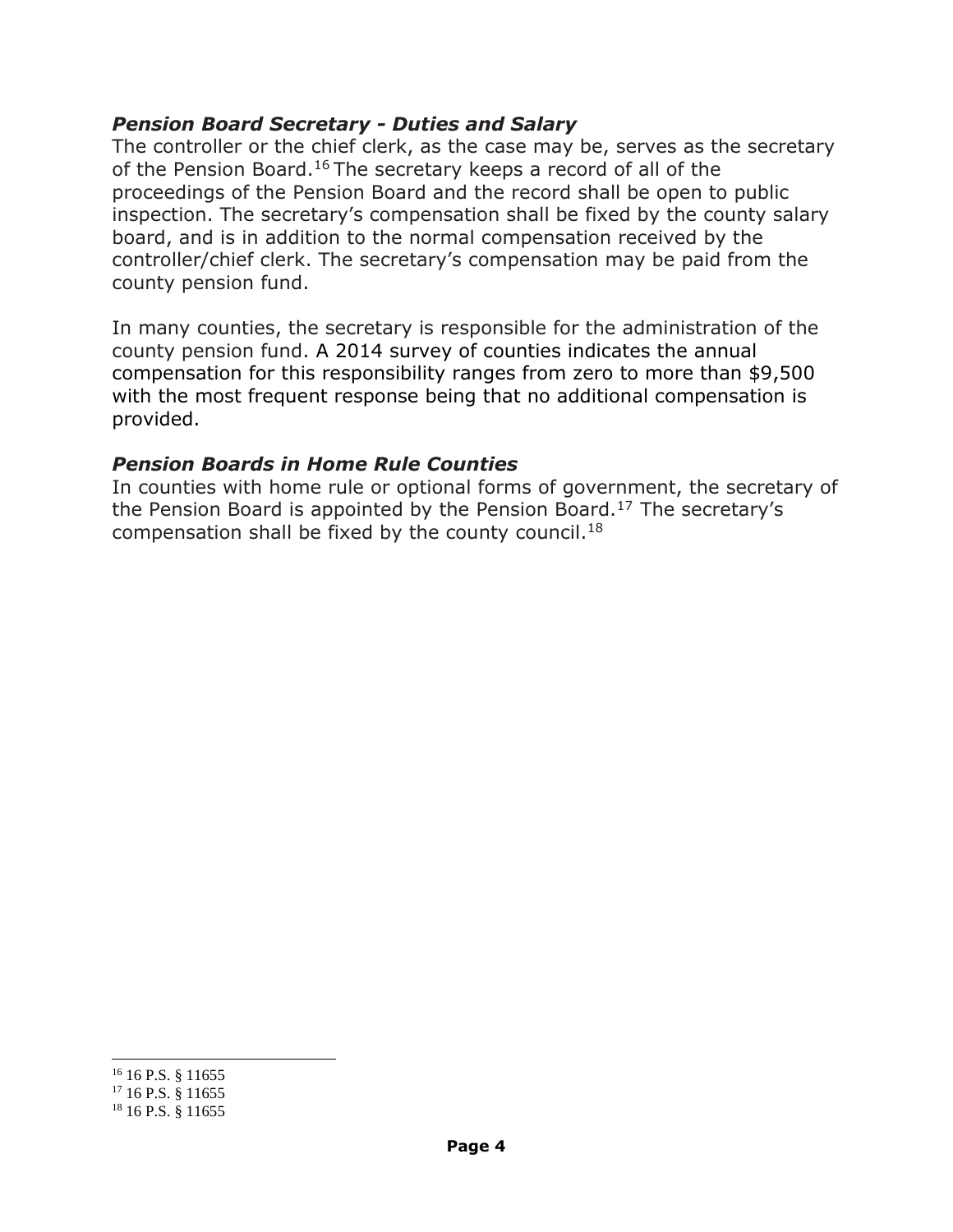# **III. STATUTORY BASIS**

#### *The Pennsylvania Constitution*

Authority for the Pennsylvania General Assembly to create and modify local government pension systems is found in the Pennsylvania Constitution. While the Constitution provides that "No bill shall be passed giving any extra compensation to any public officer, servant, employee, agent or contractor, after services shall have been rendered or contract made,"<sup>19</sup> it further provides that "nothing in this Constitution shall be construed to prohibit the General Assembly from authorizing the increase of retirement allowances or pensions of members of a retirement or pension system now in effect or hereafter legally constituted by the Commonwealth, its political subdivisions, agencies, or instrumentalities, after the termination of services of said member."<sup>20</sup> Although cost of living adjustments applied on a uniform scale are lawful, other methods of increasing compensation to retirees may not be permitted.

# *The Americans With Disabilities Act (ADA)*

The ADA (42 U.S.C. Section 12101 et seq.) is aimed at providing equal opportunity for individuals with disabilities. The ADA provides that no covered entity (this includes county governments), may discriminate against a qualified individual with a disability with regard to, among other things, conditions and privileges of employment.<sup>21</sup> Consequently, the County Pension Law, including its disability provision (11670) must be properly applied equally in order to avoid violation of the ADA.

#### *Other Pension Laws*

There are other pension laws which apply to county pension plan practice:

# *The Public Employee Retirement Commission Act (Act 66 of 1981***) 22**

This act created the Commission, which is responsible for reviewing legislation affecting public employee retirement systems, studying public employee retirement system policy as implemented at the state and local government level, and studying the actuarial soundness and costs of public employee retirement systems.

 $\overline{a}$ 

<sup>19</sup> Pa. Const. Art. III, Section 26

<sup>20</sup> Pa. Const. Art. III, Section 26

<sup>21</sup> 42 U.S.C. §§ 12112, et Seq.

<sup>22</sup> 43 P.S. §§ 1401-1411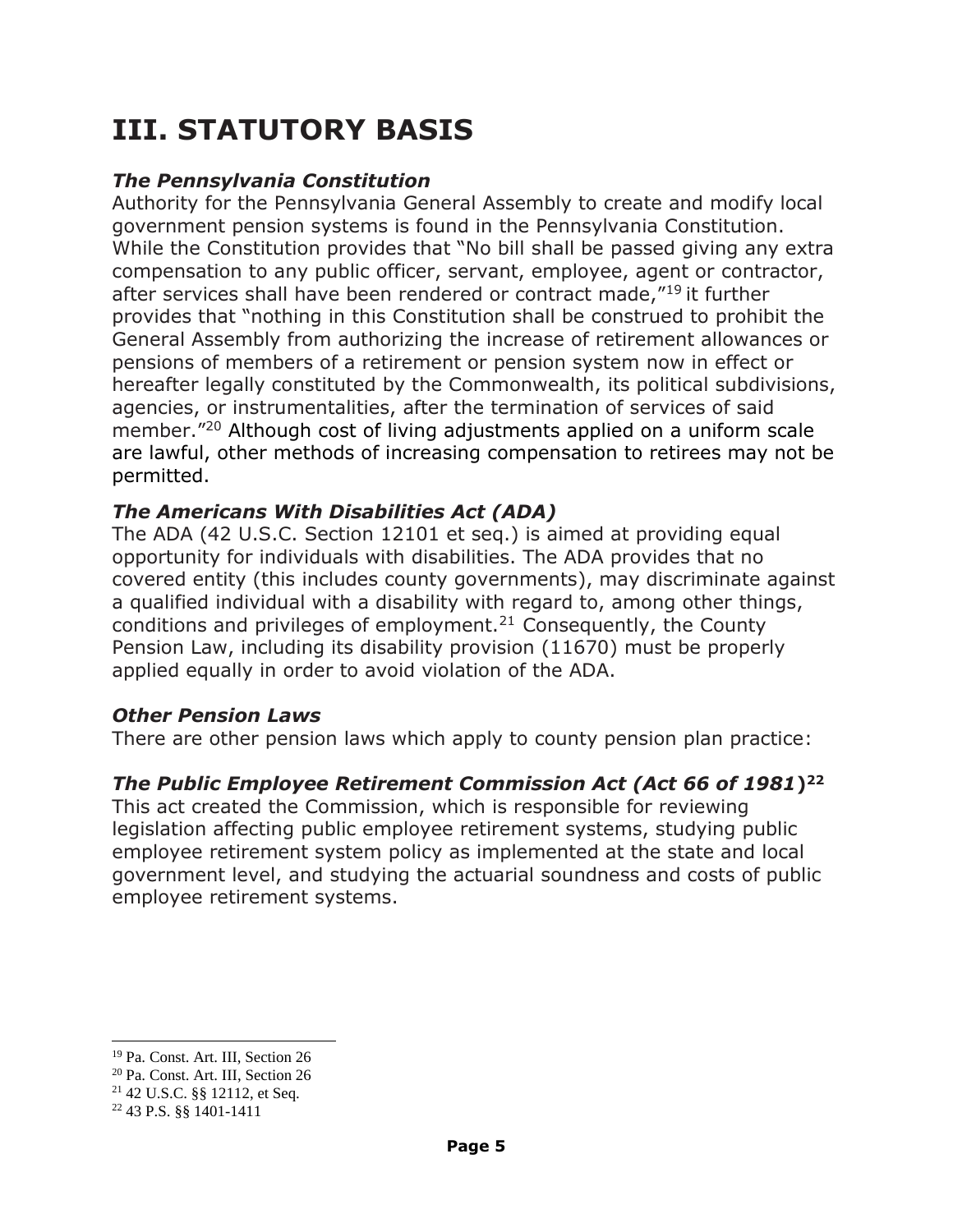### **The Actuarial Reporting Act (Act 293 of 1972)<sup>23</sup>**

This Act gives the Public Employee Retirement Commission the responsibility to administer the actuarial valuation reporting system for county retirement systems and to publish these county retirement systems' data biennially.

#### *Part One of Subchapter D of the Internal Revenue Code of 1986*

Although counties are generally exempt from income tax as political subdivisions, they must still comply with other provisions of the tax law. Compliance with this subchapter of the Internal Revenue Code (nondiscriminatory provisions regarding pension plans) is necessary to ensure that the plan constitutes and operates as a qualified plan and thus receives favorable tax treatment for both the county and its employees.

#### *ERISA*

The Employee Retirement and Income Security Act (ERISA) is a federal pension law. County pension plans are not subject to most of the provisions of this Act.<sup>24</sup>

#### *The Fiduciary Code*

The County Pension Board has fiduciary responsibility for the plan. As such, the Pension Board has the ultimate responsibility for management of the pension plan funds, even if the Pension Board hires a firm or firms to manage and invest the assets of the plan. This ultimate responsibility also carries with it liability if the funds are not managed in a responsible manner, often referred to as the "prudent person rule."

The Fiduciary Code provides that a fiduciary "may accept, hold, invest in, and retain....investments....and shall not be liable for loss on such investments so long as (he) exercises due care and prudence in the performance of (his) duties in regard to them."<sup>25</sup> A fiduciary has acted accordingly if purchases or retentions of investments are made by exercising the degree of judgment and care that a person of prudence, discretion and intelligence would exercise in the management of his/her own affairs.

 $\overline{a}$ <sup>23</sup> 53 P.S. §§ 730.1-730.5

 $24$  Over the years there has been considerable discussion by Congress regarding enactment of a public sector version of ERISA, commonly referred to as PERISA. As of the date of this publication, there is no such enactment and none pending; however, counties should consider utilization of the provisions of ERISA not as precedent but as guidelines for implementation of county pension law.

<sup>25</sup> 20 Pa.C.S.A. § 7302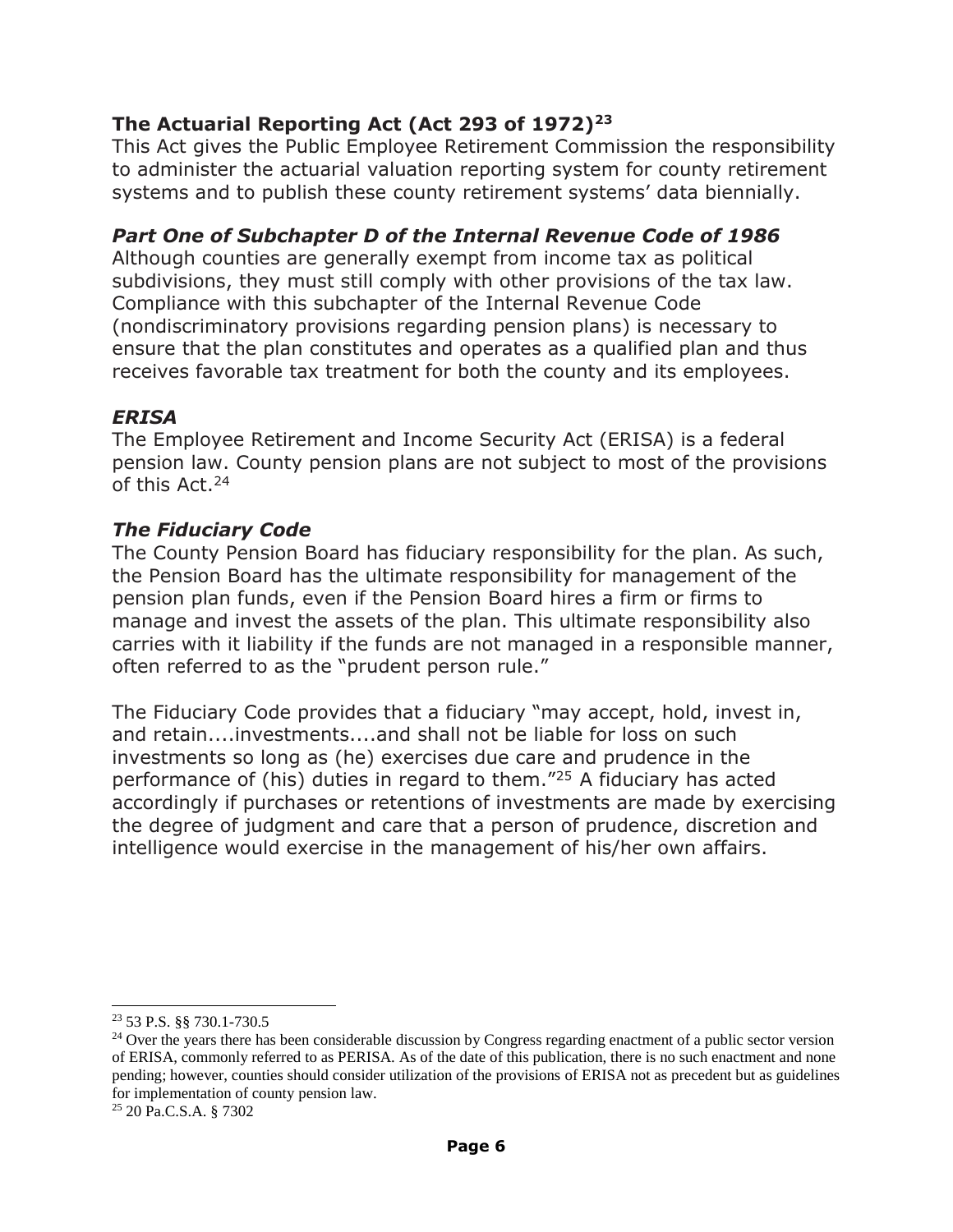#### *Home Rule Applicability*

Although home rule chartered counties may perform any function not denied by the Constitution of Pennsylvania, by the home rule charter, or by the General Assembly, this flexibility does not apply to pension plans. All counties that establish a pension plan are bound to the provisions of the County Pension Law.<sup>26</sup>

Similarly, operating under a home rule charter does not absolve the county from complying with the provisions of PMRS if it elects to join that system.

The Home Rule Charter provisions specifically state that a home rule municipality may not "enact any provision inconsistent with any statute heretofore enacted by the General Assembly affecting the rights, benefits or working conditions of any employee of a political subdivision." <sup>27</sup> Under the charter, the county is not given the power to diminish the rights or privileges of any former county employee in his or her pension or retirement system.<sup>28</sup>

#### *Domestic Relations Orders*

According to the Pennsylvania Divorce Code<sup>29</sup> and the interpretation of the Code by the courts, pension benefits accrued while a county employee up to the date of their termination or retirement are marital property subject to equitable distribution. The allocation between marital and non-marital portions is solely by use of a coverture fraction. In order for counties to pay benefits to an alternate payee, a Domestic Relations Order, signed by a judge and filed with the court, is required.

All pension plans must comply with Domestic Relations Orders entered by a court of competent jurisdiction. Adherence to these Orders is required by the Internal Revenue Code and necessary for any tax qualified plan.

#### *The Public Employee Forfeiture Act*

This act provides that "no public official or public employee nor any beneficiary designated by such public official or public employee shall be entitled to receive any retirement or other benefit or payment of any kind except a return of the contribution paid into any pension fund without interest, if such public official or public employee is convicted or pleads guilty or no defense" to certain crimes related to public office or public employment.<sup>30</sup>

 $\overline{a}$ 

<sup>26</sup> 16 P.S. § 11653

<sup>&</sup>lt;sup>27</sup> 16 P.S. § 11563(b)(v) and 16 P.S. § 1-404

 $28$  16 P.S. § 1-302(b)

<sup>29</sup> Act 175 of 2004, §3501

<sup>30</sup> 43 P.S. §§ 1311-1315.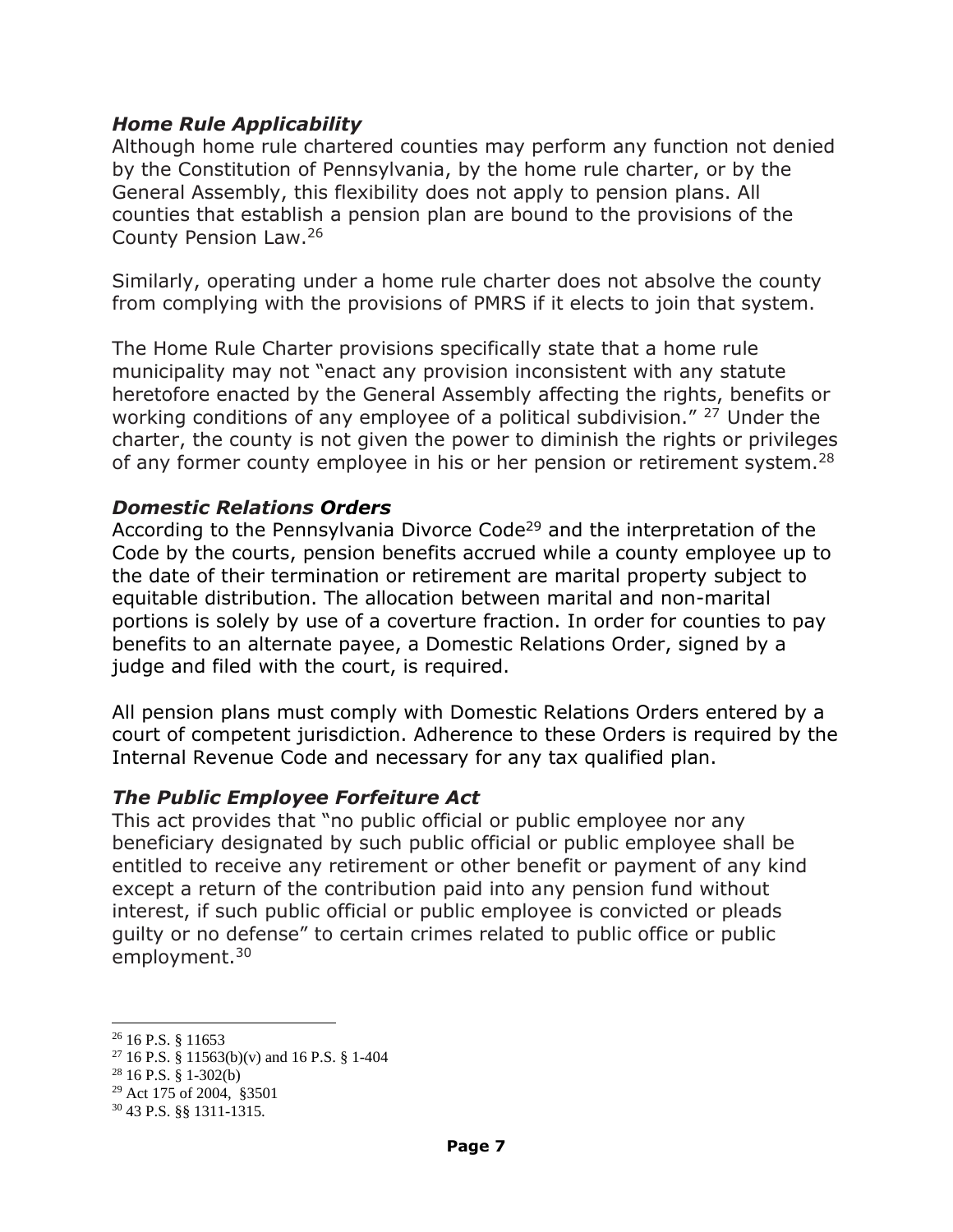Prior to taking any action on a member's account, the Pension Board must obtain a certified copy of the judgment from the appropriate court to ascertain whether any action will be taken by the Board to forfeit the pension benefits of a member's account. This determination must be made with the advice of legal counsel. $31$ 

#### *Uniformed Services Employment and Reemployment Rights Act*

The federal Uniformed Services Employment and Reemployment Rights Act ("USERRA") grants reemployment rights and benefits to employees who leave civilian jobs to perform military service.<sup>32</sup> Although USERRA focuses on the duty to reemploy returning service members, pension plans are subject to a provision that governs returning service members' pension rights and benefits.<sup>33</sup> Under section 4318 of USERRA, the Pension Board has an obligation to credit for retirement purposes intervening military leave to county employees who return to county employment after military service. It is important to recognize that USERRA does not apply to military service performed by an employee prior to their County employment. These issues are addressed in "Military Service Credit" on page 33 of this publication.

l

<sup>31</sup> 4 Pa. Code § 250.12

<sup>32</sup> 38 U.S.C. §§ 4301 et Seq.

<sup>33</sup> 38 U.S.C. § 4318(a)(1)(A).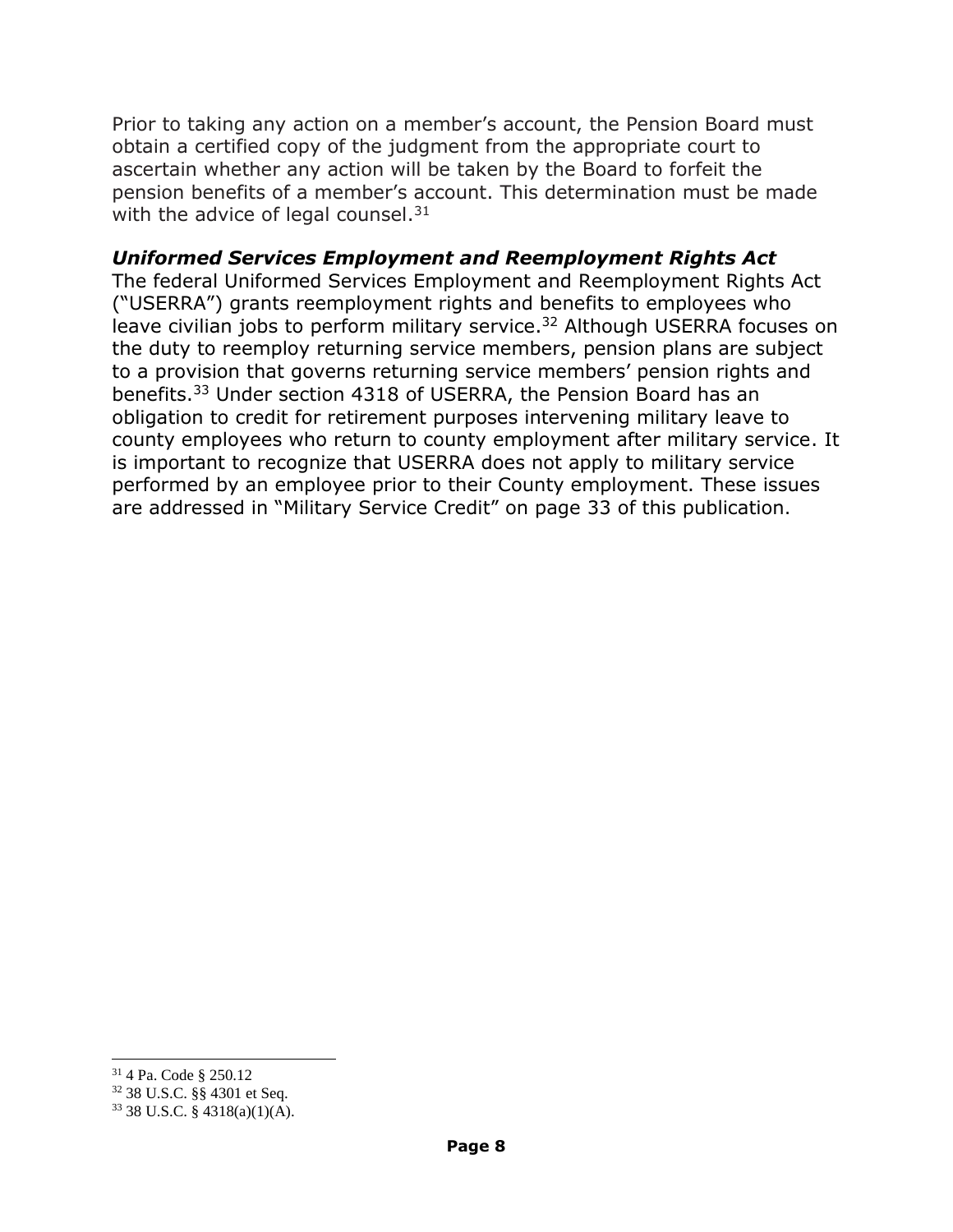# **V. PLAN ADMINISTRATION**

#### *Actuary*

Act 96 mandates that the Pension Board appoint an actuary whose compensation shall be determined by the Board. The Act requires the actuary to keep such data as is necessary for actuarial valuation purposes.  $34$ There is no definition of an actuary or listing of qualifications in Act 96. For guidance in selecting an actuary, counties may wish to use the definition of an "approved actuary" from the Municipal Pension Plan Funding Standard and Recovery Act which relates to municipal pension plans:  $35$ 

"Approved actuary," a person who has at least five years of actuarial experience with public pension plans and who is either enrolled as a member of the American Academy of Actuaries or enrolled as an actuary pursuant to the Federal Employee Retirement Income Security Act of 1974 (ERISA).

The services of an actuary are essential for the proper administration of the county's pension plan. The actuary evaluates the accrued and projected benefits of the membership of the pension plan in order to provide a reasonable estimate of the contributions required to fund the promised benefits. This is an important element in establishing the funding policy of the pension plan. Periodically, the actuary should perform a valuation of the plan, preferably annually. The valuation is an estimate of the long-term cost of the pension plan, and should include estimates of the liabilities created by three distinct groups of members of the retirement plan - active members, inactive members (terminated but vested) and retired members. The total liabilities for these three groups are then compared to the assets held by the pension plan to determine the contribution rate necessary to fund both the unfunded liability and normal costs. Unfunded liabilities are the benefit amounts to be paid by the plan which are not yet funded. They are created when the pension plan starts, by subsequent benefit increases, and by variations between actual and assumed experience. Normal costs are liabilities associated with an estimate of future service.

The Pension Board should request that the actuary also perform an actuarial valuation when changes are proposed in the benefit structure or eligibility requirements, prior to taking action on those changes. The county should utilize the actuary as an advisor and ask for advice before making any changes in the plan's benefits, contributions, or other options. This will allow the county to fully consider the impact and cost of the proposed changes.

 $\overline{a}$ 

<sup>34</sup> 53 P.S. § 895.102

<sup>35</sup> 53 P.S. § 895.102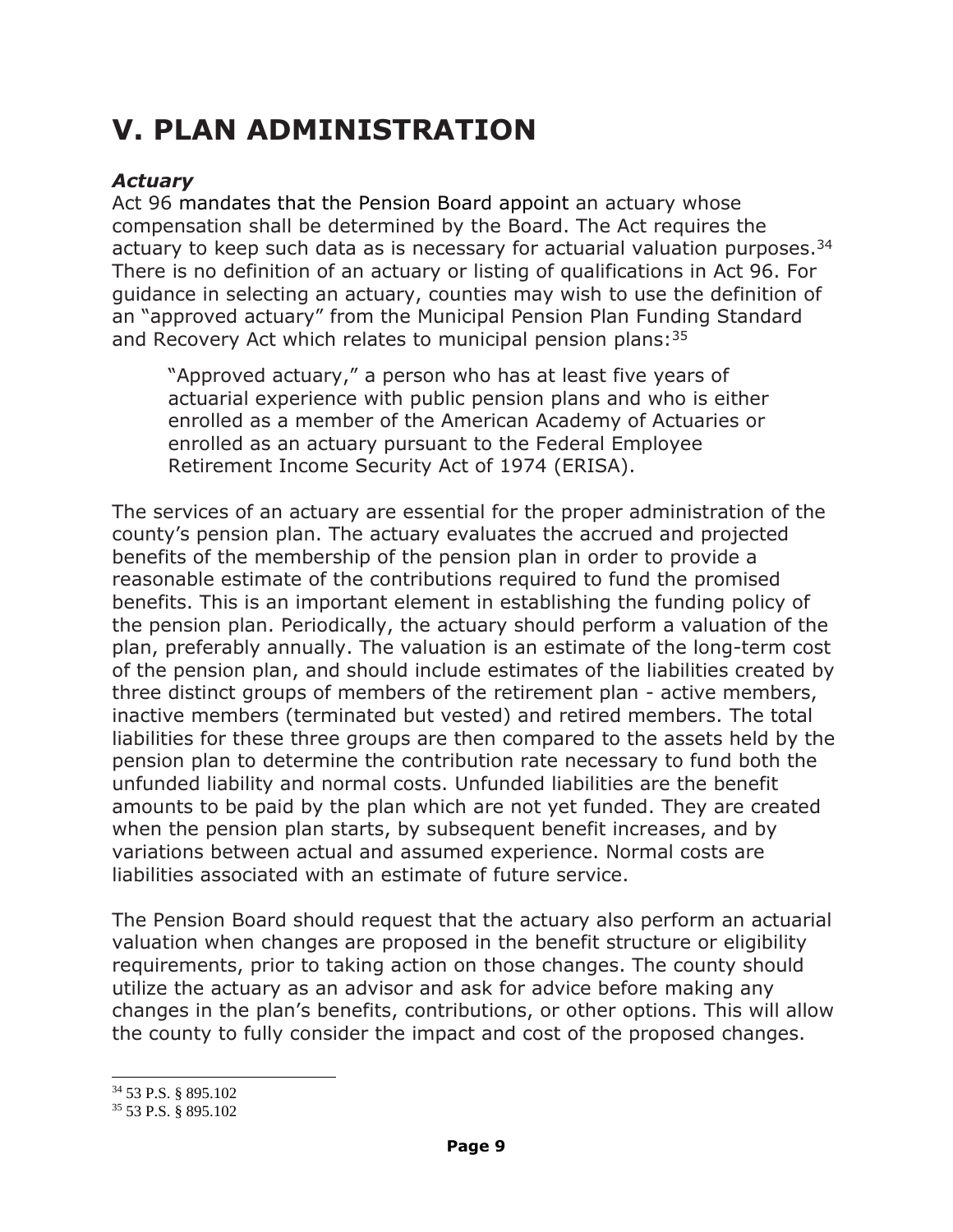The Pension Board needs to be aware of the assumptions being used by the actuary when actuarial valuations are conducted. Several assumptions must be made on the future status of the pension plan, including rate of future investment return, inflation, asset valuation method, funding method, the probability of death or employment termination, age and disability retirement rates, salary increases, system expenses, and future membership size.

These assumptions are necessary because county pension plans are usually assumed to continue to operate indefinitely and are not expected to terminate. The actuary advises and assists the Pension Board in selecting the actuarial cost method best suited to the plan, and in setting reasonable assumptions.

The actuary also performs special calculations for the Pension Board for disclosure in the system's annual financial reports (such as the Act 293 report). Other services provided by the actuary include the projection of the cash flow needed to fund benefits, reviews of the system's experience to determine if any adjustments are needed, and assistance in the calculation and certification of individual benefit amounts.

#### *Accountants and Auditors*

There is nothing in the law requiring an audit of the county pension fund, but an annual audit is highly recommended. Some counties have this done by their elected auditors. Often the independent auditors who perform the county's financial statement and single audit also audit the pension fund, and this is usually sufficient, if the auditors hired by the county are qualified to audit pension plans. Particular emphasis should be placed on prior experience with public pension plans. An independent audit of the fund should probably not be done by the county controller due to an apparent conflict of interest when the county controller and pension board secretary positions are held by the same person.

In any case, a contract or letter of agreement including fees for the services to be rendered should be executed.

Accounting firms are not generally record keepers for the county pension plan; this is usually done by the plan's custodian. If an accounting firm is used, they should not be doing the independent audit of the plan.

#### *Legal Counsel*

Most county Pension Boards avail themselves of either in house or contracted legal counsel to provide advice and information on pension matters. It is probably best to hire a solicitor who has experience and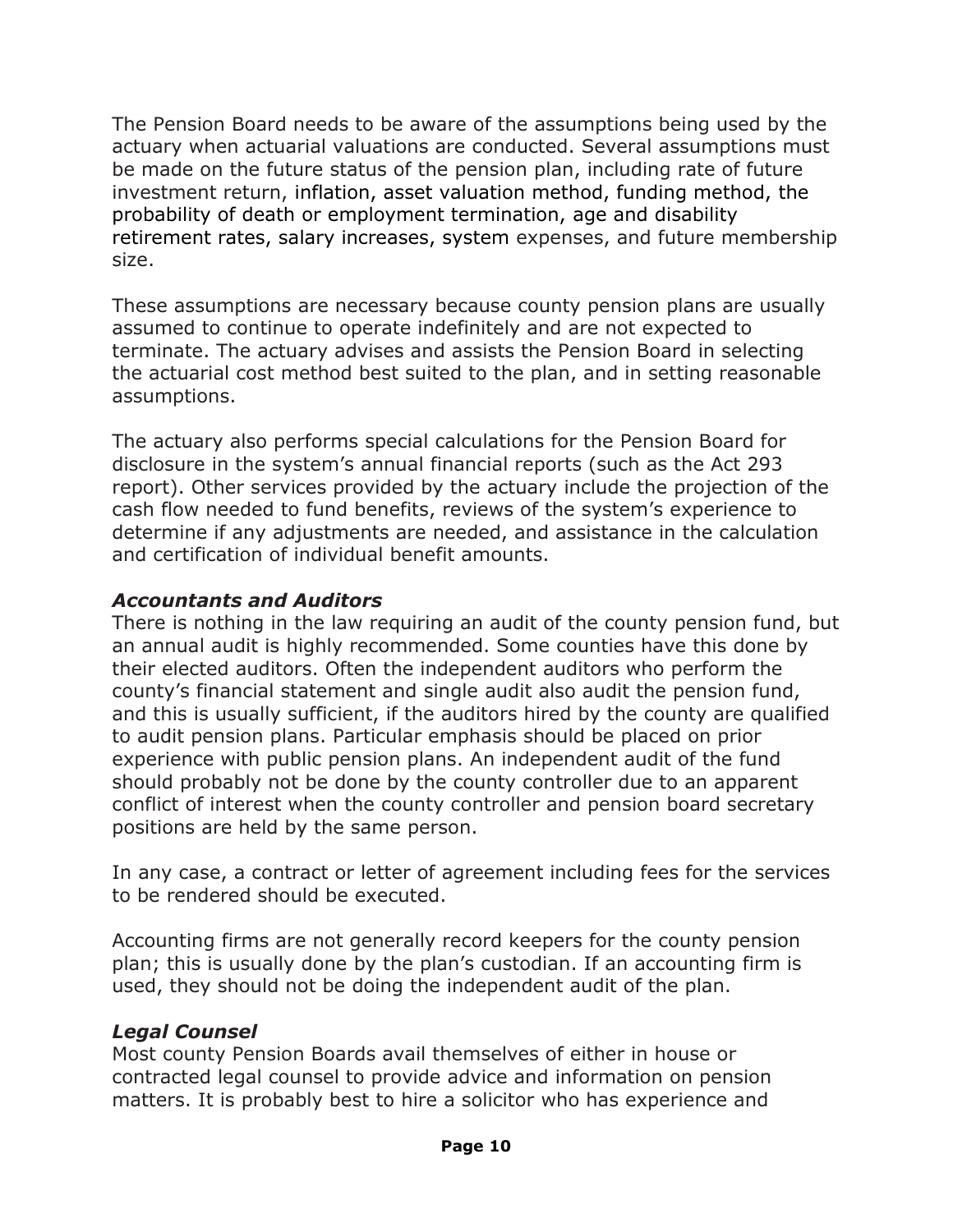knowledge in the area of county pensions. If the county solicitor is used as solicitor for the Pension Board, it is advisable to confirm that there are no conflicts of interest and to have a separate contract between the attorney and the Pension Board outlining what services are to be performed, and the amount of the annual retainer for these services. If an issue arises which results in conflict of interest, the Pension Board may need to hire a separate attorney.

The legal counsel to the Pension Board will typically assist in drafting resolutions, and will be needed to deal with issues such as Domestic Relations Orders. Unfortunately, often the legal counsel is not always involved in all Pension Board meetings unless a hot issue arises. Regular involvement of the legal counsel should be encouraged.

#### *Investment Managers and Investment Consultants*

There are a variety of investment advisors for pension plans. An investment firm and/or manager is responsible for the actual investment of the plan's assets. Their fees are usually based on the market value of the assets they manage, usually on a sliding scale. For county pension plans, their total fees typically run from a low of 0.3 percent to as much as one percent. The size of the plan's assets is a major factor in determining the percentage.

When does a county need an investment firm and/or manager? The answer is usually dependent on the level of assets of the fund. To make this decision, counties need to examine costs and economies of scale.

An investment consultant fills a different role for a Pension Board. They assist the county in developing investment policies and guidelines and determining strategic asset allocation. Typical roles for a consultant would be performance review and reconciliation, or assisting the county with a search for an investment manager. Fees for investment consultants can be on a fixed basis arrangement for services provided or can be based on a percentage of assets under advisement.

The County Pension Law does provide qualifications for investment managers or consultants.<sup>36</sup> Most counties select independent investment firms and consultants. However, the County Pension Law does not prohibit the use of a single firm that provides investment management, custody and consulting services.

l <sup>36</sup> 16 P.S. § 1167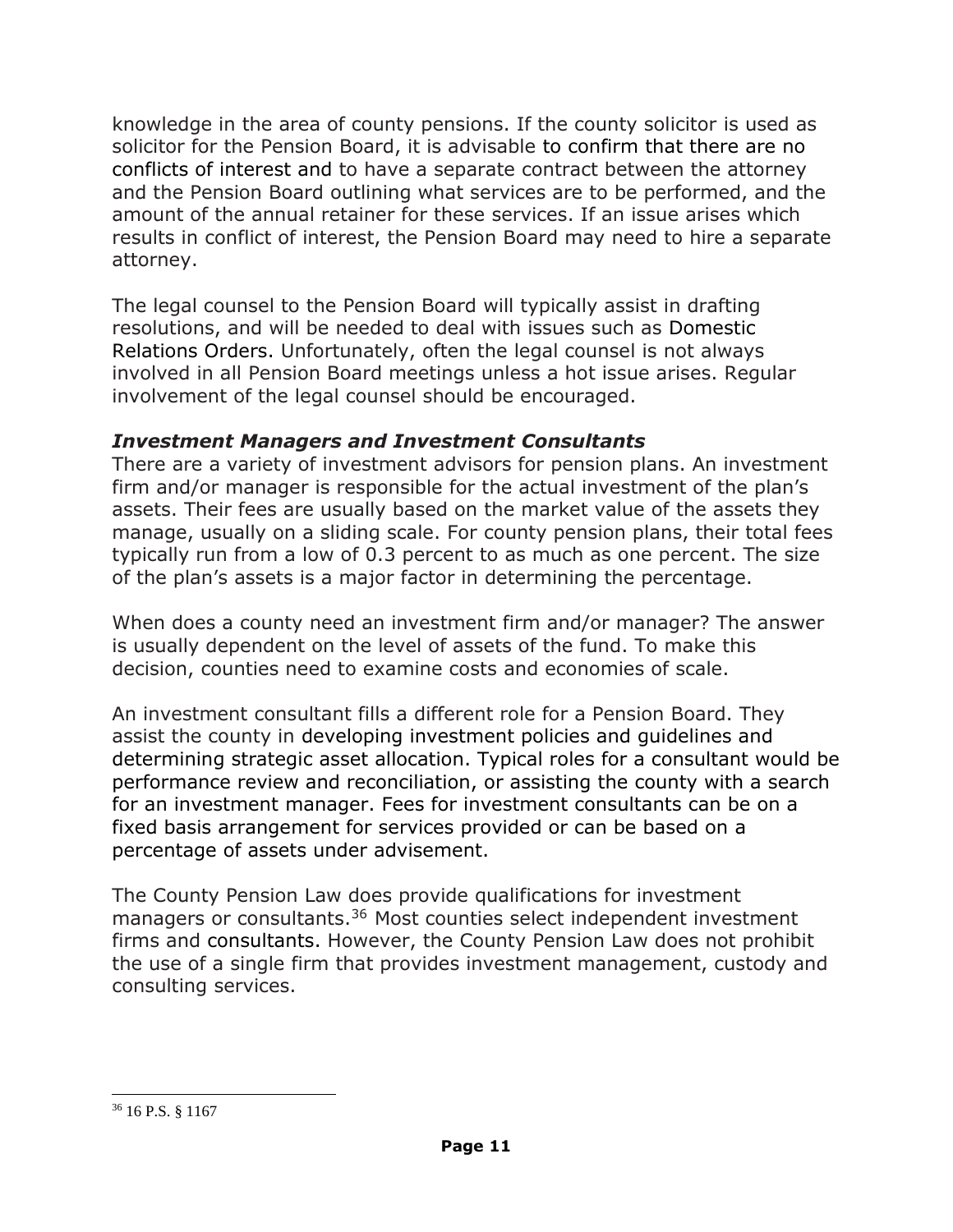It is essential when selecting an investment manager or consultant that the contract be carefully reviewed so the county has the ability to change the manager/consultant when it desires, without any penalty or encumbrance of the plan's assets. There should be no penalty for early withdrawal from any management agreement.

The Pension Board needs to be aware of the potential for conflicts of interest when hiring investment firms and consultants of any kind. This is especially true when hiring a firm to review and rate the performance of an investment manager. Counties should consider, although it is not required, using a consultant to conduct performance reviews, separately and independently from the firm providing investment management services and custody.

The Pension Board should thoughtfully consider diversification of risk. It is important to note that having multiple investment managers does not, itself, diversify risk. For example, hiring two investment managers with identical investment strategies does not diversify the pension plan portfolio. Diversification is achieved by using a mix of investment securities, for example, bonds, equities, real estate, notes, commercial paper, etc.

The Pension Board needs an effective check and balance to verify the investment manager's reported fund value. This is typically done by the consultant using custodian statements. If the county employs the same firm as investment manager and custodian, it is important to closely monitor reports, at least quarterly, to make sure values are accurate. If this cannot be done in house the county might want to consider a periodic review (for example, annually) by an independent consultant.

The Pension Board should require investment managers to prepare reports which adhere to the Global Investment Performance Standards (GIPS) promulgated by the GIPS Executive Committee.

GIPS does not apply to consultants. Although no standard currently exists, it is generally best practice for consultants to calculate performance using daily cash flows and the modified Dietz method of time-weighted returns.

#### *Custodian*

The Pension Board needs to ensure there is adequate safekeeping of the plan's assets. Most counties utilize a bank as their plan custodian. The custodian is responsible for keeping the assets and for the collection of income generated by the assets. The custodian should provide regular, usually monthly, reports to be used by the Pension Board secretary for recordkeeping. Custodians may also be responsible for generation of pension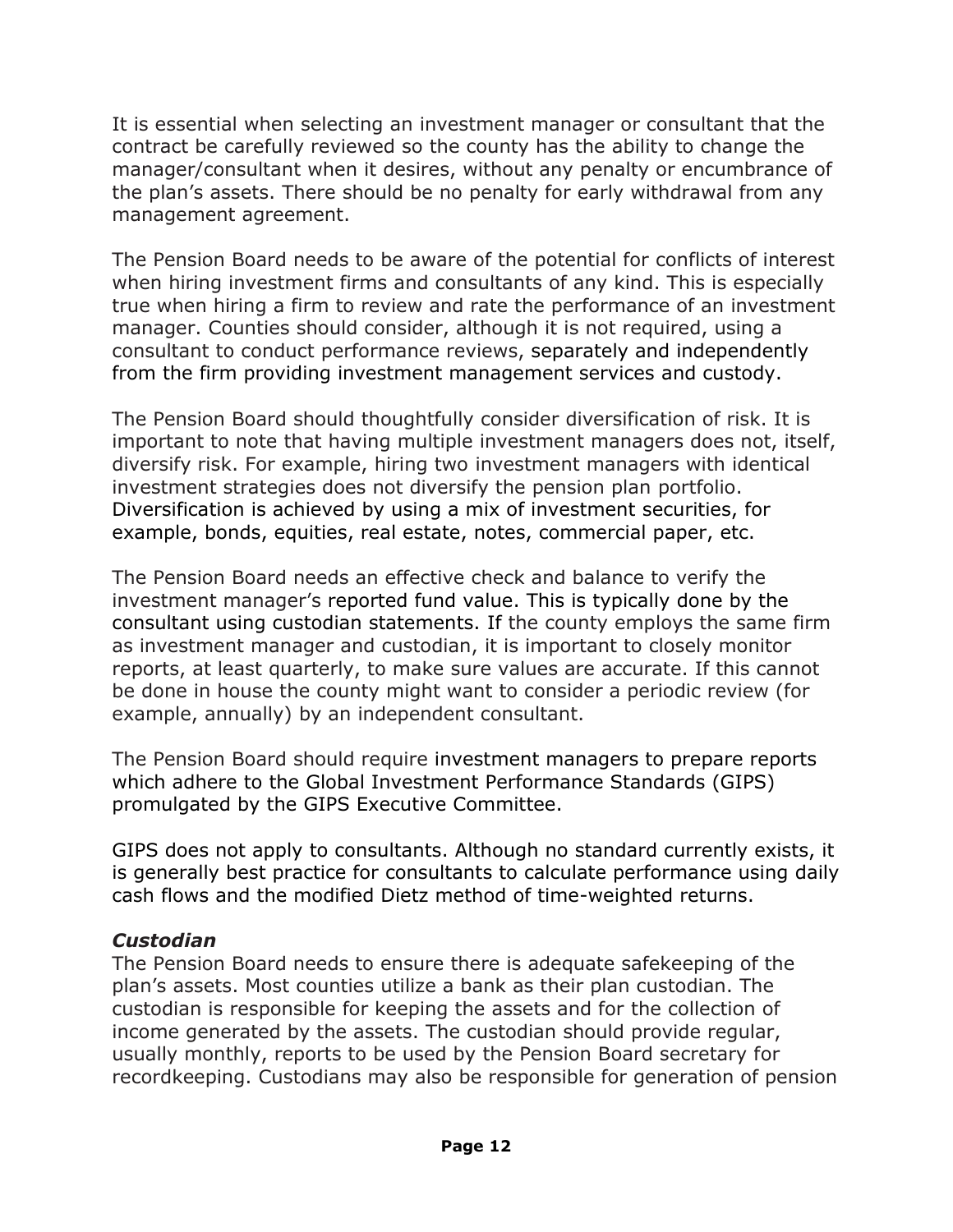benefit checks and tax reporting, although, some counties prefer to retain these functions.

Most county pension plans segregate the investment management and custodian functions for better protection of the plan's assets. By doing so, the plan has two independent sources for asset value verification, and the investment manager does not have direct access to the plan's funds. The incremental fees, expertize, depth of resources, timing and quality of forward looking advice should be considered before deciding to separate management, custodian and consulting services.

# *Selecting Service Firms and Reviewing Their Performance*

The best way to select a service provider is to conduct a Request For Proposals (RFP) process. Since services provided to the Pension Board are professional services, the selection process is exempt from the sealed bid provisions of the County Code.<sup>37</sup>

The most important part of the RFP process is creating the RFP. It is essential the RFP clearly explain the services the county requires, whether they are for an investment manager, investment consultant, custodian, actuary or legal counsel. It is usually easiest to start with sample RFPs used by other counties or obtained from other service providers, and then adapt the RFP to reflect the needs of the county. Information about the county's pension plan, such as number of retirees, employees, asset size, and other service providers employed by the county should be included with the RFP. This allows the firms responding to the RFP to provide the county with an accurate response.

Factors the county should consider when selecting a professional to provide service to the pension plan include experience with Pennsylvania county pension plans, performance track record (five to ten years for investment managers), client list, length of service of the firm's staff, sample contract, any potential conflicts of interest, and fees to be charged.

Once a firm has been selected it is important to enter into a contract or letter of agreement which sets forth the services to be provided to the county and the cost to the county. The contract should have a short cancellation clause explaining the notice either side must provide to end the contract. There is an SEC requirement that a contract cannot contain a penalty if it is terminated by the client. The contract or letter of agreement should also include how often performance will be measured, what performance measures will be used and how often a firm representative meets with the Pension Board.

l

<sup>37</sup> 16 P.S. § 1802; 16 P.S. § 5001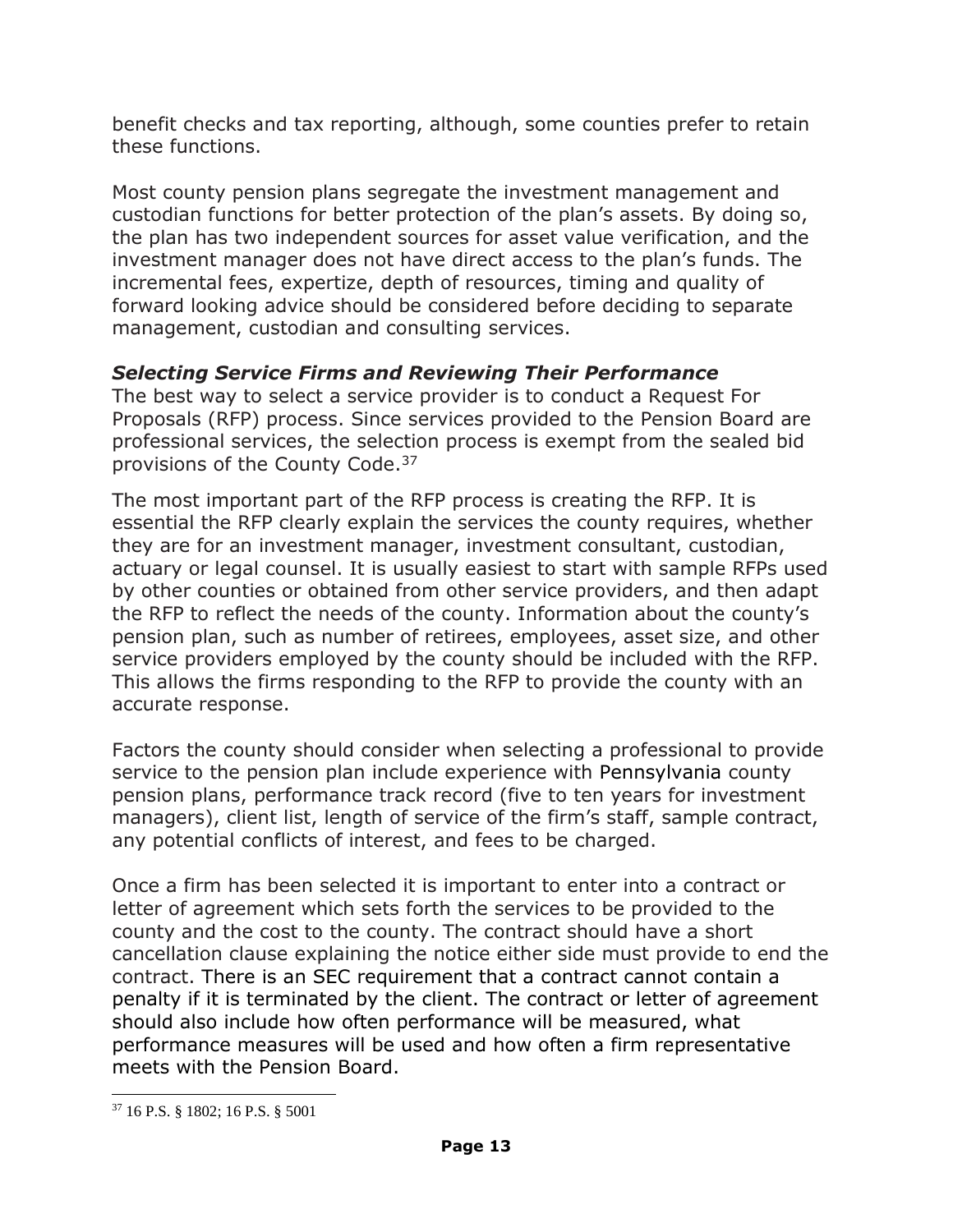#### *Non-compatible Services*

In the interest of avoiding conflicts of interest, it is suggested that:

• The firm conducting performance review of the plan's investment manager not be in the business of providing investment management services to pension plans.

• The firm providing investment management of the plan's assets should not be the custodian of the assets.

• The consultant should not be the custodian of the plan.

In making these decisions the Pension Board should balance the risk of conflict of interest with the risk of higher fees and lower returns that can occur with separation of these core services.

#### *Performance Review*

The Pension Board needs to review the performance of the pension plan on a regular basis, preferably quarterly. The types of questions which need to be asked of the county staff who work with the pension plan, and of the professional service providers, are:

- Is our pension plan being funded properly?
- Is our investment manager meeting the objectives set forth in our investment plan?
- Are the assets of the plan being adequately safeguarded?
- Are there any problems being experienced with any of the service providers?
- Is the plan's benefit level adequate?
- Are the investments consistent with the Investment Policy and within the guidelines?
- Are the employees and retirees receiving quality, regular communications from their pension plan?
- Are the required reports being filed with the appropriate agencies?
- Is there any pending legislation which could affect the pension plan?
- Are the service providers working together to provide service to the plan?

Reports to the Pension Board should contain the following information:

- Listing of investments
- Dates of purchases and sales of investments
- Cost of investments (and the cost basis used)
- Earnings/Income/Accrued Income
- Gain/loss or disposal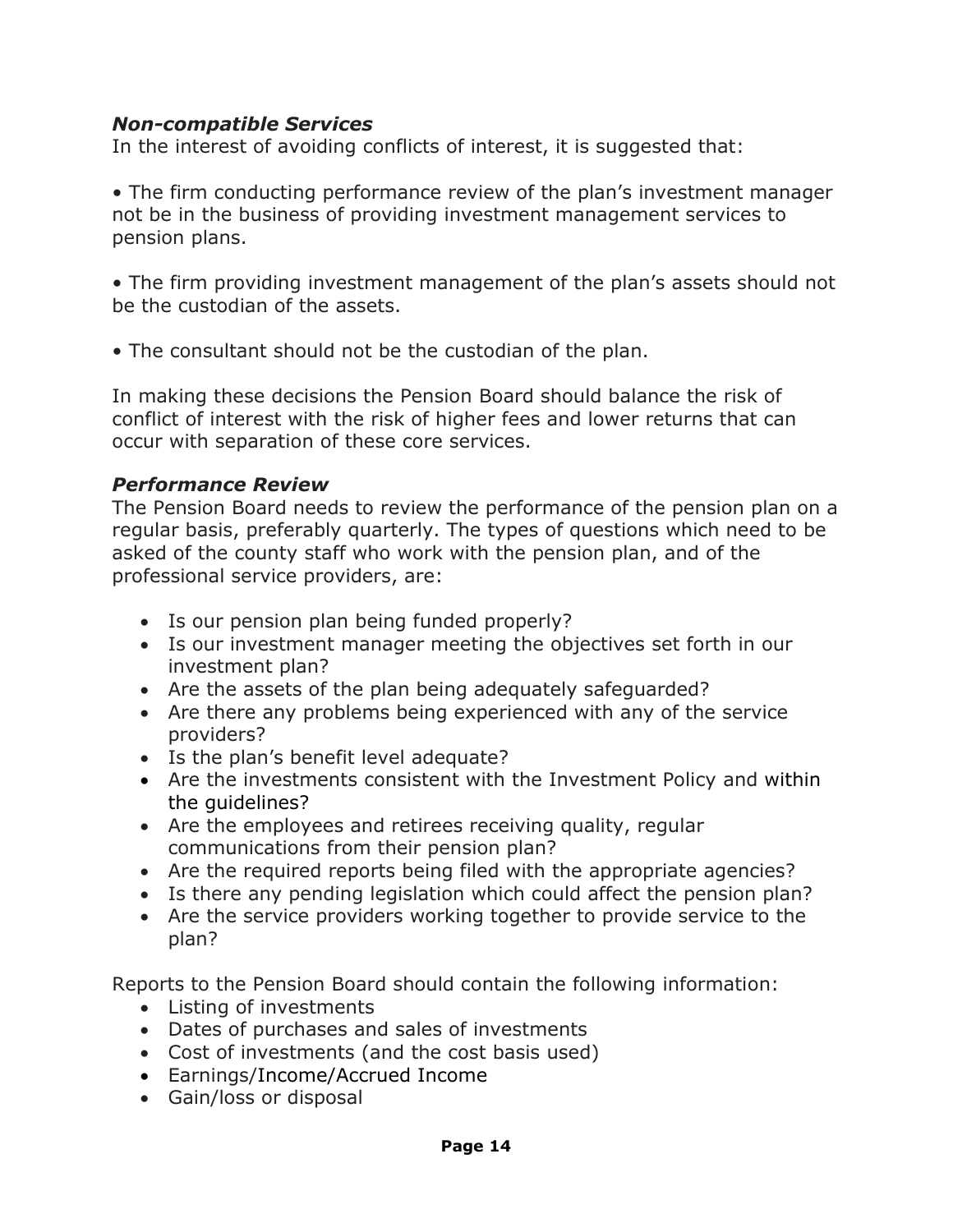- Market value of investments
- Market value history (optional)
- Commissions paid to broker
- Level of investment risk
- Investment management fees
- Allocations (and whether they are within guidelines)

#### *Recordkeeping*

Who is responsible for recordkeeping of the county pension plan? Historically this has fallen to the controller's office, but as more counties create personnel or human resources departments the responsibilities may shift. In smaller counties, the county treasurer may handle this function, or the chief clerk. Ultimately, it is the responsibility of the Pension Board to decide who should be responsible for the plan's recordkeeping. Whether done in house by county staff members, or by a service firm, proper recordkeeping is essential.

Complete payroll history for all employees must be maintained. A key figure in computing an employee's pension payment is the three highest earnings years. For most employees this is the last three years of employment, but some employees may have higher wages in earlier years due to overtime, or a recent wage reduction, or unpaid leave. To compute the three highest payroll years, the county will need to retain all back payroll data by pay period.

An individual pension file should be kept for each employee, including decisions the employee has made about beneficiaries, options chosen at retirement, records of alternate payees based on domestic relation orders, etc. The county should keep a record of anything that affects the employee's pay or retirement.

The following information needs to be maintained on each active employee (currently employed by the county):

- 1. Member's employee number or other means of identification
- 2. Date of Birth
- 3. Member's sex
- 4. Date of Hire
- 5. Period of credited service split, if required by the benefit formula of the system, between prior service and current service
- 6. Member's current gross wages by pay period
- 7. Member's total contributions, including accumulated interest if credited, with a breakdown by:
	- Mandatory (pretax)
	- Optional (taxed)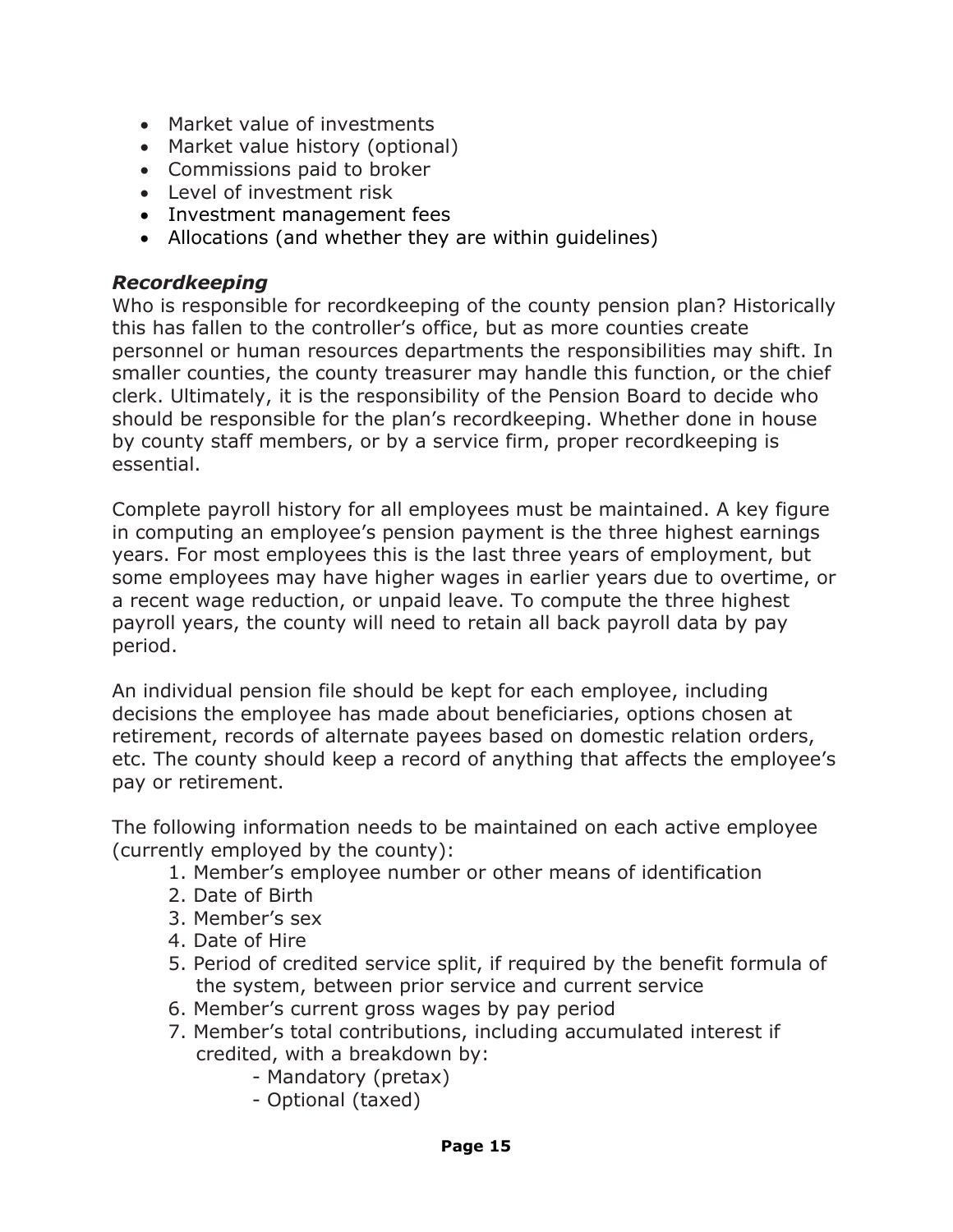- Mandatory (taxed before a specific date)

8. Data on Purchased Service Time (Military, Public School, Prior County, etc.)

The following data needs to be maintained for inactive members (no longer employed by the county but vested in the pension plan):

- 1 6. The same items 1 through 6 for active members
- 7. Member's final average salary or equivalent
- 8. Date at which deferred benefits are to begin

The following data needs to be maintained for retired members and beneficiaries:

- 1 3. The same items 1 through 3 for active members
- 4. Beginning date of retirement benefit
- 5. Type of retirement, for instance, age and service retirement, service connected disability or non-service connected disability retirement, service connected or nonservice connected death benefit
- 6. Type of monthly benefit, for instance, straight life benefit or one of the options selected by the retiree, or survivor benefit payable to a beneficiary of a deceased member or retiree
- 7. Amount of monthly benefit
- 8. Name, address, date of birth and sex of the person who will be entitled to receive survivor benefits

Earning years should be calculated to the date of retirement, not on a calendar year, month or quarter. Counties need to decide how to handle years with 53 or 27 pays.

It is important that if recordkeeping is being done by a service firm, it be coordinated with the county's payroll system.

In addition, all records necessary to prepare federal form 1099R (the form used to report pension income to the IRS) must be maintained, including Gross Pension Payments, Taxable Payments and Taxes Withheld.

# *Retirement Counseling*

The county should make available retirement counseling sessions for employees prior to their date of retirement. Options need to be reviewed and explained. This can be done by county personnel or by one of the service providers hired by the Pension Board.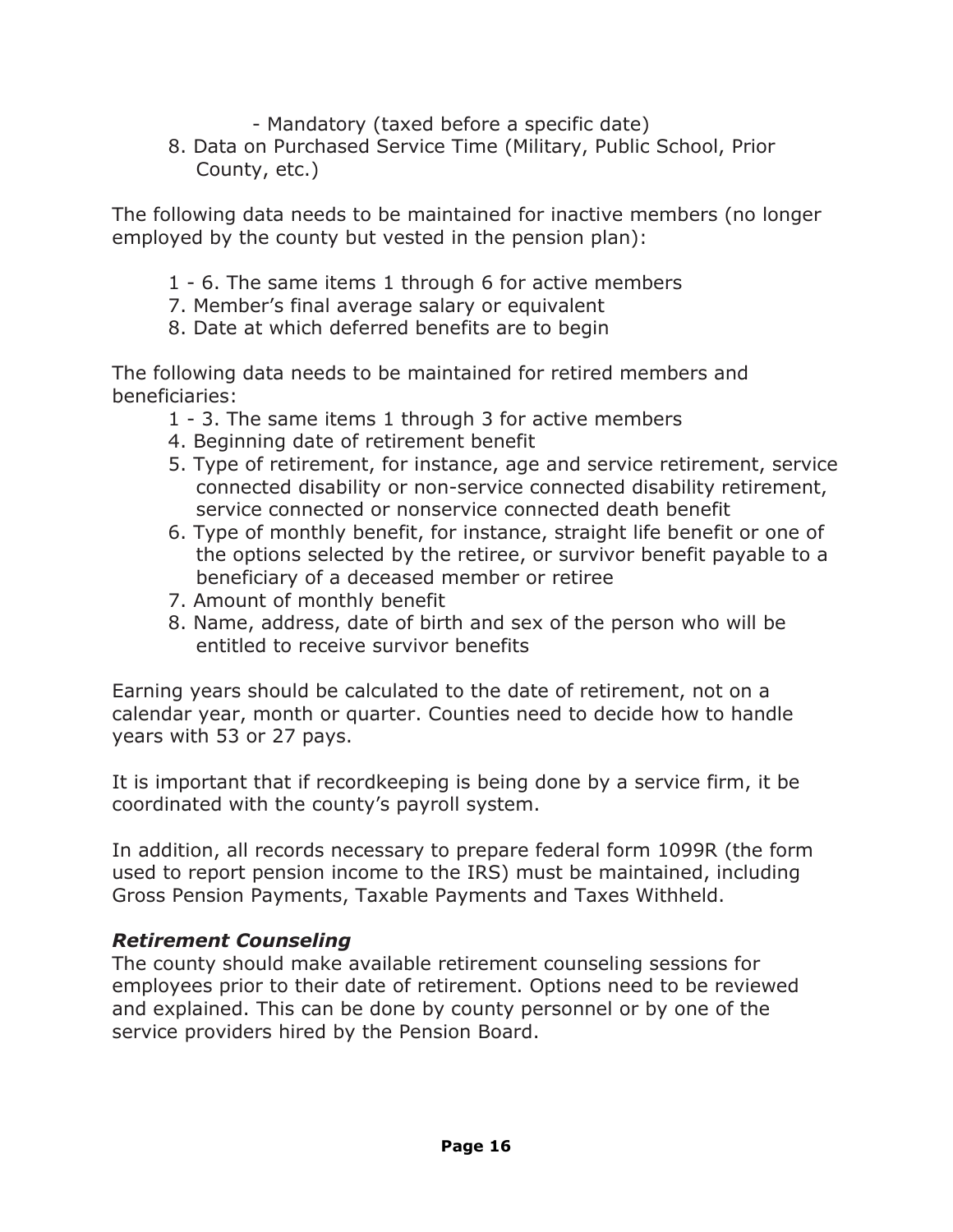Some counties provide pre-retirement seminars for their employees, and arrange presentations by, for example, a tax attorney, a representative from Social Security, a financial advisor and the pension plan's actuary.

The local office of the Department of Aging can also offer assistance with this type of information. The purpose of the seminar should be to advise the employees about their options and to highlight areas for their consideration. If the county has a deferred compensation program, retirement counseling should also include the impact and interaction of the deferred compensation benefits. This should be coordinated with the counselors provided by the deferred compensation program.

#### *Entrance Interviews*

The county should have a formal process established so all new county employees, regardless of their location or the department doing the hiring, are given consistent and accurate information about the county pension plan. At the time of employment new employees should be completing beneficiary forms, deciding on voluntary contributions, and exploring options for buying back prior county service or military service. Entrance interviews should be done by the county personnel office or other county staff as designated by the Pension Board.

# *Answering Employee Questions*

Day to day employee questions about the county pension plan are usually directed to and answered by the secretary of the Pension Board and/or the County Human Resource Department, as this person is responsible for the administration of the plan. However, another qualified individual can be designated as the employee contact. Employees need to be notified who they should direct their questions to. This contact should also be required to obtain answers to non-routine questions from the service providers being employed by the county.

# *Communications With Employees*

Typically, providing information about the pension plan is something most plans, public and private, do not perform well. Act 96 requires very little information to be provided to county employees. However, it is prudent to provide each employee with a summary plan description, regular benefit statements, and counseling sessions or seminars.

Individual benefit statements should be provided to each member of the plan at least annually. This is also a good way to keep the county's records up to date. At a minimum the county should annually provide the balance of the accumulated deductions for each member and years of credited service.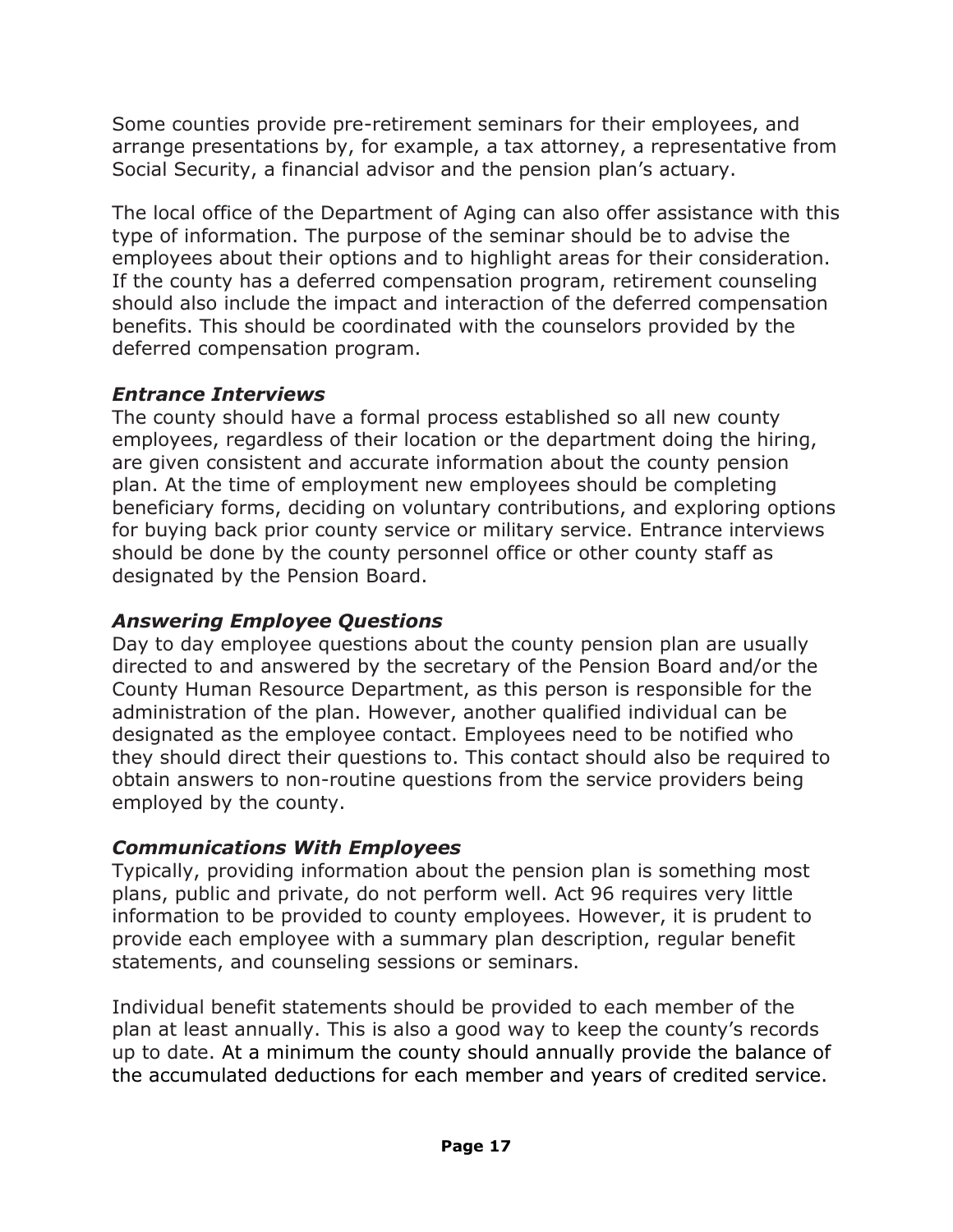#### *Keeping Current*

Pension Board members need to stay abreast of proposed retirement legislation. This can be accomplished by reading updates from the county's service providers and the County Commissioners Association of Pennsylvania. Many proposed bills may not necessarily correspond to the county pension plan's best interest, and may have a financial impact on the plan. By keeping current, Pension Board members can affect proposed legislation before it becomes law, and be prepared to implement or respond to changes that are enacted.

#### *Administrative Expenses*

The administrative expenses of the pension plan, excluding actual pension benefits, shall be paid by the county based on estimates submitted by the Pension Board. These expenses may be paid from the actual pension fund from year to year, unless it is determined by the actuary that such payment will affect the actuarial soundness of the fund.<sup>38</sup>

The county will need to keep a detailed listing and accounting of what administrative expenses are being charged to the fund. At the beginning of the fund year the Pension Board should decide what expenses will be charged to the fund so the effect of the expenses can be considered by the actuary.

#### *Creation of County Pension Fund*

Upon establishment of a county pension plan, each county must also establish a County Employees' Retirement Fund (pension fund). It is funded by all appropriations made by the county, contributions made by the members of the pension plan, pickup contributions, and from all interest earned by the investment of moneys of the pension fund.<sup>39</sup> The fund is managed by the members of the Pension Board who are the trustees of the fund.<sup>40</sup> The Board has the power to invest the fund moneys, subject to the terms, conditions, limitations, and restrictions imposed by law on fiduciaries.<sup>41</sup> The Board has the power to hold, purchase, sell, assign, transfer or dispose of any of the securities and investments and of the moneys belonging to the pension fund.<sup>42</sup>

#### *Structure*

The county's plan must provide for the following:

• age of superannuation retirement eligibility

 $\overline{a}$ 

<sup>41</sup> 16 P.S. § 11659

<sup>38</sup> 16 P.S. § 11165

<sup>39</sup> 16 P.S. § 11657

<sup>40</sup> 16 P.S. § 11659

<sup>42</sup> 16 P.S. § 11659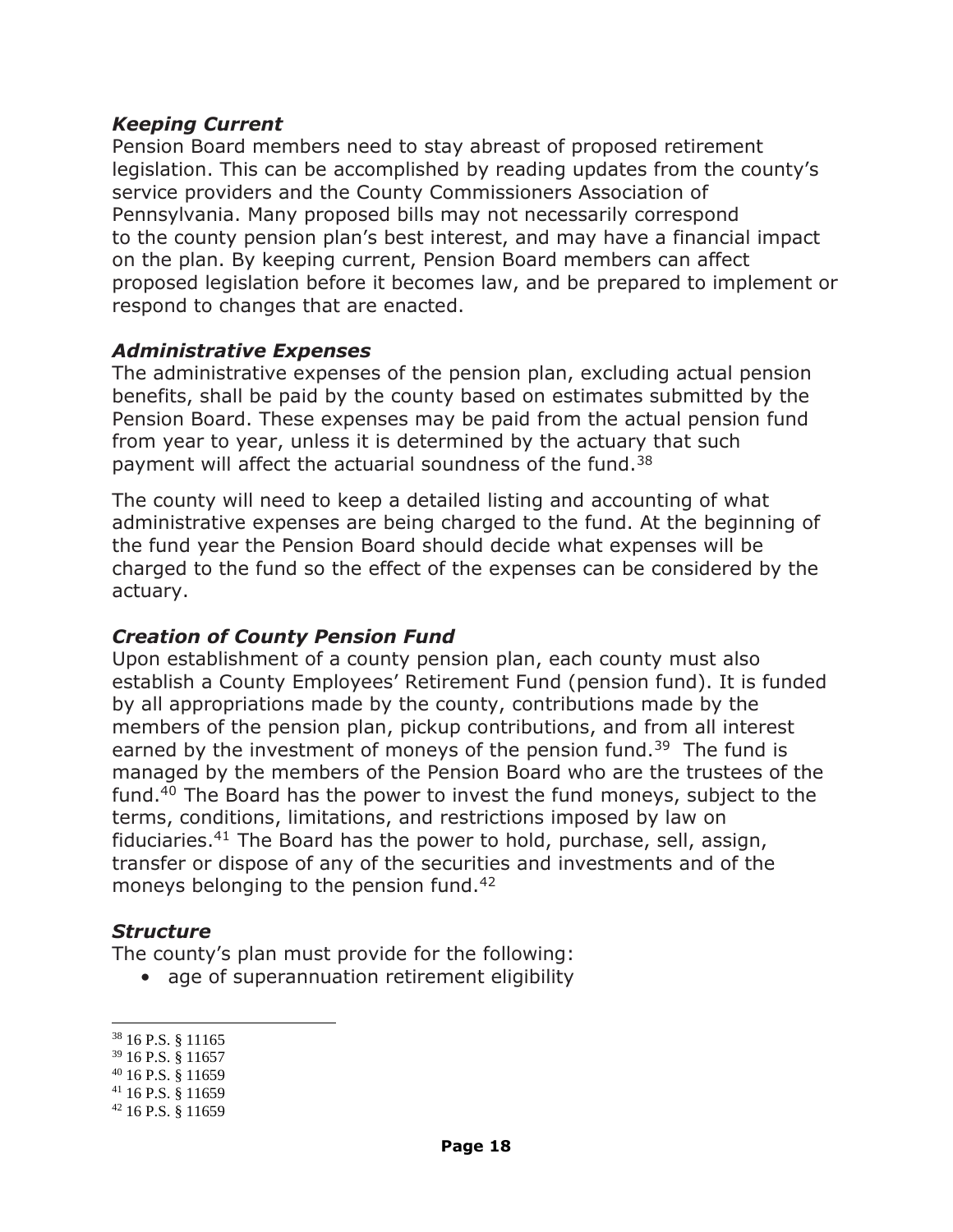- length of service needed for superannuation retirement eligibility along with the method of computing reduction factors
- refunding of accumulated deductions and crediting of interest to employees who separate from service
- eligibility criteria for disability retirement
- vesting or deferred benefit privileges
- eligibility criteria for death benefit privileges
- formula used to compute normal retirement benefits
- optional methods of paying retirement allowances
- provisions for cost-of-living increases
- method of determining rates of employee contributions
- method of determining rates of county contributions
- method of computing costs for prior service to be shared by the
- county and the member
- method of purchasing allowable military service, and other information which might have a bearing on the costs or benefits of the retirement plan, which might be required by the Pension Board in the administration of the plan

#### *Benefit Levels*

The Pension Board must establish a benefit level (Class 1/120, 1/100, 1/180, 1/70, 1/60, 1/50, or 1/40). "Class" here refers to the benefit level the county has authorized; for example, Class 1/120 means that the defined benefit is 1/120 of the average final three years' salary times the length of service. Note that the 1/50 and 1/40 options were available for county selection only for the period of December 16, 2003 to December 16, 2004.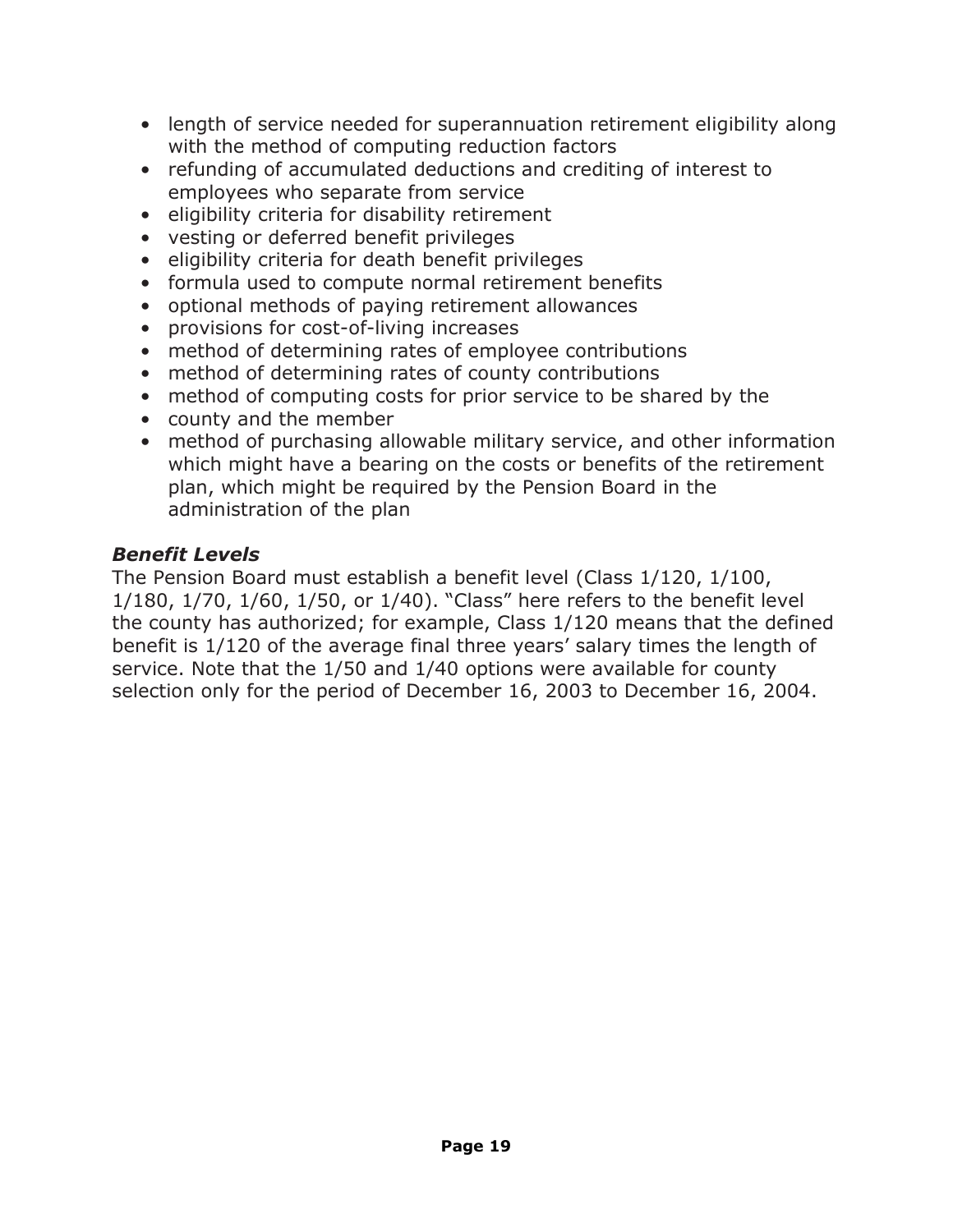# **V. INVESTMENTS, FIDUCIARY RESPONSIBILITY, FUNDING THE PLAN**

Pension Board members must comprehend that they and they alone have the fiduciary responsibility for the county pension plan, even if they hire firms to provide any or all plan services. The ultimate responsibility rests with the Pension Board.

#### *Investment Philosophy and Investment Plan*

The Pension Board should adopt a written investment policy statement that includes the investment philosophy of the county's pension plan as well as the risk and return objectives.

The investment philosophy should be written in consultation with the pension plan's investment manager and/or consultant. The Pension Board will need to make decisions about the types of investment vehicles the pension plan will utilize, and which types it will not, as well as the amount of risk the Pension Board is willing to accept, and balancing the potential for higher return against the assumption of higher risk. The investment philosophy should be reviewed periodically, particularly when a new member joins the Pension Board. The plan return objectives should be in alignment with the assumed rate of return being used by the plan actuary.

The investment policy statement should contain information regarding the purpose of the fund, investment objectives, investment manager authority and limitations, time horizons for performance review, asset mix parameters, information on desired portfolio diversification, quality of investment holdings and frequency of monitoring and reviewing meetings.

# *Directed Brokerage*

The Pension Board can direct their investment manager to utilize specific brokers when conducting buy and sell transactions on behalf of the pension fund. However, this practice may not always be in the best interests of the pension fund. Placing directed trades will reduce the investment manager's ability to "block trade." Block trading allows the investment manager to combine orders on behalf of multiple clients to secure better execution and commission prices. Directed brokerage can result in higher costs and can reduce the total return of the fund. It is important to remember that all actions and decisions should be made in the best interest of plan participants.

If a county decides it wants to direct what broker or brokers must be used by the investment manager, the pension board needs to carefully examine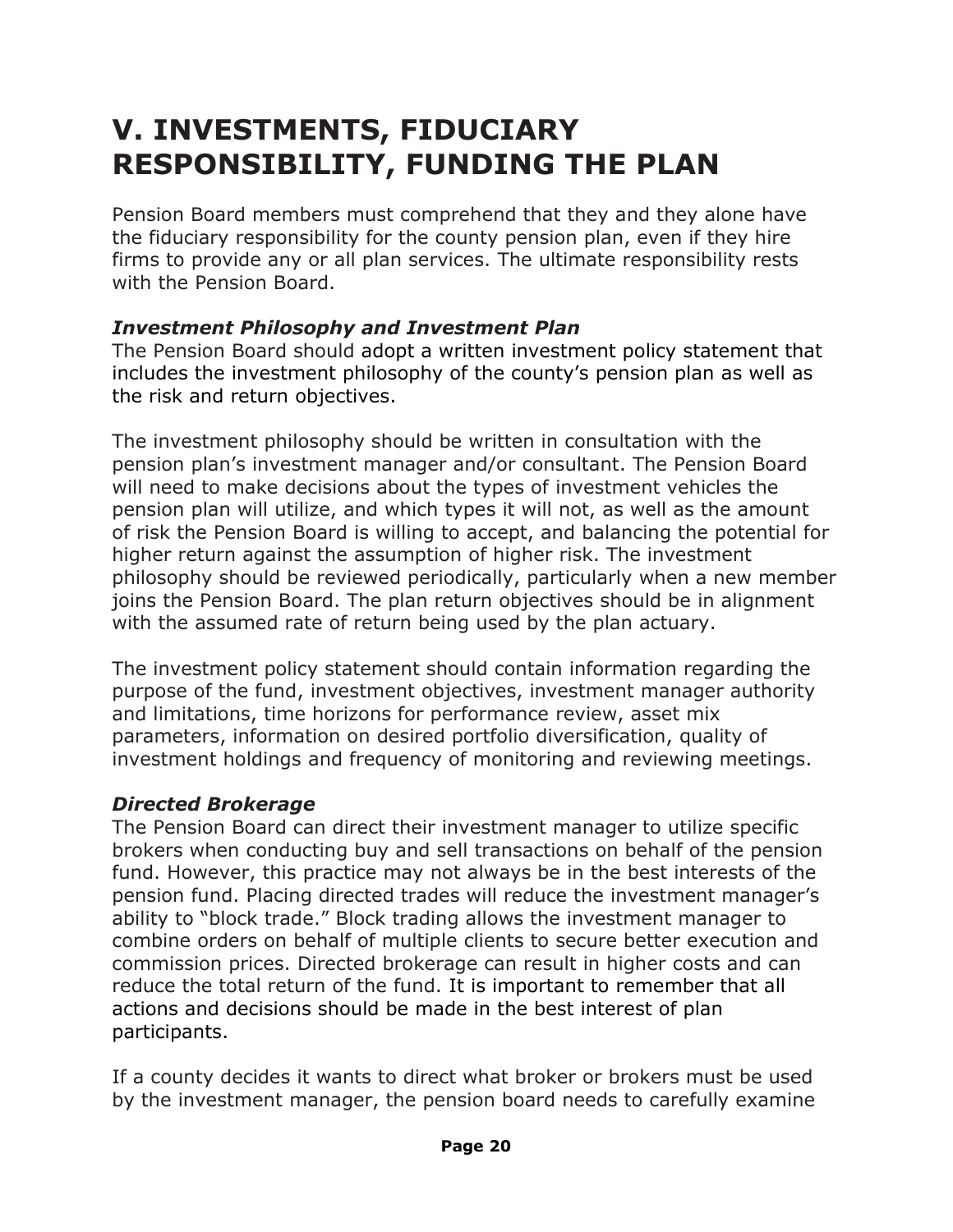the potentially higher fees (commissions) to be paid to the directed brokers and compare them with the fees which can be obtained by the investment manager through block trading. The services that the directed broker provides to the county pension plan should also be evaluated. A difference of just one cent per share in commissions can mean a substantial difference in cost depending on the size of the pension plan and the number of shares traded annually.

#### *Employer Contributions*

The funding of the Annual Required Contribution (ARC) of the pension plan is a proper fiscal responsibility of the county commissioners or council.<sup>43</sup> The amount to be contributed annually is calculated by the plan's actuary.

The traditional interpretation of ARC funding held that the County Pension Law required the actuary to furnish to the county a number representing the county's Annual Required Contribution (ARC), which becomes a county liability, but did not include a statutory obligation to make the payment. This changed with a 2005 Commonwealth Court decision which does in fact make it a current funding obligation.<sup>44</sup>

The Pension Board should thoughtfully consider the impact of changing benefit levels as this can have a significant actuarial impact on the pension plan. The plan's actuary should be consulted and cost implications should be completely examined.

#### *Employee Contributions*

Each member of the pension plan is required to contribute to the pension fund by payroll deduction a percentage of salary. Act 96 contains a listing of the contribution percentages: 45

|                   | Class 1/120 | 5% |
|-------------------|-------------|----|
|                   | Class 1/100 | 6% |
| <b>Class 1/80</b> |             | 7% |
| <b>Class 1/70</b> |             | 8% |
| <b>Class 1/60</b> |             | 9% |
| <b>Class 1/50</b> |             | 9% |
| <b>Class 1/40</b> |             | 9% |

Employees may contribute additional moneys to the pension plan by payroll deduction. These amounts may be up to ten percent more than their applicable contribution percentage and must be approved by the Pension Board. These amounts are contributed on an after tax basis.

l

<sup>43</sup> 16 P.S. § 11661

<sup>&</sup>lt;sup>44</sup> County of Luzerne v. Luzerne County Retirement Board, 882 A.  $2<sup>nd</sup> 531 (2005)$ 

 $45$  16 P.S. § 11657 (b)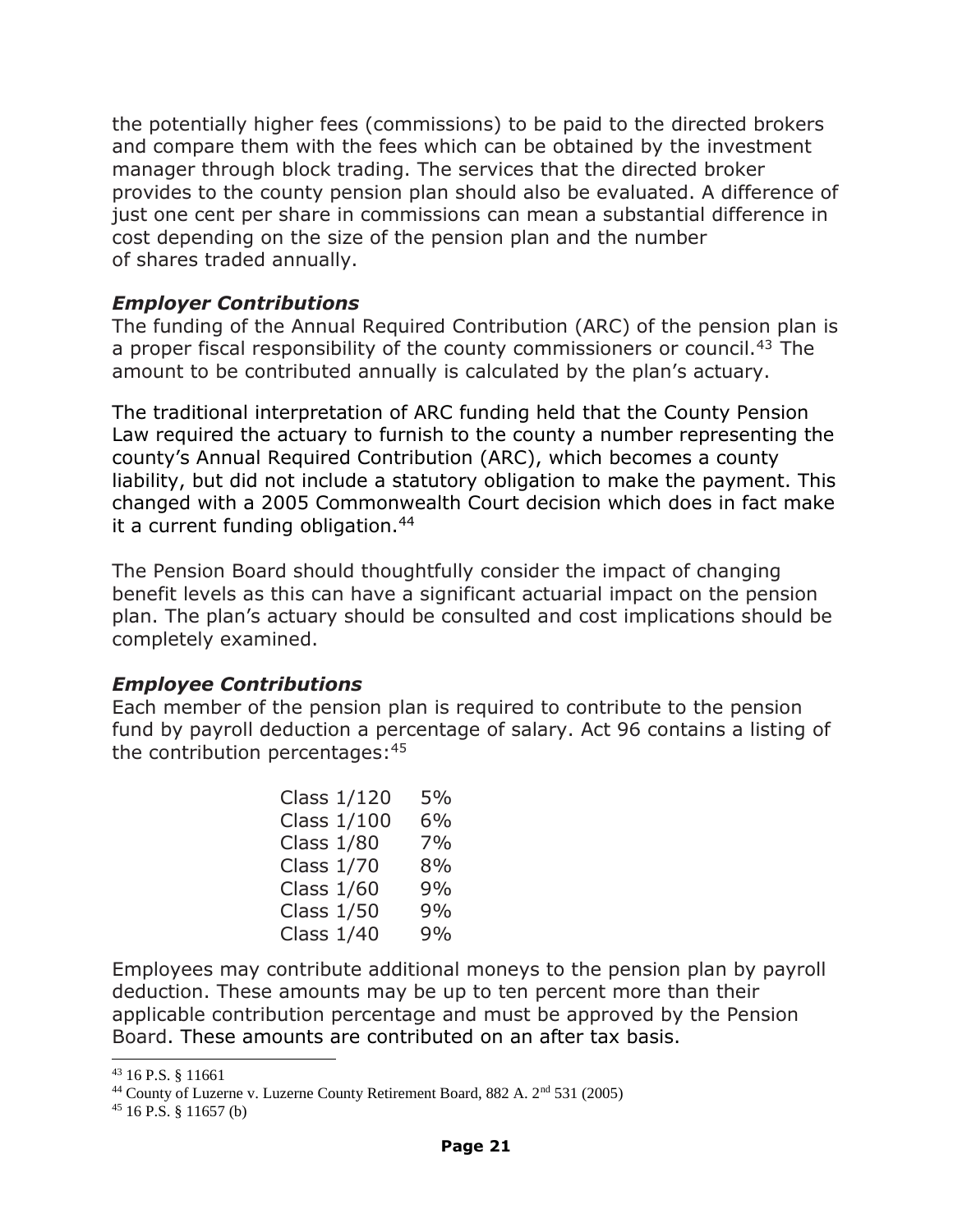#### *Reduction of Contribution Percentages*

The Pension Board may authorize members of the pension plan to individually elect to reduce their contribution percentage to any of the percentages required for any class lower than member's designated class. 46

#### *Member Interest Earnings*

By January 31 of each year, the Pension Board must determine the rate of regular interest to be credited to member contribution accounts for the current calendar year. The rate of interest must be at least four percent and not more than five and one-half percent.<sup>47</sup>

#### *Transferring Classes*

The Pension Board may at any time authorize members of the pension plan to transfer classes.<sup>48</sup>

 $\overline{a}$ 

 $46$  16 P.S. §11657 (e)

<sup>47</sup> 16 P.S. § 11656

 $48$  16 P.S. §11657 (g)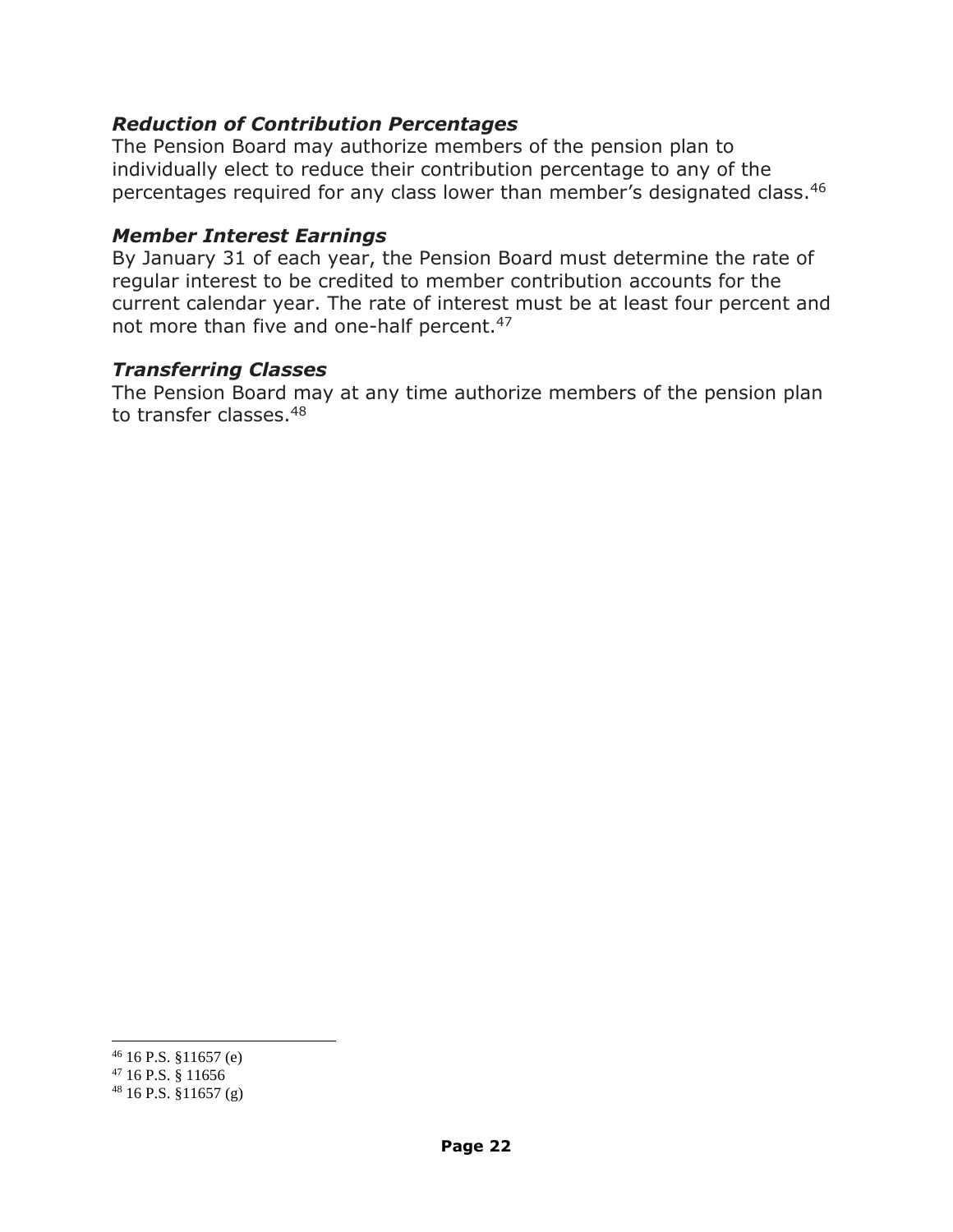# **VI. ACTUARIAL VALUATION AND ACCOUNTING**

#### *How Do You Tell if Your Plan is Funded Correctly?*

There are two criteria the Pension Board needs to evaluate in order to determine if the county's plan is being funded correctly:

1. Is the plan being actuarially valued on an annual basis?

2. Is the county funding the plan actually contributing moneys as called for by the actuarial valuation?

#### *Actuarial (Annual) Valuation*

Since the level of benefits the county may provide is determined by law, one of the key roles of the actuary is to determine how much the county needs to contribute to the pension plan to fund these benefits. The law also fixes the rate of employee contributions and, the actuary's calculations reveal the required level of county contributions.

An actuarial valuation is the mathematical process by which the actuary makes these determinations. It is often called an annual valuation since it is usually done each year. Most valuations include a calculation of the "initial unfunded liability," the benefit amounts to be paid by the plan which are not yet funded.

In addition to calculating the initial unfunded liability of the pension plan, most actuarial valuations also determine a "normal cost." In the case of the counties, this is represented by the Annual Required Contribution (ARC). This is the cost of the employees' service being rendered this year. Putting these together, an actuary using the level contribution objective will generally call for a county contribution that equals the total of the normal cost (the cost of benefits currently being accrued) and an amortization payment on the initial unfunded liability. The amortization payment is normally calculated to liquidate the initial unfunded liability over 15 to 30 years.

The manner in which the total liabilities of the pension plan are allocated between normal costs and amortization payments is governed by the "actuarial cost method." Some of the more commonly used methods are "entry age," "attained age," "projected unit credit," and "aggregate."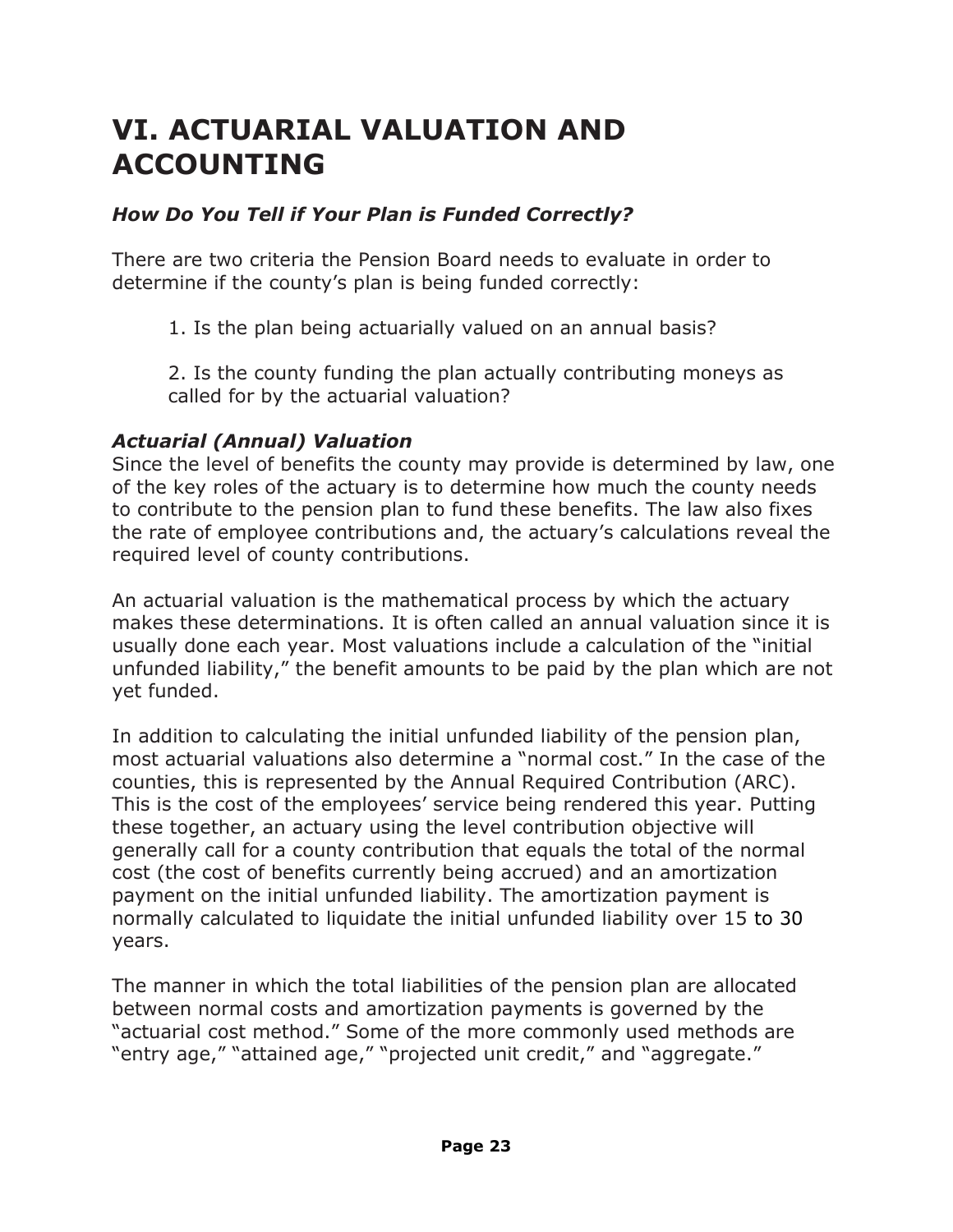The methods have variations and sometimes a combination of methods is used. The method(s) used will affect the outcome to varying degrees, and should be identified in the actuary's report.

In order to complete an actuarial valuation, the actuary needs statistical data on all active, inactive and retired members of the pension plan. (See "Recordkeeping" in Section V on page 9). The actuary will also need information regarding the assets of the retirement system as of the valuation date. Since the valuation date usually coincides with the accounting date of the pension plan, the financial data is usually available in the accounting balance sheet, assuming the plan's fiscal affairs are subject to audit by professional accountants.

The normal flow of information and activity which constitutes the actuarial valuation process may be summarized as follows:

#### **A. Covered Person Data**

*(furnished by the pension plan administrator)* **\***Retired employees now receiving benefits **\***Former employees with vested benefits not yet payable \*Active employees

#### **B. Asset Data - Cash and Investments**

*(furnished by the pension plan administrator or custodian)*

# **C. Assumptions concerning future financial experience**

#### **D. Determination of system financial position and/or new contribution rate**

"D" is determined by adding together the information and data from A, B and C.

#### *Assumptions*

One step in an actuarial valuation is to compute the liability for benefits to be received by persons now retired, and by former employees with vested benefits not yet payable. For this purpose, "active actuarial assumptions" must be made.

Assumptions are often made regarding future experience, all of which can affect the size of the county's annual contribution to the pension plan, would include the following: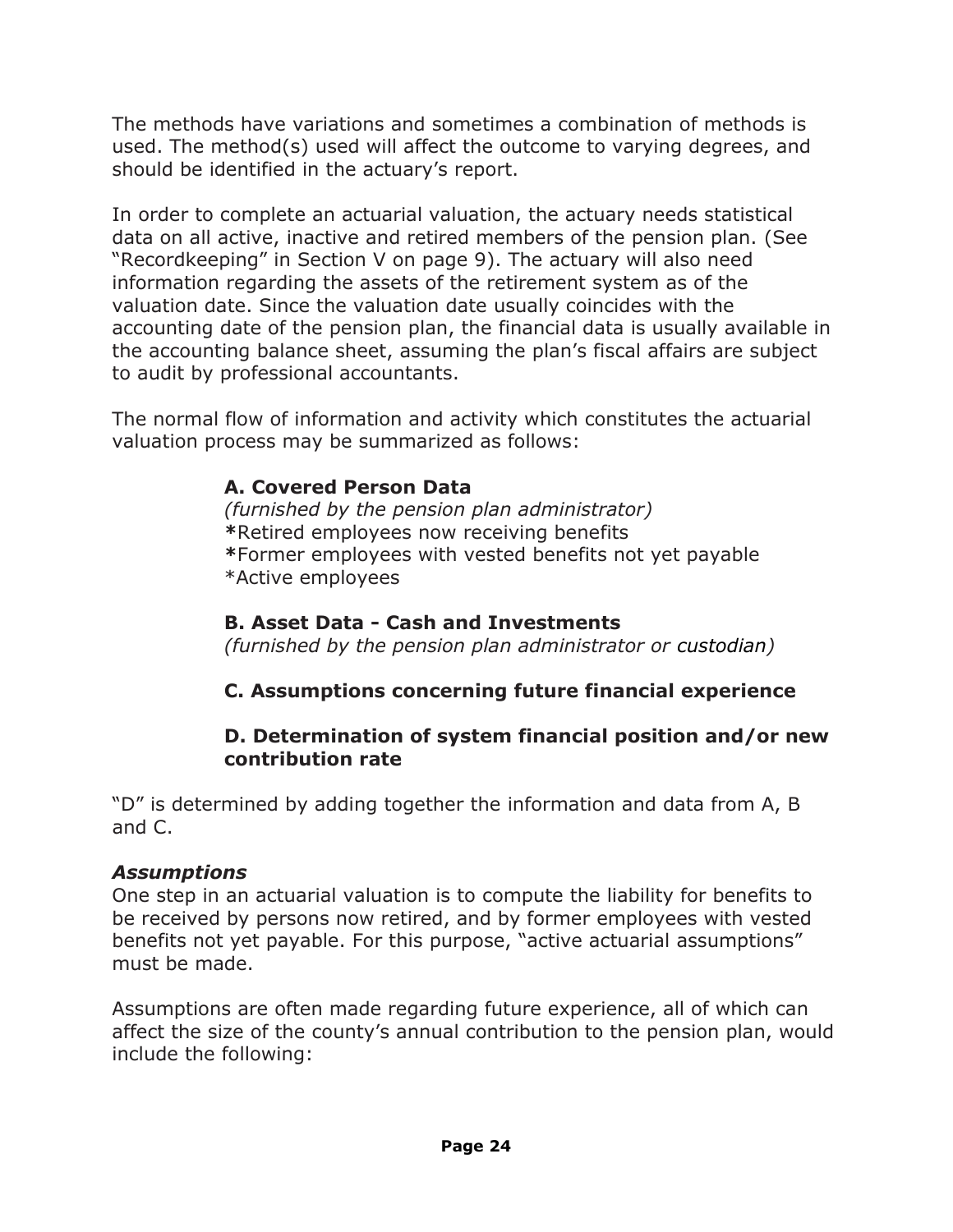Investment Return - Money paid at any time other than the present has a lower present value.

Pay Increases - When employees render service now, they receive a promise of retirement benefits which are usually based on their average pay in the years just before retiring. Pay increase assumptions link today's pay to future average pay.

Change in Size or Characteristics of Active Employee Group - If it is known that group size will change in the future, assumptions as to the rate of change and duration of the change period must be made.

Age and Service at Retirement *-* Many employees will defer their retirement instead of collecting benefits when they first become eligible.

Death After Retirement *-* The probability of employees' dying at each possible age must be taken into account.

Death in Service *-* The probability of some employees dying while still in service to the county must be taken into account.

Family Composition *-* If benefits are payable to the family of a deceased employee, assumptions must be made as to the likelihood of marriage or remarriage and the number of children.

Withdrawal from Employment *-* Not all employees will remain in county service until eligible for vesting or for full retirement.

Pension Boards should discuss these assumptions, as well as any others made by the actuary, with their actuary to be certain the assumptions are reasonable for their county work force.

#### *Government Accounting Standards Board (GASB)*

GASB is responsible for establishing generally accepted accounting principles for governments. The independent auditors working on the county pension plan will be using these standards. (FASB, the Financial Accounting Standards Board, sets standards for the private sector.)

GASB issued new accounting rules, GASB 67 and 68, aimed at improving the accuracy of financial reporting, which took effect in January 2014 and January 2015. The new accounting standards include significant changes that will adversely affect valuations for governmental pension plans. One major change is to use a market-based valuation of assets for reporting purposes. Previously, changes in assets due to market volatility have been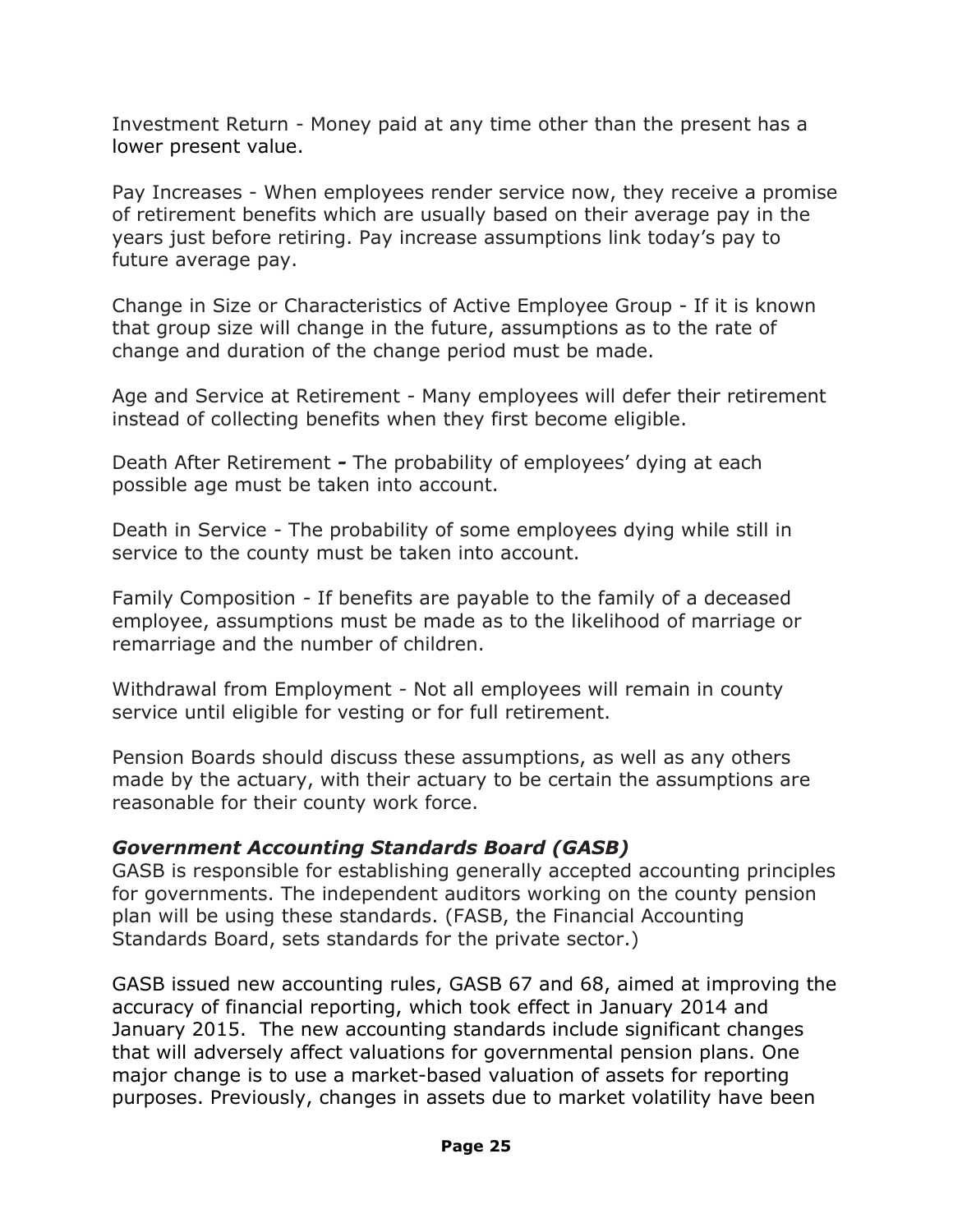"smoothed" over a three to five year period. The new standards eliminate smoothing for reporting purposes. Additionally, the new standards require a different rate of return in evaluating liabilities. Although the share of liabilities expected to be covered by plan assets will still be discounted by an assumed rate of return, the remaining unfunded liabilities will be discounted by a more modest municipal bond rate that reflects the county's responsibility for its liabilities. This will effectively increase liabilities (and decrease funding ratios) for most plans.

The GASB 43 rules require counties to value the future cost of retirement benefits and list it on the county's financial statement as a liability.

#### *Valuation of Post-Retirement Medical Benefits*

If the county provides post-retirement medical benefits, an actuarial valuation will reflect the cost to the county. One major consideration which the county needs to address when providing is the effect on the county's financial reports. As a result of GASB issuing statements 43 and 45, the financial liability for these benefits must be included as a liability in an independent financial audit. Due to the tremendous increases in health care costs, the impact of post-retirement healthcare has never been greater. Consequently, these costs can be much greater than the pension benefits provided by the county. As a result, many counties have discontinued the provision of employer paid retirement medical benefits.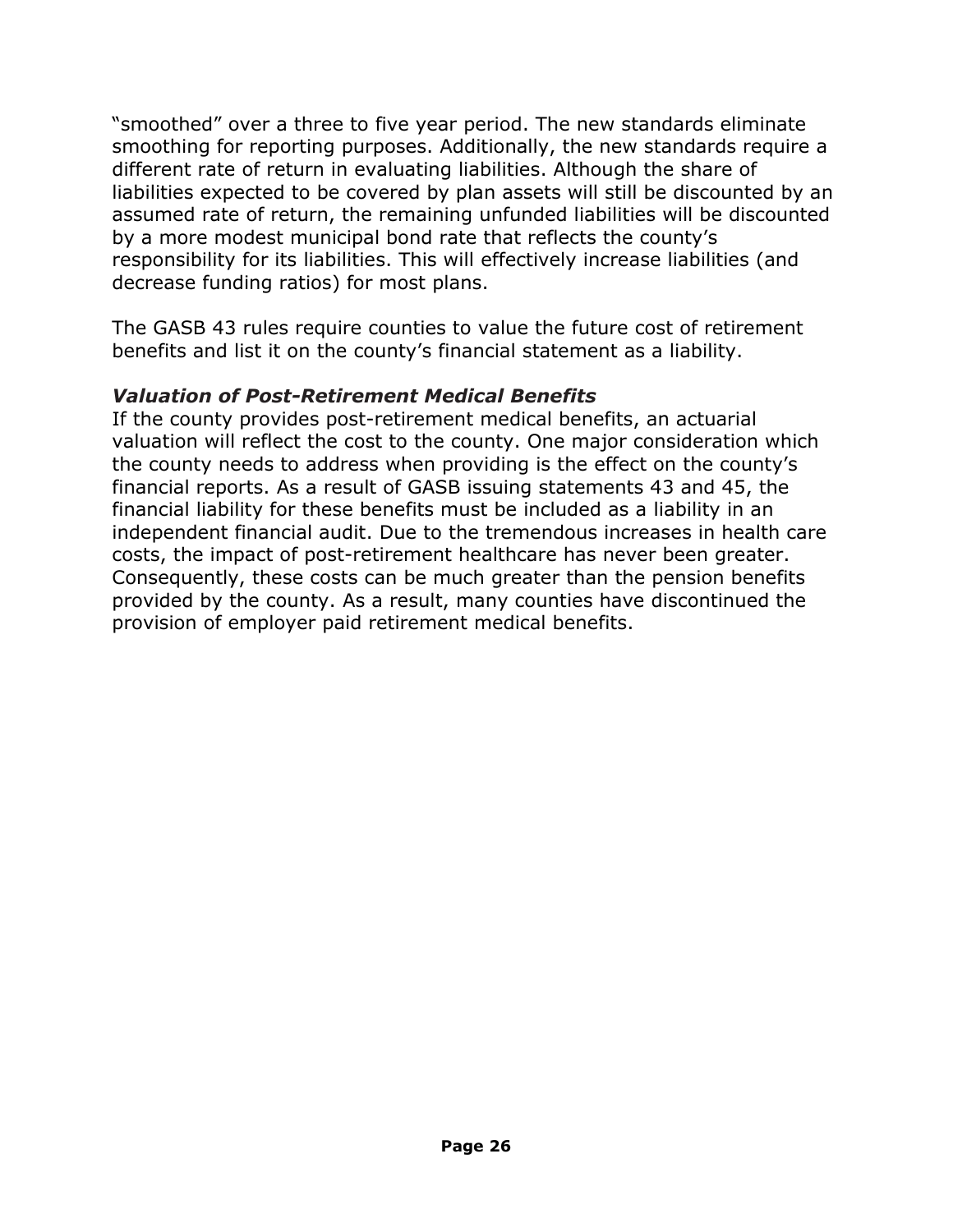The County Pension Law was amended in 1994, to enable each county to provide an early retirement incentive. <sup>49</sup> The Pension Board may not authorize more than one early retirement provision within a five year period.

An early retirement incentive is a special compensation package that is supposed to achieve specific personnel and/or financial goals, such as a reduction in staff and cost savings. It is intended to induce employees to voluntarily retire sooner than they otherwise would have.

Counties that want to consider offering an early retirement incentive should first conduct a comprehensive study including an actuarial valuation to evaluate the short and long term costs and effects of such an offer. If it is then determined that an early retirement incentive is appropriate, the following steps will need to be taken:

**1. The commissioners (or council in Home Rule Counties) must adopt a resolution authorizing a special early retirement program.** This resolution should include the terms and conditions of the program, such as:

**A. The beginning and ending dates of the election period.** This period cannot be less than 60 days nor more than 120 days. It is during this time that members who are going to be eligible for the special early retirement will evaluate their options and will be required to notify the Pension Board, in writing, if they intend to retire during the early retirement period (window) that will immediately follow. Each member can revoke their election to retire within a seven day period after the initial election.

**B. The beginning and ending dates of the special early retirement period.** This period must immediately follow the election period and cannot exceed 12 months.

**C. The eligibility requirements.** To be eligible, the member must be an active participant of the county pension plan. Persons who are terminated/vested or retired are not eligible. The member must have attained age 55 and have a minimum of ten years of credited service when they actually retire during the special retirement period, or have 30 years of credited service with no age requirement. Actuarial reduction factors will be used where applicable. The minimum years of service for eligibility does not include the additional service that would be credited under the special early retirement program.

l

<sup>49</sup> 16 P.S. § 11664.1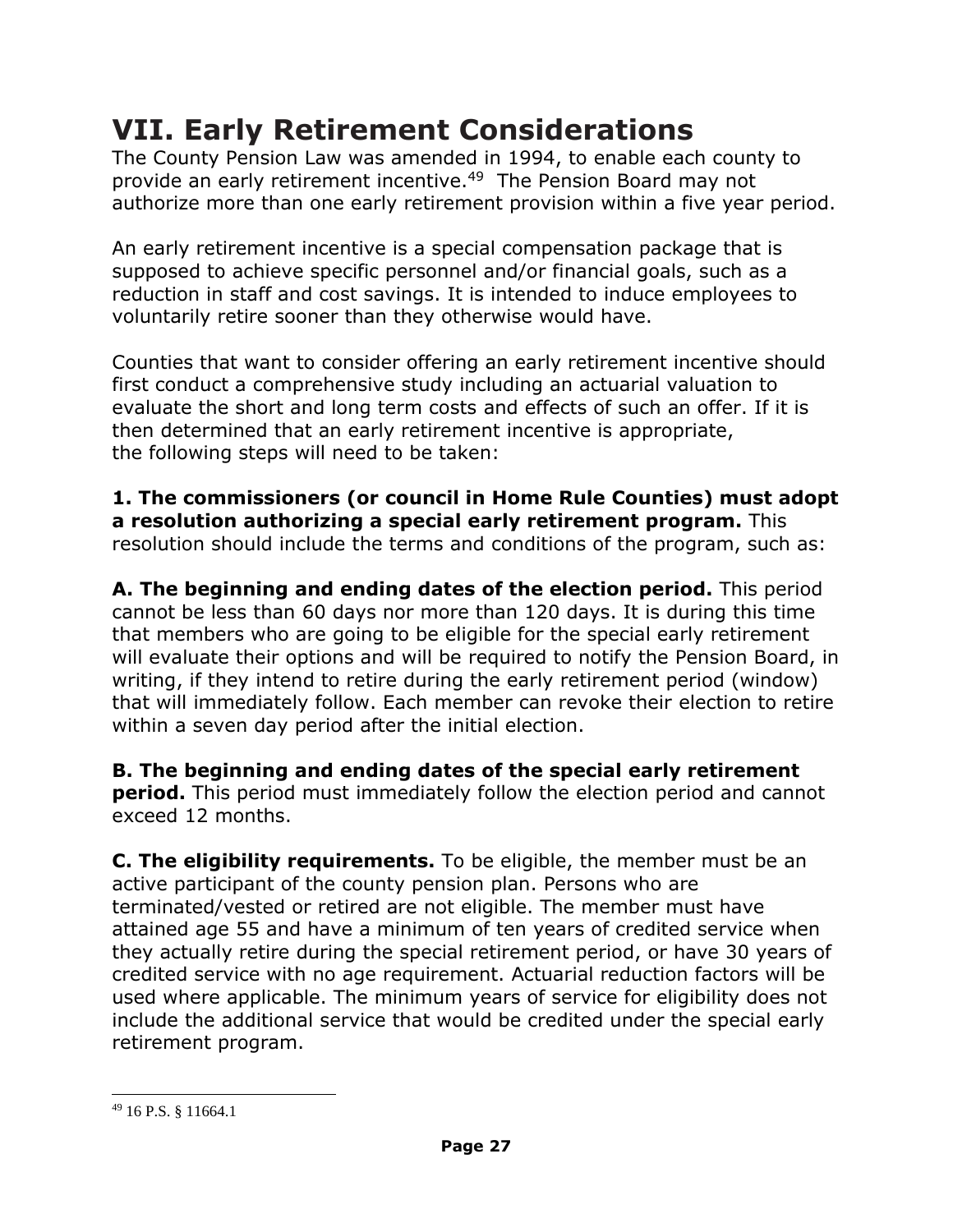**D. The Incentive.** The retirement incentive given to all who qualify and elect to accept the early retirement incentive is in the form of additional years of service. No less than ten percent and no more than 30 percent of a member's credited service, before the incentive is applied, may be granted. The result is then rounded up to the next full year. The additional years will be credited at the current designated county class basis. For example: A member is currently 56 years old and has 21 years of credited service. If the county grants a ten percent incentive the member will receive an additional three years of service (21 years  $X$  10% = 2.1 years, rounded to next full year = 3 years). The Pension Board is required to actuarially determine the value of the incentive and the cost must be amortized and funded over no more than five years.

**2. The county's resolution must be approved by the Pension Board.** 

Before any resolution is passed, the Pension Board will want to determine the appropriate time to provide such an incentive, since no more than one special early retirement provision can be authorized within a five year period. Furthermore, the Board will need to recognize that the increase in the actuarial accrued liability attributable to the early retirement incentive is required to be valued and amortized by level dollar payments over the five years after the early retirement period. The Pension Board will also want to consider the cost, time and the administrative work involved in implementing and communicating any early retirement incentive being offered.

**3. Each member who is eligible for the special early retirement incentive must be notified and given information regarding the benefits available under the program.** Sufficient lead time must be provided to handle the additional administrative work involved in preparing data required to calculate the estimated enhanced benefits. Many counties have procedures in place for handling routine retirements, but most are not prepared for the additional calculations that a special early retirement program could produce.

# **Evaluating the Merits of an Early Retirement Incentive Program<sup>50</sup>**

When considering whether to offer an early retirement incentive program (ERIP), the county should first address the following questions:

# **GOALS**

 $\overline{a}$ 

• What are the personnel goals to be achieved?

<sup>50</sup> Early Retirement Incentive Programs, Prepared for NEA Research by Actuarial Sciences Associates, Somerset, New Jersey.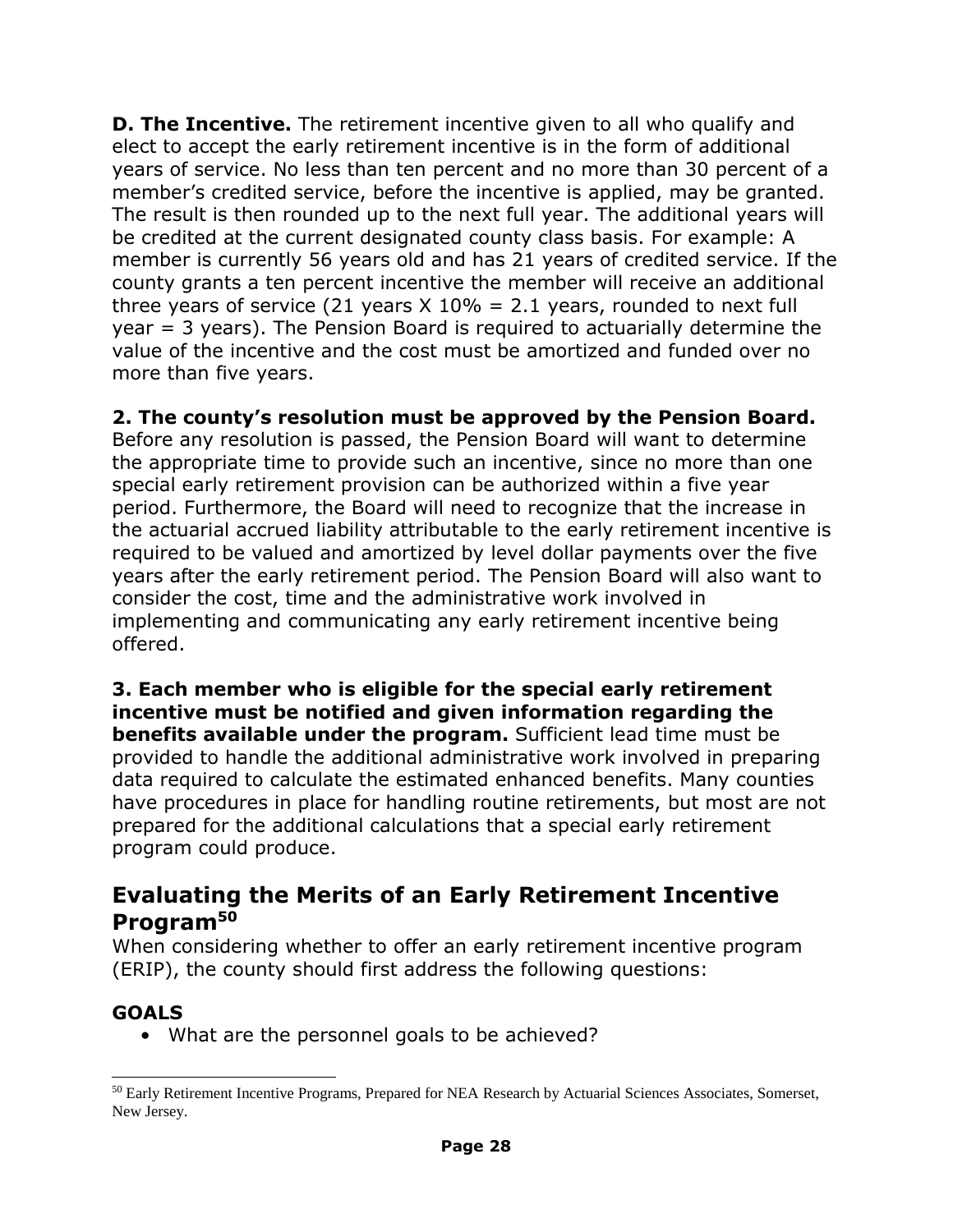- What are the financial goals to be achieved?
- Are these goals complimentary or mutually exclusive?
- Is an ERIP the best mechanism to achieve these goals?
- What amount of cost savings is worth jeopardizing personnel goals?
- When should short term savings justify long term goals?
- Can a voluntary severance program accomplish the same personnel and budgetary goals?

# **IDENTIFYING PROGRAM COSTS**

- What incentive is sufficient to provide a realistically adequate standard of living after retirement to those who accept the ERIP?
- What incentive is sufficient to induce the desired number of retirements?
- Are financial incentives flexible enough to attract long and short term employees?
- What are the short term and long term financial costs of the ERIP?

# **WHO WILL PAY? WHO WILL SAVE?**

- Is it possible to structure an ERIP program that represents a win for both employer and employees?
- Who will pay these costs? Employers? Employees? The pension system?
- Who will receive the benefit of any short term or long term savings?
- Have savings been accurately calculated against program costs?
- Is the pension system funded well enough to absorb the expected costs?
- Are other postretirement benefit systems (for example, medical benefits) well funded?
- How will costs added to a pension system affect future benefit changes?

# **ADMINISTRATIVE ISSUES**

- What rights to terminate employment early does the employer have?
- What are the rights of represented union employees?
- What is the political climate for the exercise of these rights?
- Are administrative and communication systems in place to handle an ERIP?
- Will an ERIP offered today raise expectations about future ERIPs?
- Will an ERIP cause conflict between active and retired employee groups?
- Are applicable IRS and ADEA (Age Discrimination in Employment Act) requirements met?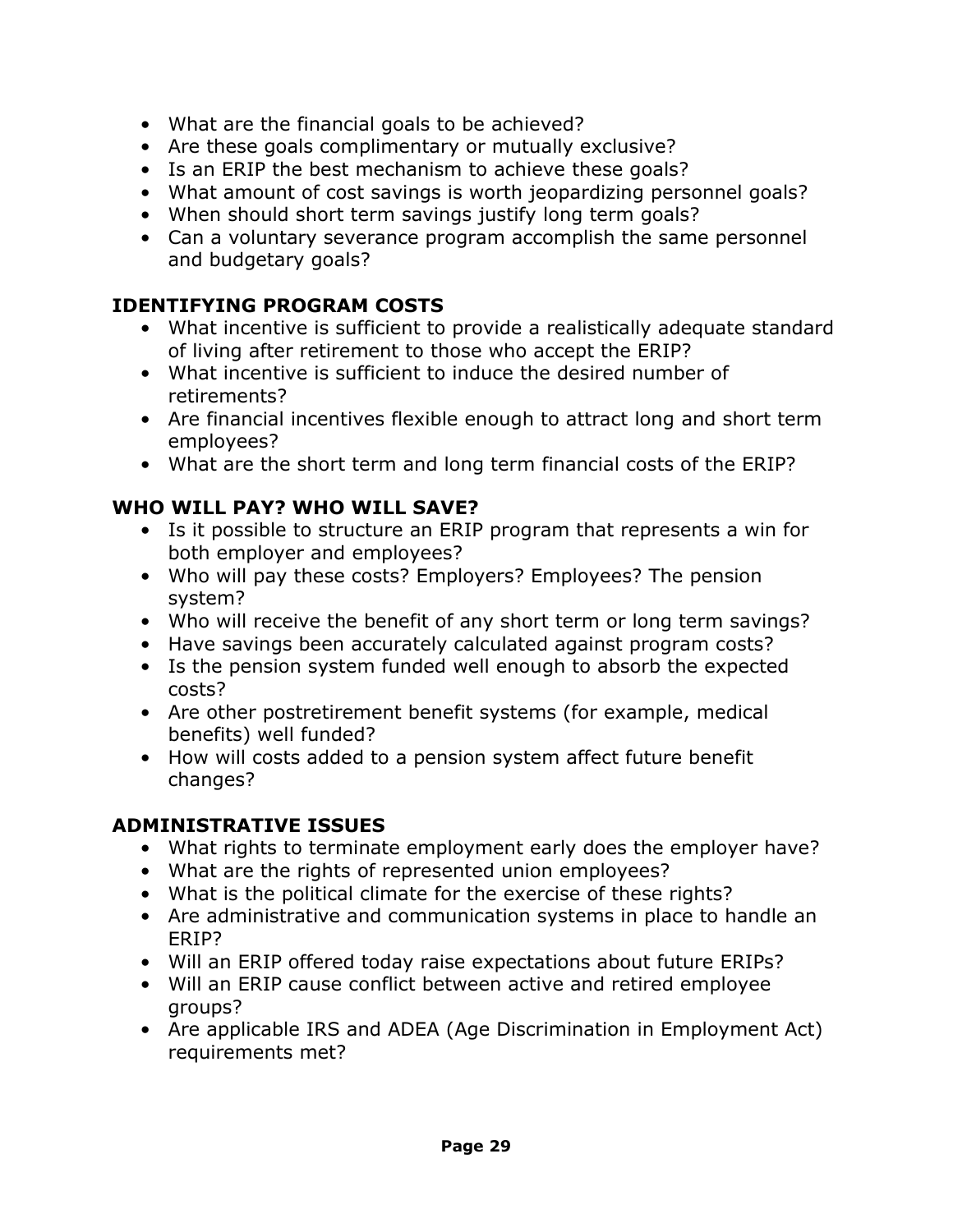There are, of course, a host of other detailed questions that may be asked prior to an ERIP offer. In listing the key questions above, it should be clear that a great deal of thought should precede an ERIP offer, and this thought process should be based on establishing goals and the best means to accomplish them.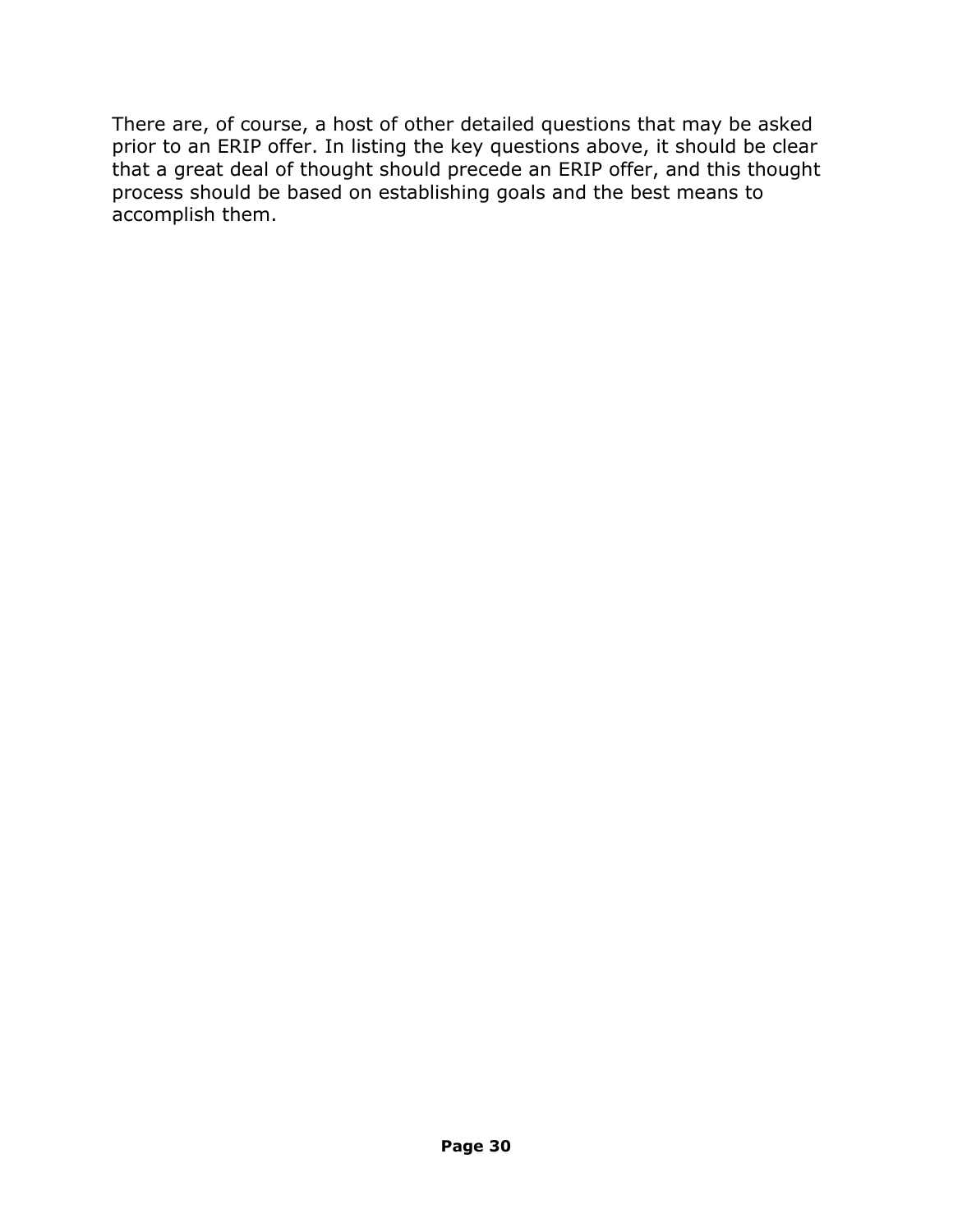# **VIII. CURRENT COUNTY PENSION ISSUES**

#### *Who is a Member of the Plan?*

The county pension law states that each elected officer may, and all other county employees shall be required to become members of the retirement system.<sup>51</sup> Judges, Magisterial District Justices, and some court administrators, because they are compensated by the Commonwealth and are therefore state employees, are not eligible to participate in the county pension plan.<sup>52</sup>

As soon as an individual first meets the definition of a county employee, they are required to become a member of the retirement system. Each member of the pension plan is required to contribute to the fund and must remain in the plan until their service is terminated. Act 96 provides the following definition:

"County employee" means any person, whether elected or appointed, who is employed by the county, the county institution district, in the county prison or in any other institution maintained by the county from county moneys, or who is employed by any county or State official and paid by such official from moneys appropriated by the county for such purpose, whose salary or compensation is paid in regular periodic installments or from fees collected by his office, but shall not, except as hereafter provided, include any person after the effective date of this act on a part-time basis. $53$ 

Only newly elected county officials who elect not to participate in the system and county employees who are initially hired on a part-time basis may be excluded from participation in the county pension plan.

"Part-time" means employment with the expectation of completing less than 1,000 hours of service during the 12 month period beginning on the first day of employment and each succeeding 12 month period thereafter.<sup>54</sup>

Emphasis must be placed on the expectation of the employer over an extended period. Persons excluded from participation in the pension plan should be limited to temporary or short-duration employees expected to work less than 1,000 hours each year from the start of their employment. If this expectation changes and the individual is no longer classified as

 $\overline{a}$ 

<sup>53</sup> 16 P. S. § 11652(2)

 $51$  16 P.S.  $8$  11660

<sup>52</sup> Judges are members of the State Employees' Retirement Plan. See 42 Pa. C.S.A., §§ 301, 3526, 3352 and 71 Pa. C.S.A., §§ 5101 et Seq.

 $54$  16 P. S. § 11652(2.1)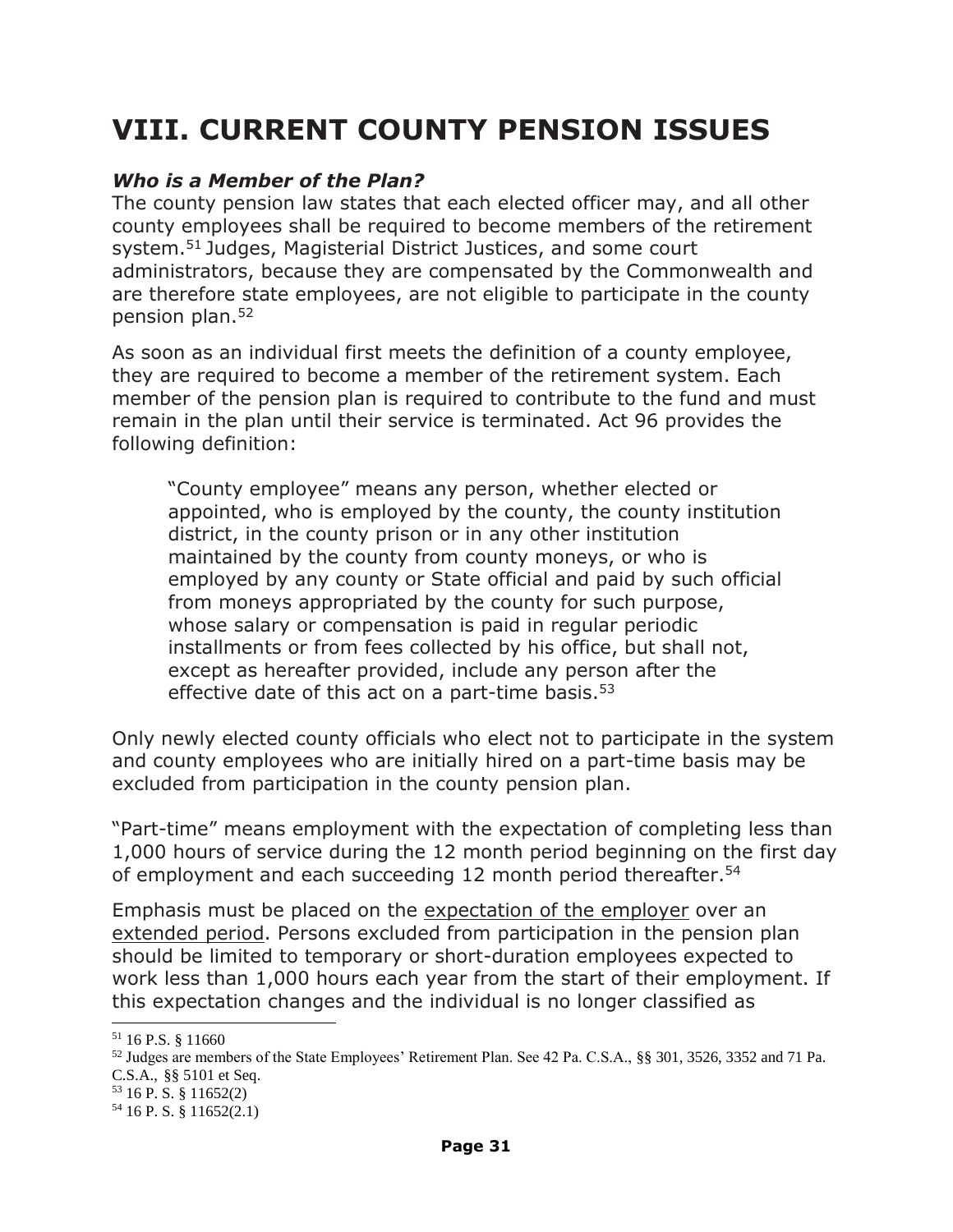employed on a part-time basis, they must become a member of the pension plan. Once an employee qualifies for inclusion in the plan they will accrue annual benefits and be required to contribute into the plan even if their hours worked are less than 1,000 hours annually.

# *Cost of Living Allowances*

Pensioners who are living on a fixed income have limited opportunity to counteract the effects of inflation and the erosion of their purchasing power. The Pension Board is required to review the cost of living situation at least once every three years to determine if a cost of living increase can or should be granted. The most commonly accepted measure of inflation is the Consumer Price Index (CPI). The decision to grant a cost of living increase should be made after consultation with the pension plan's actuary, and should consider the overall benefit levels of the plan, the actuarial cost of providing the increased benefit, and the source of funding. These considerations should guide the Pension Board in determining whether to adjust the percentage and the effective date of any increase.<sup>55</sup>

# *Benefits*

County pension plans are a unique combination of defined contribution and defined benefit plans. Members are required to contribute a percentage of their salary to the plan, and their benefits are defined by what is in their account at retirement. The county side is a defined benefit plan where the benefit level is determined by a formula which includes length of service, benefit level, and a final "average" salary period. The county's contribution is actuarially determined. (See the discussion of benefit levels on page 19.)

Retirees (or their beneficiaries) are guaranteed to receive the amount paid into the fund via their contribution or payroll deduction, plus interest credited by the county.

The guaranteed distribution, less payments already made to the retiree and applicable to the guaranteed amount, must be determinable in case of death. Cost of living adjustments are not considered in this determination.

# *Buying Back Time*

Former employees of the county who return to county employment, and who withdrew their prior contributions from the pension fund, may buy back their prior county, military or public school service by paying into the pension fund the amount of their prior minimum required payroll deductions plus interest. If this is done, the amount repaid should be classified as an already taxed employee contribution.

l  $55$  16 P.S. § 11680(b)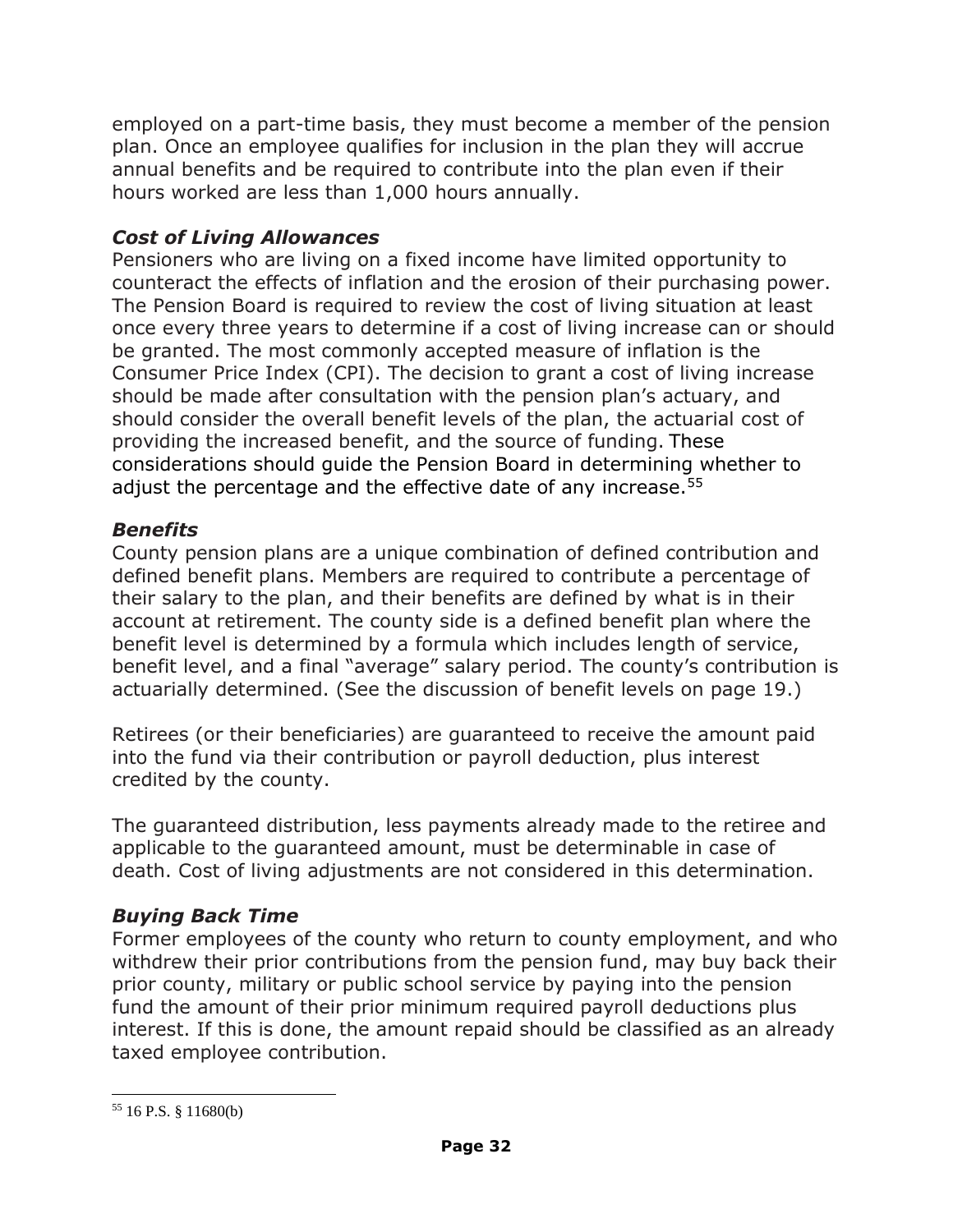It is essential the county keep a clear record of what is done when an employee buys back time. It is probable the county will need to contribute to match the defined benefit side of the employee's buy back. Additionally, there is no requirement for employees to notify the county that they will be buying back military time, public school time or prior county time so it is hard to factor this into the actuarial assessment of the plan as the county does not know if or when it will occur.

#### *Military Service Credit*

An employee may purchase credit for military service performed prior to County employment ("nonintervening military service"). The amount due for the purchase is calculated by applying a five percent contribution rate for both the employee and the county to the average compensation of the employee during the first three years of credited service with regular interest. These contributions must be paid by the employee. <sup>56</sup>

Intervening military service must be treated differently. This is performed by an employee who takes military leave for military service in a time of war, national emergency or armed conflict so proclaimed by the President or Congress of the United States.<sup>57</sup> Under the County Pension Law, the employee "shall have credited to his employment record, for retirement benefits, all of the time spent by him in such military service." This obligation also exists under federal law, which requires the pension plan to credit for retirement purposes military leave to county employees who return to county employment pursuant to USERRA's reemployment requirement. <sup>58</sup> The County Pension Law, however, imposes an additional financial requirement on counties by statute further requiring that the employee's contributions plus interest "be paid by the county."

#### *Early Retirement Incentive*

Act 71 of 1994 allows counties to periodically offer an early retirement incentive to county employees. The intent is to allow counties to achieve budget savings by reducing the work force without having to resort to layoffs. The Act allows commissioners, with the assent of the Pension Board, to offer an early retirement option no more than once in every five year period. The incentive applies, at the county's option, to employees with 30 year's service or employees attaining age 55 with 10 years of service. The incentive is in the form of a service credit, set by the county, of no less than 10 percent and no more than 30 percent of service. The county is required

l

<sup>56</sup> 16 P.S. § 11663(b)

<sup>57</sup> 16 P.S. § 11663(a)

<sup>58</sup> 38 U.S.C. § 4318(a)(1)(A)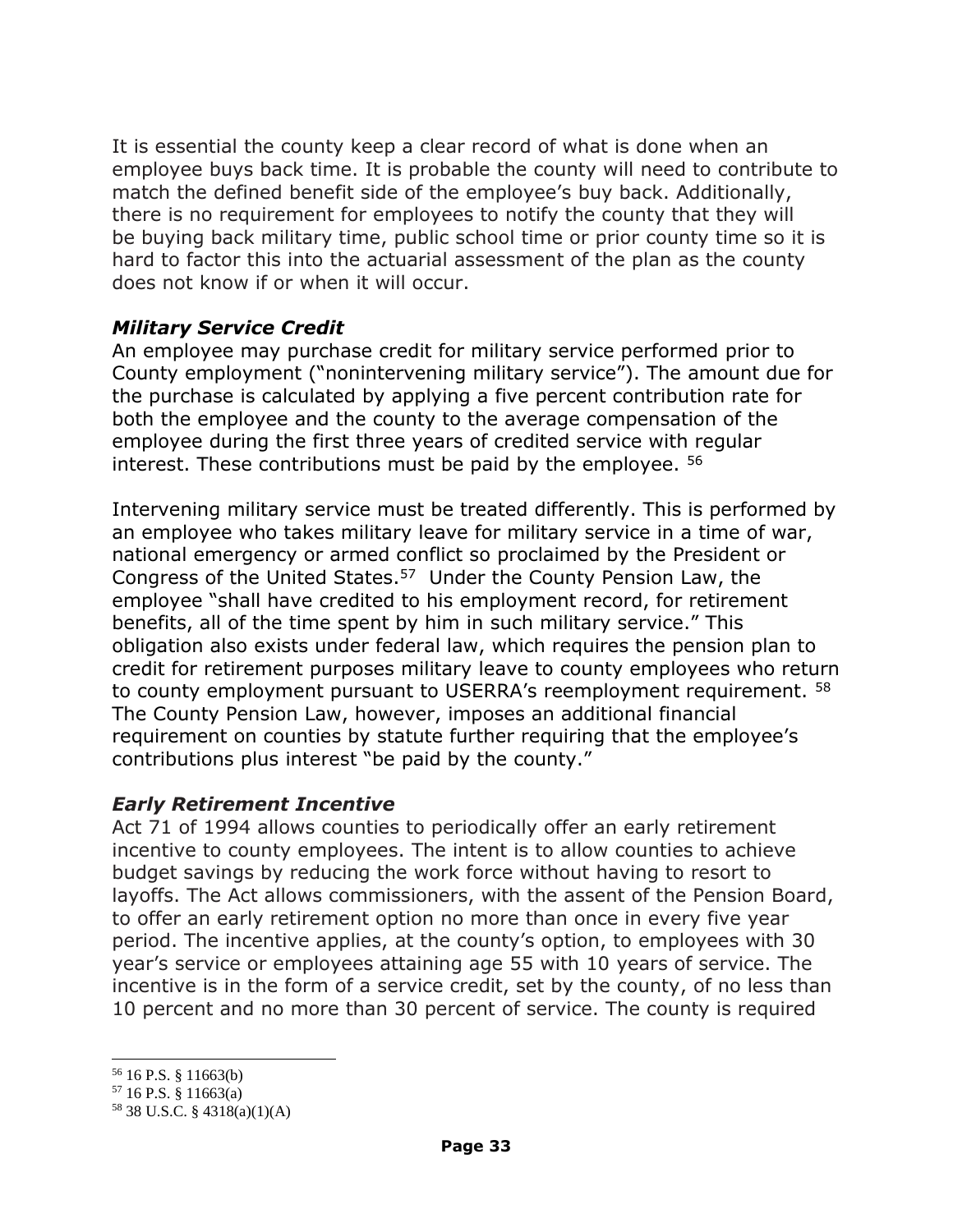to actuarially determine the value of the incentive and amortize its cost over no more than five years.

See Chapter VII on "Early Retirement Considerations" on page 27 for additional information on this subject.

# *Pickup Contributions*

Pickup contributions are made by the employee but are treated as mandatory contributions made by the employer. This allows pickup contributions to be treated as deferred contributions and therefore there is no federal income tax on the pickup contribution until withdrawn as a retirement benefit. Allowing employees to make pickup contributions involves no change in the salary or deduction process, simply a legal change to benefit the employee by designating the contribution a pickup contribution. Many counties have selected this option. Pickup contributions are taxed when retirement benefits are paid, not when the contribution is made. If the employee opts to make voluntary contributions, the voluntary contributions are not tax deferred.

# *Post Retirement Benefits*

The law does not allow any other post retirement benefits to be funded by the county pension plan. The Pension Law does include language about insurance after retirement<sup>59</sup> but this is intended to allow those plans that have selected an insurance company as an investment vehicle to continue the insurance which may be included with that vehicle. Counties may offer post retirement benefits to their retirees but they may not be funded by the county pension plan.

# *Option 4*

This option allows employees upon retirement to withdraw in a single sum all of their accumulated deductions (after tax contributions and before tax contributions plus interest, and including pickup contributions). This option was originally offered to retirees when interest rates were very high, so many were willing to pay taxes on the lump sum withdrawal and reinvest at much higher rates than the pension plan offered. Since this option is often just too tempting for many retirees, financial counseling is recommended so that the employee has full information about the tax consequences, and the effect on the employee's pension benefits and long term retirement needs.

l <sup>59</sup> 16 P.S. § 11669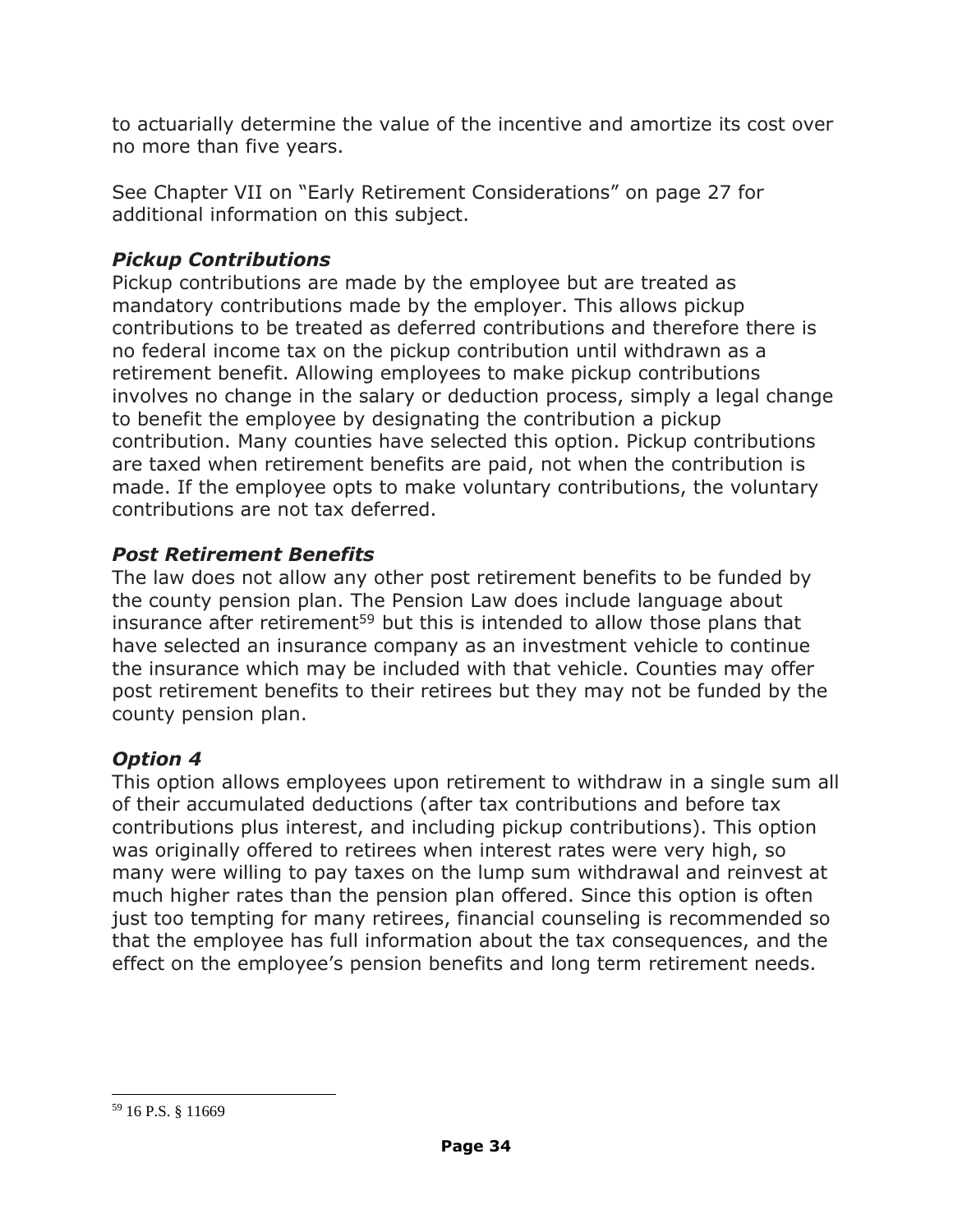#### *Tax Implications*

When an employee decides to retire, they will be presented with several options regarding the form of their pension benefits. Prior to making this important decision, the employee needs to receive information about the tax implications of each option. The known tax information, including how the benefits will be reported to the IRS, should be provided by the county, its personnel office or by one of the pension service firms or consultants hired by the county.

# *Social Security Interrelationship*

There is no integration of county pensions with social security, and no social security offset. An employee's county retirement benefits are not affected by any form of social security received by the employee. The retiree's benefits from the county will not normally affect their social security allowance.

# *Portability, County to County, County to State*

There is no provision for portability of the Act 96 pension plans; even from county to county and even if two counties have identical plans.

In addition, if a county elected official or employee moves to state employment or state elective office (e.g. the legislature), there is no mechanism for them to convert their county assets and buy their county service into the state system. If they are vested at the county level, they can leave their assets with the county and qualify for county benefits at age 60.

# *Payment for Administrative Costs*

The county may pay reasonable administrative costs from the pension fund. Prior to 1991, all administrative costs had to be paid directly by the county. This included actuarial, investment management, custodial, accounting, auditing, legal fees, and checkbook fees. There were no "soft dollar" fees allowed. "Soft dollar" fees allowed are costs to reimburse the county for its in-house work on the pension plan. Amendments to Act 96 in 1991 allow reasonable expenses to be paid and allow "soft dollar" fees. If a county does work in-house for the pension plan, such as accounting and issuing benefit reports, pension allowance checks, etc., the county can document the time and expense of providing this service and seek reimbursement from the pension plan.

# *Involuntary Retirement*

Historically, anyone who is involuntarily terminated from county employment is entitled to vested pension benefits. The difficult question has become what is "involuntary?" Usually this is when action is taken by the employer to terminate the individual's employment, but also applies to elected officials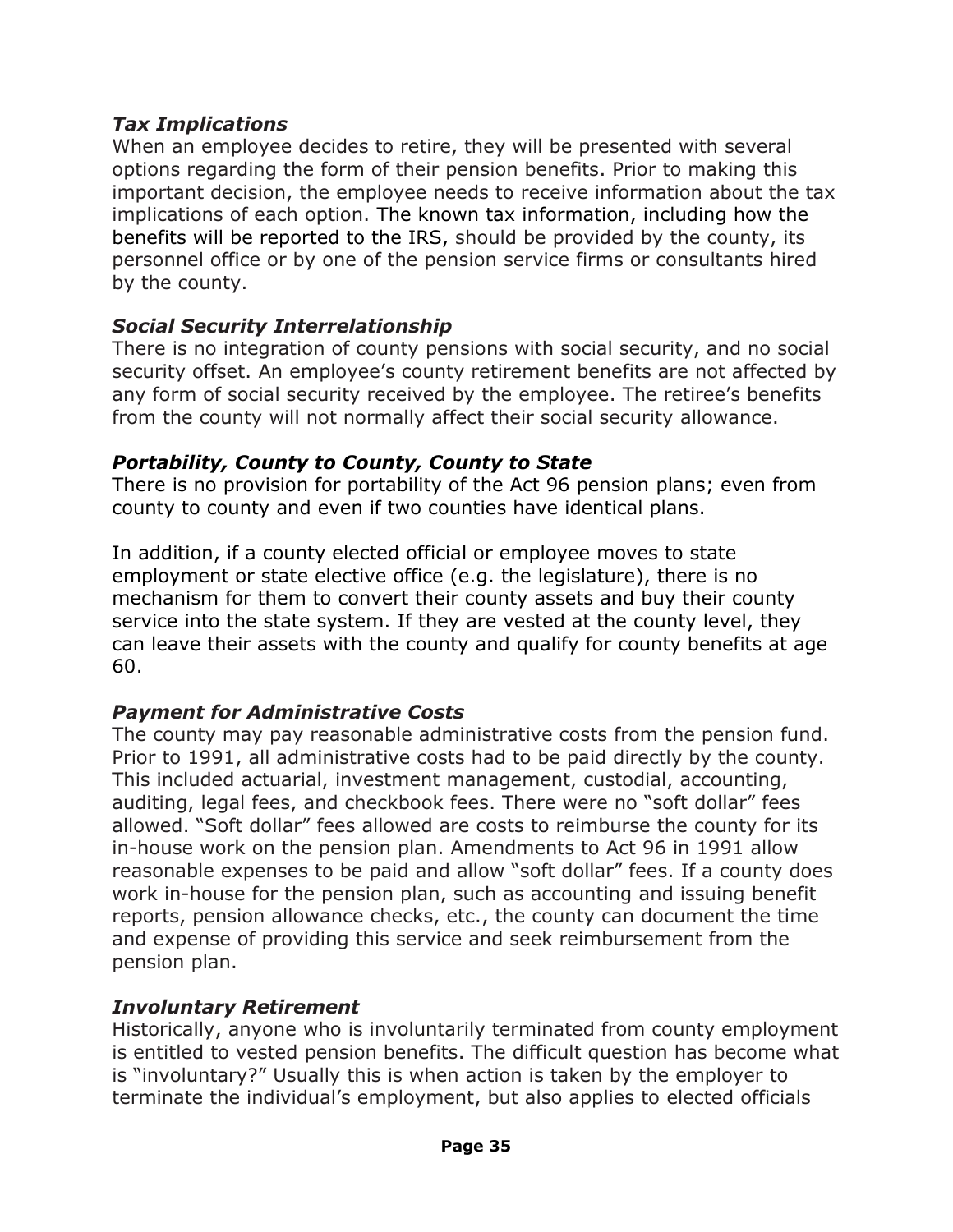who have served at least two terms and have chosen not to run for office or who lose their election.<sup>60</sup>

# *Elected Officials as New County Employees*

Newly elected officials may choose whether they wish to join the plan. This election should be made as soon as possible after taking office, prior to the first payroll check. However, if a county employee in the county pension plan is elected to county office, that person is not a new employee and must stay in the pension plan. This is considered continuous employment. By the same token, a reelected commissioner does not have the option to withdraw because successive terms are considered continuous service.

# *Changing Voluntary Contribution Amounts*

It is recommended the county have a "change period" at least once a year to offer employees the opportunity to examine their options regarding voluntary contribution levels, and make changes as they desire.

# *Labor Negotiations and Arbitration Awards*

The most common problem relating to county pension plans and the collective bargaining process occurs when the employee group requests pension related benefits that are not allowed under the County Pension Law. In general, case law is consistent that negotiations or arbitration awards cannot grant benefits that are not allowed by law.

#### *Health Benefits*

Health benefits cannot be funded by the moneys from the county pension plan.

# *Joinders*

Employees of joinders are not normally employees of any of the sponsoring counties. They typically belong to a separate pension plan, non-Act 96 and the plan is usually not portable. For example, if the counties disband the joinder and the county hires some or all of the joinder's employees, the employees will not be able to roll their joinder pension plan into the county's Act 96 plan.

# *Voluntary Separation from Employment*

When a non-vested employee voluntarily leaves county employment, he/she is entitled to a return of their contributions plus interest. A vested employee who voluntarily leaves county employment may, at their option, leave their accumulated deductions in the plan until superannuation age at which point they may receive a superannuation retirement allowance. Refunds may be rolled over to an individual retirement account or another qualified tax plan.

l

 $60$  16 P.S. § 11166(a)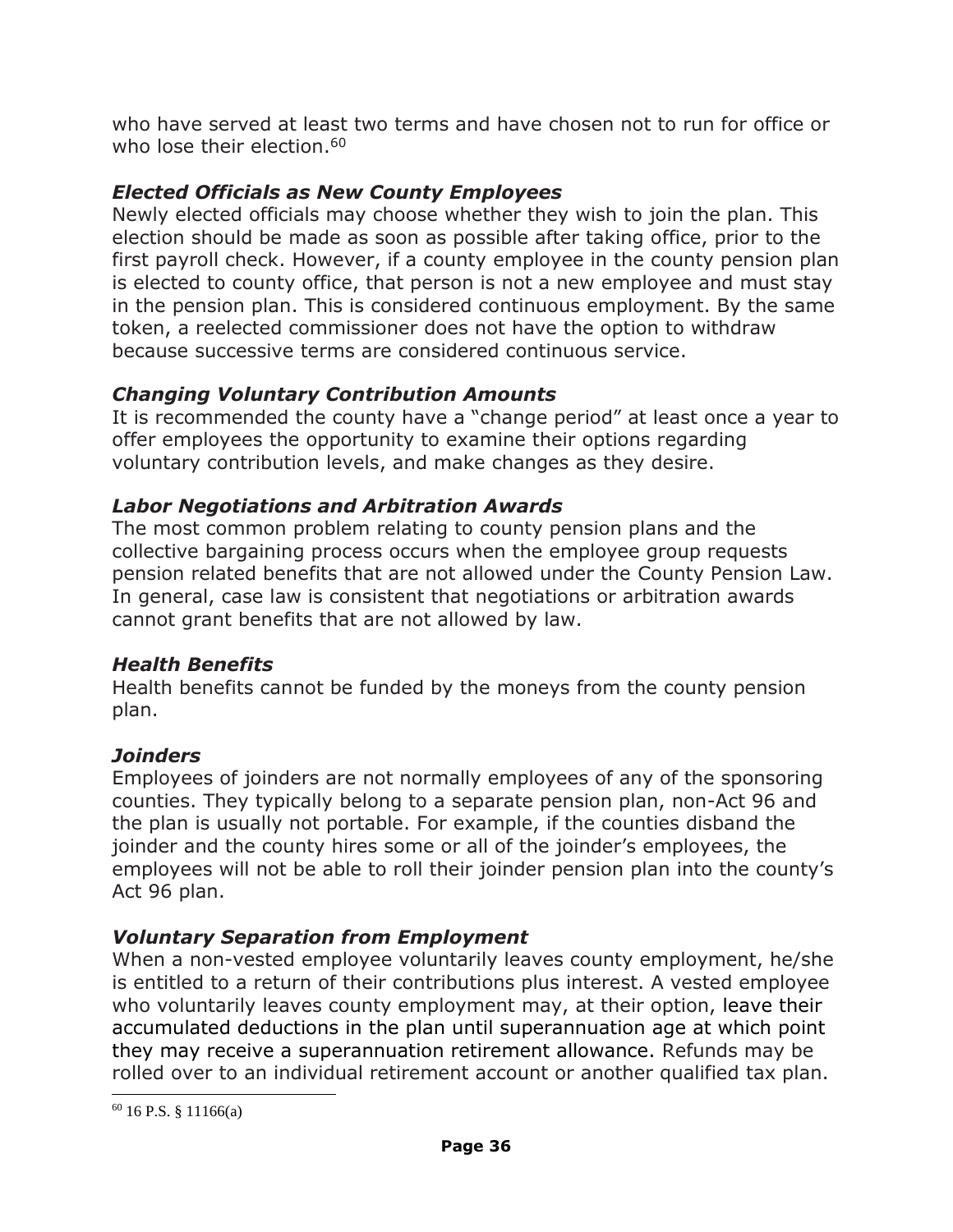Employees should be encouraged to obtain professional advice about rollover to avoid tax problems.<sup>61</sup>

### *Pensions and Collective Bargaining*

Collective bargaining should not directly impact county pension plans in the same manner as it does for municipalities. This is because the definitions and benefit structure contained in the County Pension Law are set and leave no meaningful room for negotiation. For this reason, collective bargaining has not typically created problems when it comes to the proper administration of a county pension plan. (Note: post-retirement health care and DROPs are an exception.)

Of course, counties must remain diligent by ensuring that the bargaining process is not used to negotiate pension benefits that are different from or contrary to those contained in the County Pension Law.

Although the standards and benefit structure established by the County Pension Law are not negotiable, counties are wise to highlight the economic benefits provided to members of a bargaining unit. County contributions and pension benefits provided the county have great economic value to those employees. As such, this information should be used to present an accurate financial picture in the interest arbitration process.

#### *Act 44 of 2009*

Although this Act has several provisions that apply to municipal pension plans, it also includes a chapter<sup>62</sup> applicable to all "local governments" which includes counties. This chapter, Deferred Retirement Option Plans (DROP), regulates all newly created DROP programs. Because a DROP was not authorized under the County Pension Law, one impact was to authorize a new benefit. At least a few counties have since enacted DROPs. Although those who propose adding a DROP to the pension plan will invariably argue that it is a cost neutral program, this is not the case. Therefore, counties should be armed with accurate information reflecting the actuarial impact of adding a DROP if it is under consideration or sought through collective bargaining.

#### *Tiered Plans*

 $\overline{a}$ 

The County Pension Law establishes benefit levels based on the "class" authorized by the Retirement Board. Some counties have raised the question of whether it is possible to have a two-tiered pension system. Act 96 does

 $<sup>61</sup>$  Vesting "means the right of a contributor who separates from service after having completed five or more years of</sup> credited service to leave" the deductions credited to the member's account and receive a pension allowance upon reaching retirement age. 16 P.S. § 11652(16)

<sup>62</sup> 53 P.S. §§ 895.1101-895.1131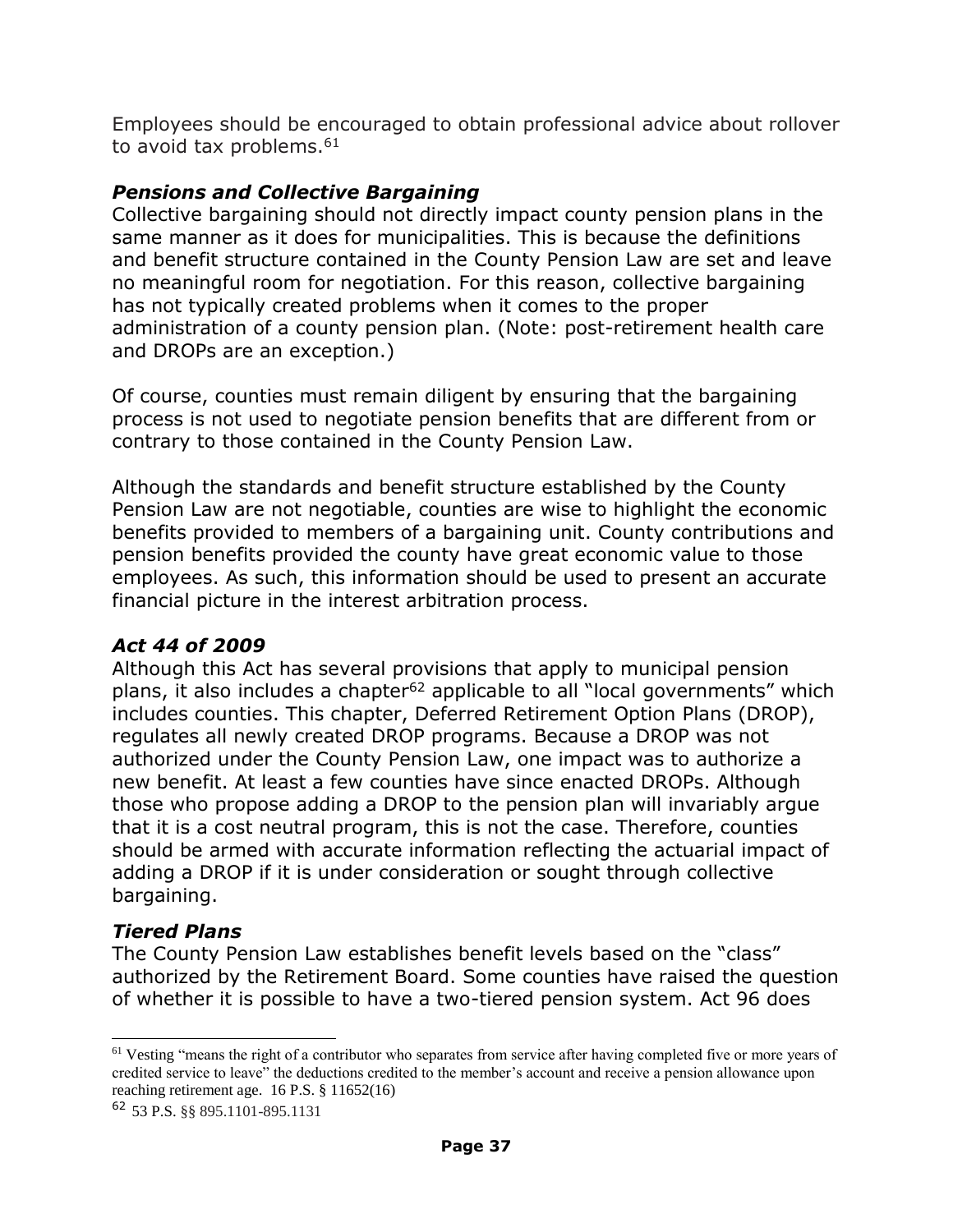not specifically answer this question. Generally, applicable law does not permit the county to reduce pension benefits in place for existing members of a pension plan. However, a Retirement Board likely has the discretion to establish a different benefit level (or "class") for new employees provided that the change does not conflict with the collective bargaining rights of any effected employees. If the county is considering a different benefit level for prospective employees, it should first determine the financial need to reduce the benefit level and should consult with its solicitor before taking action.

#### **Cost of Living Adjustments (COLAs)**

A COLA is an ad hoc benefit which should be reviewed at least once every three years by the Pension Board. If approved it is calculated as the retirement allowance determined at time of retirement and prior to any optional modification, times a percentage of the change in a cost-of-living index from year of retirement to year of review.

As this update of Pension Best Practices was completed, CCAP was working to obtain clarity regarding COLAs. Senate Bill 129 (and companion House Bill 239) of 2015 clarify language in the County Pension Law to allow counties to grant a limited cost-of-living adjustment (COLA), keyed to just the most recent year. The vague language of current law, which obligates counties at least once every three years to examine whether to grant a COLA, has led to interpretation that if a COLA is applied it is to be retroactive to the last time a COLA was granted. For most counties, the COLA is infrequently granted, and so going back to the last COLA and compounding forward can yield an unsupportable increase in the benefit. The limited COLA under SB 129 would instead allow a county that has fund capacity to grant much-needed adjustments to monthly benefits without the adjustments being excessive and without the adjustments imperiling the solvency of the fund.

CCAP will update this publication as SB 129 and HB 239 progress.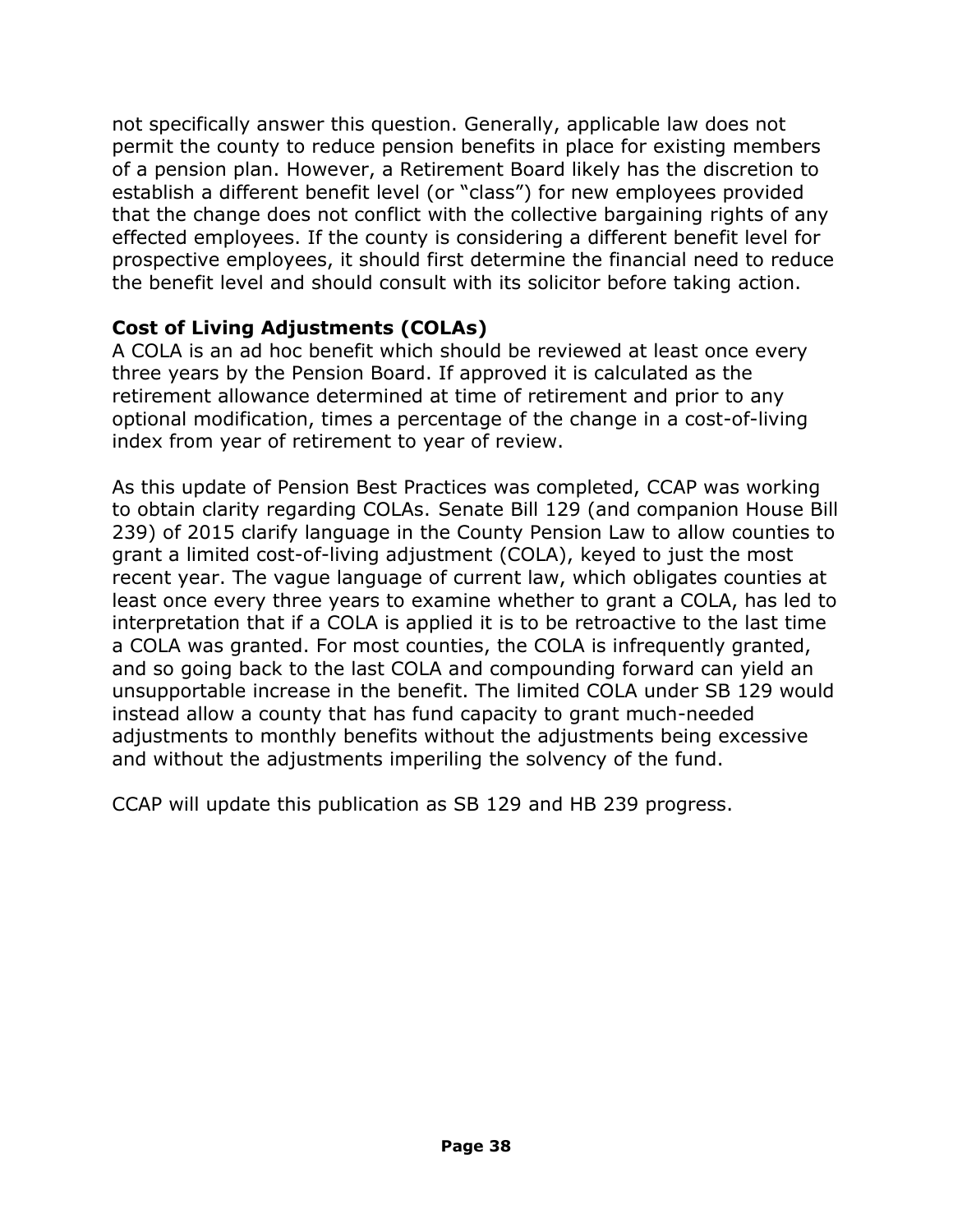# **IX. APPENDIX The County Pension Law, Act 96 of 1971**

#### COUNTY PENSION LAW

#### Act of Aug. 31, 1971, P.L. 398, No. 96 Cl. 16

#### AN ACT

Providing for the creation, maintenance and operation of a county employes' retirement system, and imposing certain charges on counties and providing penalties.

#### **TABLE OF CONTENTS**

- Section 1. Short Title.
- Section 2. Definitions.
- Section 3. Applicability.
- Section 4. County Retirement System; County Retirement Board.
- Section 5. Personnel; Administrative Expenses.
- Section 6. Rules and Regulations; Actuarial Data.
- Section 7. County Employes' Retirement Fund; Transfers Between Classes.
- Section 7.1. Additional Class Options; Transfers to Additional Classes.
- Section 8. Custody of Fund; Payments.
- Section 9. Management and Investment of Fund.<br>Section 10. Compulsory Membership.
- Compulsory Membership.
- Section 11. County Guarantee; Annual Budgets.
- Section 12. Service Allowance.<br>Section 13. Credit for Military S
- Credit for Military Service; Payments into Fund; Reimbursement.
- Section 14. Superannuation Retirement Allowance.
- Section 14.1. Special Early Retirement.
- Section 15. Option to Withdraw Accumulated Deductions and Accumulated Interest.
- Section 16. Involuntary Retirement Allowance; Voluntary Retirement Allowance after Twenty Years of Service.
- Section 17. Retirement as of Time of Death.
- Section 18. Retirement While in County Service.
- Section 19. Additional Retirement Benefits.
- Section 20. Total Disability Retirement Allowance.
- Section 21. Payment of Balances Where Disability Annuitant Dies.
- Section 22. Monthly Payments of Retirement Allowances.
- Section 23. Refunds.
- Section 24. Simultaneous Payments of Salary and Retirement Allowance.
- Section 25. Subsequent Admissions to Retirement System.
- Section 26. Reinstatement on Return to County Employment.
- Section 27. Exemption from Taxation and Execution, Etc.
- Section 28. Fraud; Correction of Errors.
- Section 29. Designation of Deposit Administrator.
- Section 30. Supplemental Benefits.
- Section 31. Saving Clause.
- Section 32. Repeals.
- Section 33. Effective Date.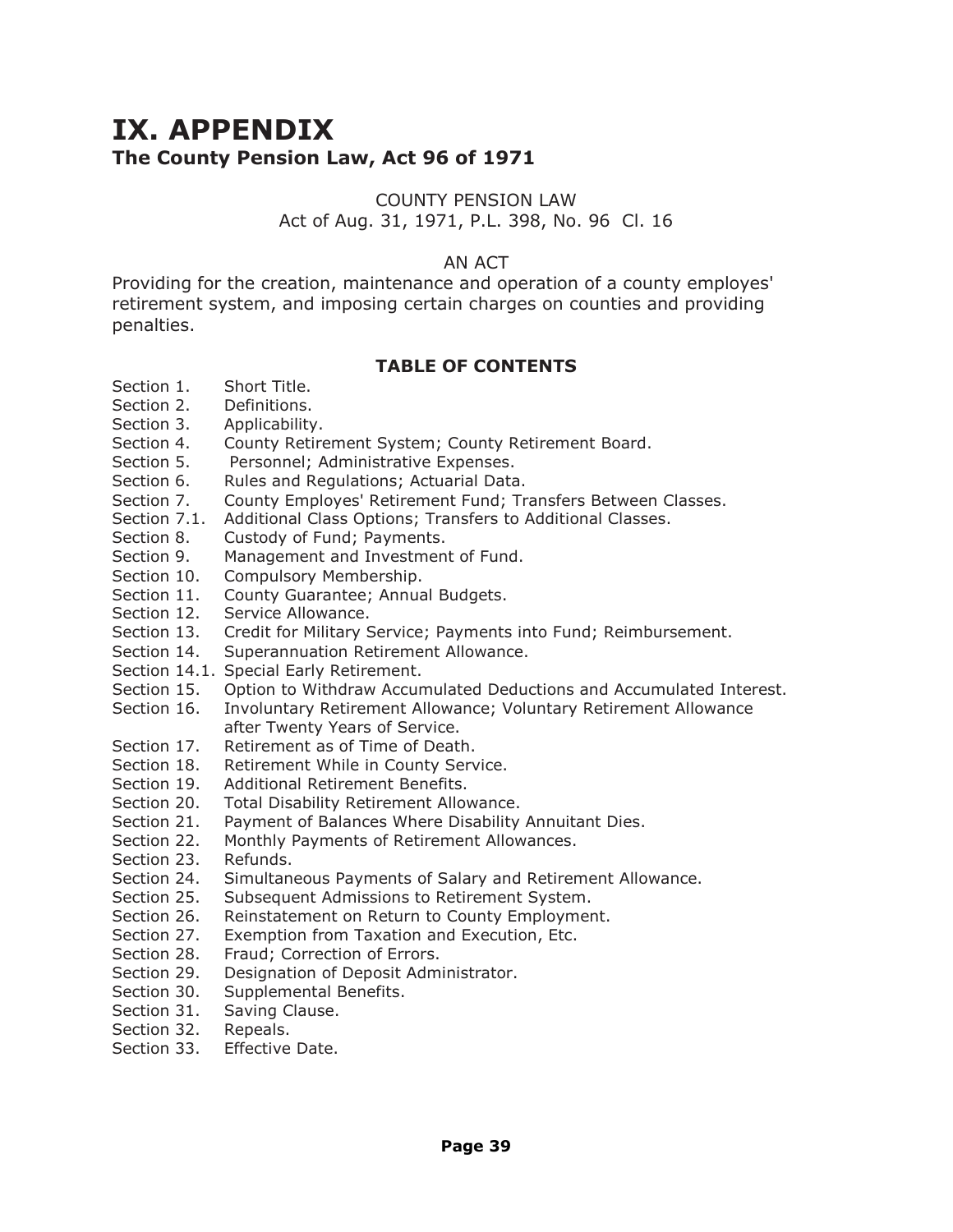The General Assembly of the Commonwealth of Pennsylvania hereby enacts as follows:

Section 1. Short Title.--This act shall be known and may be cited as the "County Pension Law."

Section 2. Definitions.--As used in this act:

(1) "Board" means the County Retirement Board created by this act.

(2) "County employe" means any person, whether elected or appointed, who is employed by the county, the county institution district, in the county prison or in any other institution maintained by the county from county moneys, or who is employed by any county or State official and paid by such official from moneys appropriated by the county for such purpose, whose salary or compensation is paid in regular periodic installments or from fees collected by his office, but shall not, except as hereafter provided, include any person employed after the effective date of this act on a part-time basis. ((2) amended Nov. 21, 1990, P.L.551, No.136)

(2.1) "Part-time" means employment with the expectation of completing less than 1000 hours of service during the 12-month period beginning on the first day of employment and each succeeding 12-month period thereafter. ((2.1) added Nov. 21, 1990, P.L.551, No.136)

(3) "Fund" means the County Employes' Retirement Fund created by this act.

(4) "Accumulated deductions" means the total of pickup contributions and the amounts deducted from the salary of a contributor and paid into the fund and standing to the credit of the members' annuity reserve account, together with the regular interest thereon.

(4.1) "Compensation" means pickup contributions plus remuneration received as a county employe excluding refunds for expenses, contingency and accountable expense allowances and excluding severance payments or payments for unused vacation or sick leave.

(5) "Contributor" means any person who has accumulated deductions in the fund standing to the credit of the members' annuity reserve account.

(6) "Retiree" means any person in receipt of a retirement allowance under this act.

(7) "Prior service" means all service as a county employe served not later than December thirty-first, preceding the year the retirement system shall be established in any county.

(8) "Original member" means a member who was a county employe on the date of establishment of the retirement system in the county.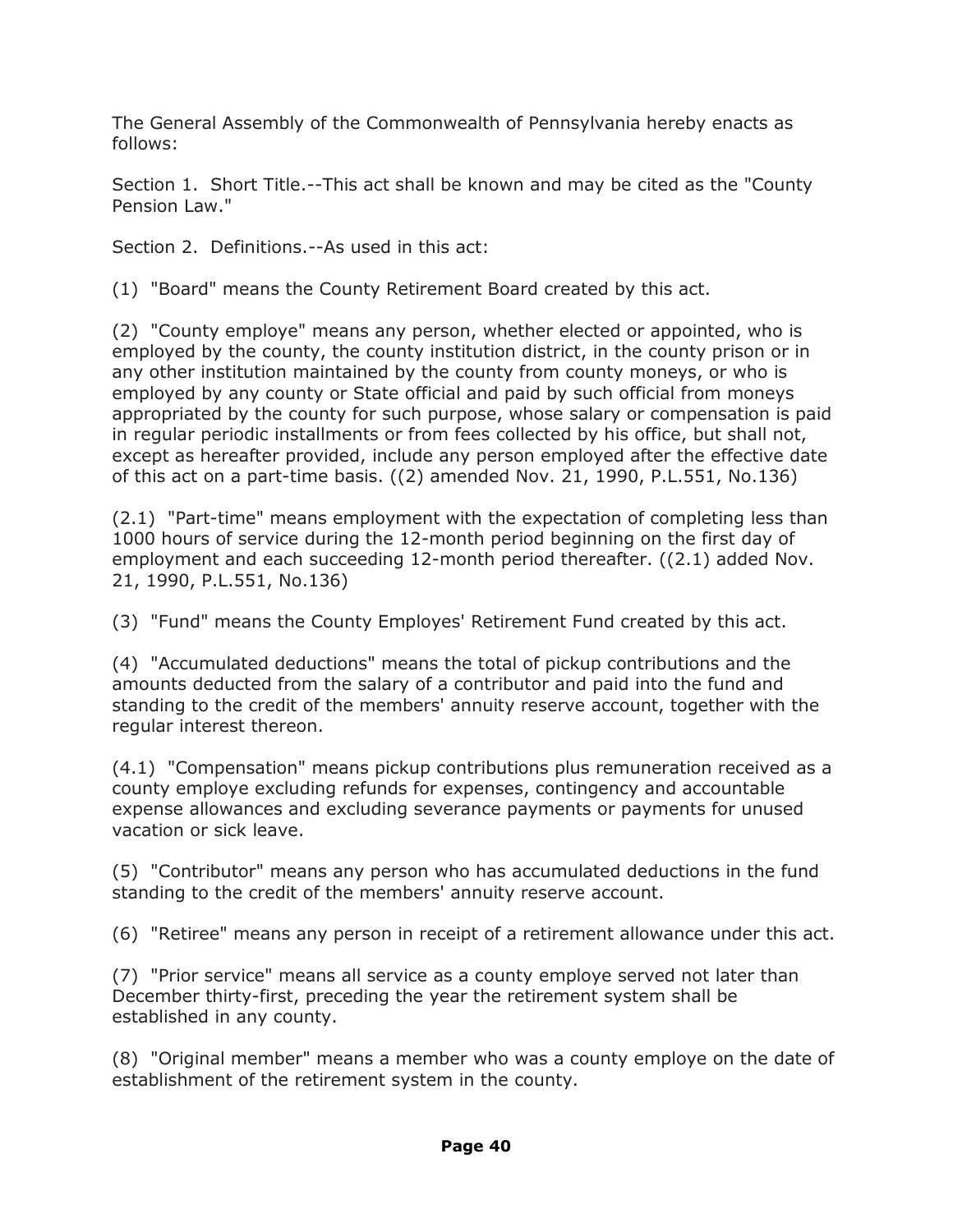(9) "New member" means a member who shall have become a member of the retirement system after the establishment of the retirement system in said county.

(10) "Superannuation retirement age" means sixty years of age or upwards, except as applied to a contributor who has completed twenty years of total service, in which case superannuation retirement age means fifty-five years of age or upwards.

(11) "Final salary" means the average annual compensation received by the contributor for the three highest years of service in the employment of the county, or in the event a member has not served five years, the total compensation received divided by the number of years served.

(12) "Regular interest" means interest at the rate of four per cent compounded annually, except as established by the board for member contributions.

(13) "County annuity" means payments for life or during disability derived from contributions made by the county.

(14) "Member's annuity" means payments for life or during disability derived from contributions made by the contributor and from pickup contributions.

(14.1) "Pickup contributions" means regular member contributions which are made by the county on behalf of county employes for current service in accordance with section 7(c).

(15) "Retirement allowance" means the county annuity plus the member's annuity.

(16) "Vesting" means the right of a contributor who separates from service after having completed five or more years of credited service to leave accumulated deductions credited to his account in the fund and upon reaching superannuation retirement age receive a superannuation retirement allowance. ((16) amended Dec. 16, 2003, P.L.236, No.43)

(2 amended Dec. 20, 1983, P.L.282, No.75)

Section 3. Applicability.--The provisions of this act shall apply to each county of the second class A, third class, fourth class, fifth class, sixth class, seventh class and eighth class which has or hereafter may establish a county employes' retirement system.

Section 4. County Retirement System; County Retirement Board.--(a) A retirement system may be established for county employes by resolution of the county commissioners in any county of the second class A, third class, fourth class, fifth class, sixth class, seventh class and eighth class. The retirement system shall be established on the first Monday of January of the year succeeding the one in which the resolution of the county commissioners was adopted.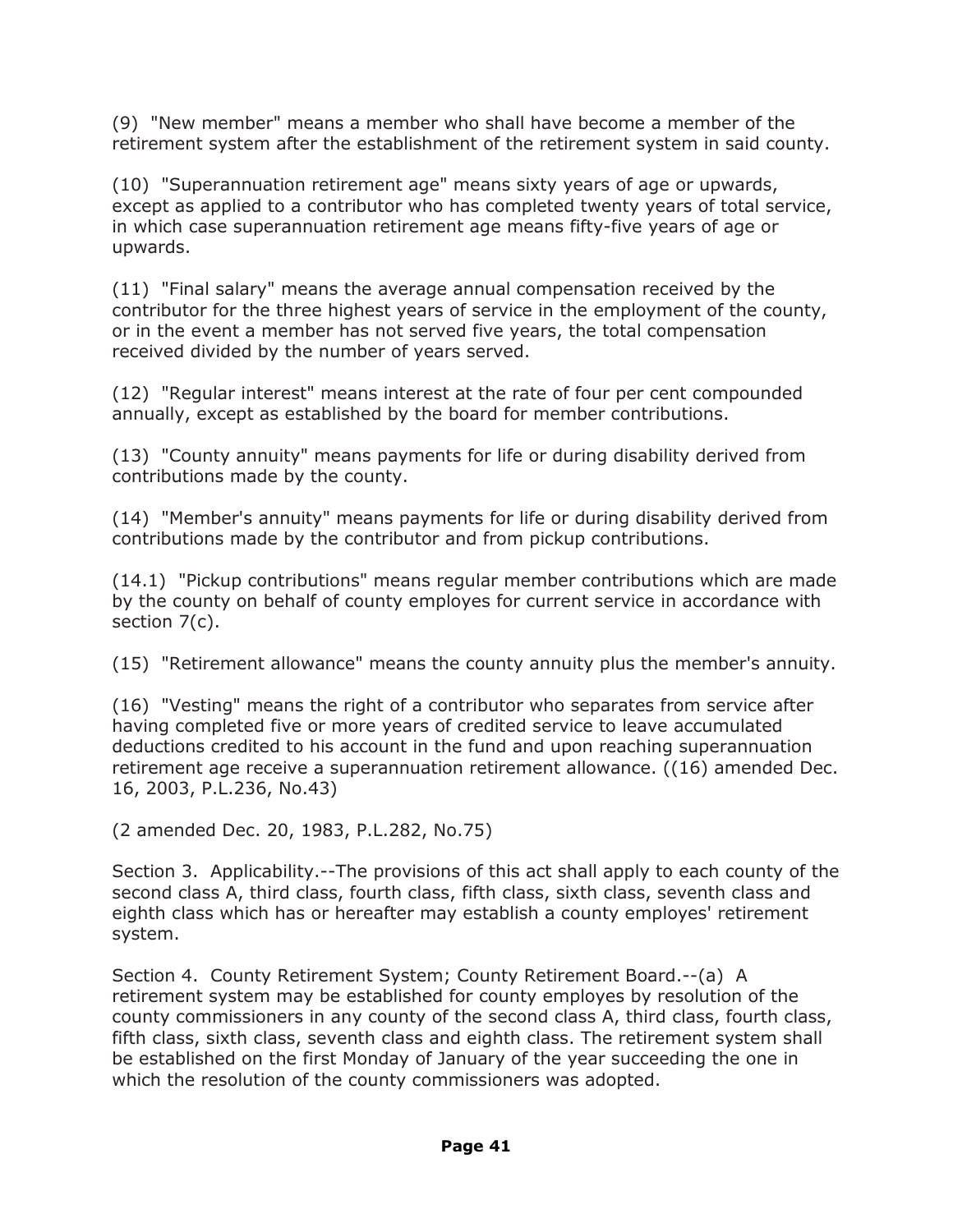(b) The system, when established, shall be administered by a county retirement board, consisting of five members, three of whom shall be the county commissioners, the county controller and the county treasurer. In counties having no elected county controller, the chief clerk of the county shall be a member of the board. The chairman of the board of county commissioners shall be chairman of the board. Each member of the board shall take an oath of office that he will diligently and honestly administer the affairs of the board, and that he will not knowingly violate or permit to be violated any of the provisions of this act. Such oath shall be subscribed by the member taking it, and shall be filed among the records of the board. The members of the board shall not receive any compensation for their services, but shall be reimbursed for all expenses necessarily incurred in the performance of their duty. Three members of the board shall constitute a quorum.

Section 5. Personnel; Administrative Expenses.--The board may appoint and fix the compensation of an actuary. The county controller or the chief clerk of the county, as the case may be, shall be the secretary of the board. In counties having an optional form of government, the board shall appoint a secretary. The compensation of the secretary shall be fixed by the salary board or council, as the case may be. The secretary shall keep a record of all of the proceedings of the board, which record shall be open to inspection by the public.

The expense of the administration of this act, exclusive of the payment of retirement allowances, shall be paid by the county by appropriations made on the basis of estimates submitted by the board. However, such administrative expenses may from year to year be paid from the fund unless it is determined by the actuary that such payment will impair the actuarial soundness of the fund.

(5 amended Nov. 21, 1990, P.L.551, No.136)

Section 6. Rules and Regulations; Actuarial Data.--The board shall, from time to time, establish such rules and regulations for meetings of the board and for the administration of the fund, and the various accounts thereof, as may be deemed necessary. The board may, by January 31 of each year, determine the rate of regular interest to be allowed member contribution accounts for the current calendar year, such rate of regular interest not to be less than four per cent nor more than five and one-half per cent per year. It shall keep such data as shall be necessary for actuarial valuation purposes. The actuary of the board shall (i) periodically make an actuarial investigation into the mortality and service experience of the contributors to and beneficiaries of the fund, (ii) adopt for the retirement system one or more mortality tables, and (iii) certify to the board annually the amount of appropriation to be made by the county to the fund to build up and maintain adequate reserves for the payment of the county's share of the retirement allowances.

(6 amended June 22, 1978, P.L.495, No.74)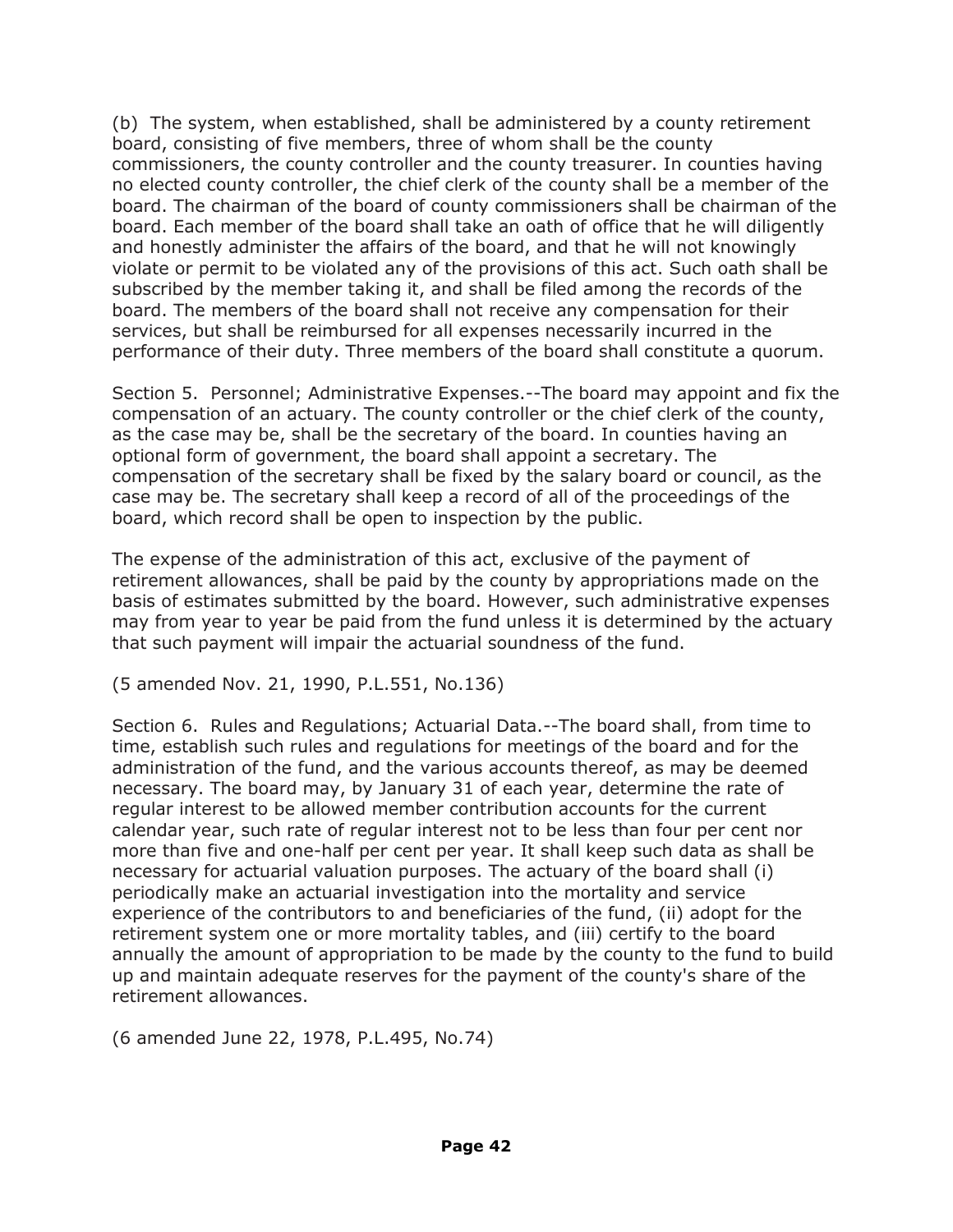Section 7. County Employes' Retirement Fund; Transfers Between Classes.--(a) There is hereby created in each county of the second class A, third class, fourth class, fifth class, sixth class, seventh class, and eighth class, in which a retirement system has been established, a County Employes' Retirement Fund which shall consist of all moneys arising from appropriations made by the county, from contributions made by the members of the County Employes' Retirement System and from pickup contributions and all interest earned by the investments of moneys of the fund. The moneys contributed by the county shall be credited to a county annuity reserve account; and those contributed by the members and pickup contributions shall be credited to a member's annuity reserve account. Upon the granting of a retirement allowance to any contributor, whether as a superannuation retirement allowance, an involuntary retirement allowance or a total disability retirement allowance, the amount of the contributor's accumulated deductions in the members' annuity reserve account shall lose their status as accumulated contributions and shall be transferred to a retired members' reserve account. Regular interest shall be credited up to the date of retirement, death or withdrawal, to the members' annuity and county annuity and retired members' reserve accounts. Where a contributor separates from county service with vesting, regular interest shall be credited to all accumulated deductions credited to his account in the fund to the date on which he attains his superannuation retirement age. The actuary shall determine the present value of the liability on account of all county annuities payable to original members and the percentage of such liability which shall be contributed by the county each year over a period of fifteen years from the time the system is established until the accumulated reserve equals the present value of said liability. All such contributions shall be credited to the county annuity reserve account. The actuary shall also determine the amount which shall be contributed by the county into the fund periodically for credit to the county annuity reserve account on account of service of all new and original members subsequent to the time the retirement system is established.

(b) Each member of the retirement system shall be required to contribute to the fund such per cent of his salary determined as follows:

| $(1)$ Class 1-120 | 5% |
|-------------------|----|
| $(2)$ Class 1-100 | 6% |
| $(3)$ Class 1-80  | 7% |
| (4) Class 1-70    | 8% |
| $(5)$ Class 1-60  | 9% |

(c) The county may elect to contribute on behalf of each active member for current service the amount required by subsection (b) beginning the first Monday of January of the year in which the resolution to do so was adopted by the commissioners or, in counties operating under a home rule charter or optional plan, by the governing authority. Contributions made in accordance with this subsection shall be deemed "pickup contributions" and shall be treated as the county's contribution in determining tax treatment under the act of August 16, 1954, 68A Stat. 5, known as the Internal Revenue Code of 1954, for Federal tax purposes. For all other purposes pickup contributions shall be treated as contributions made by a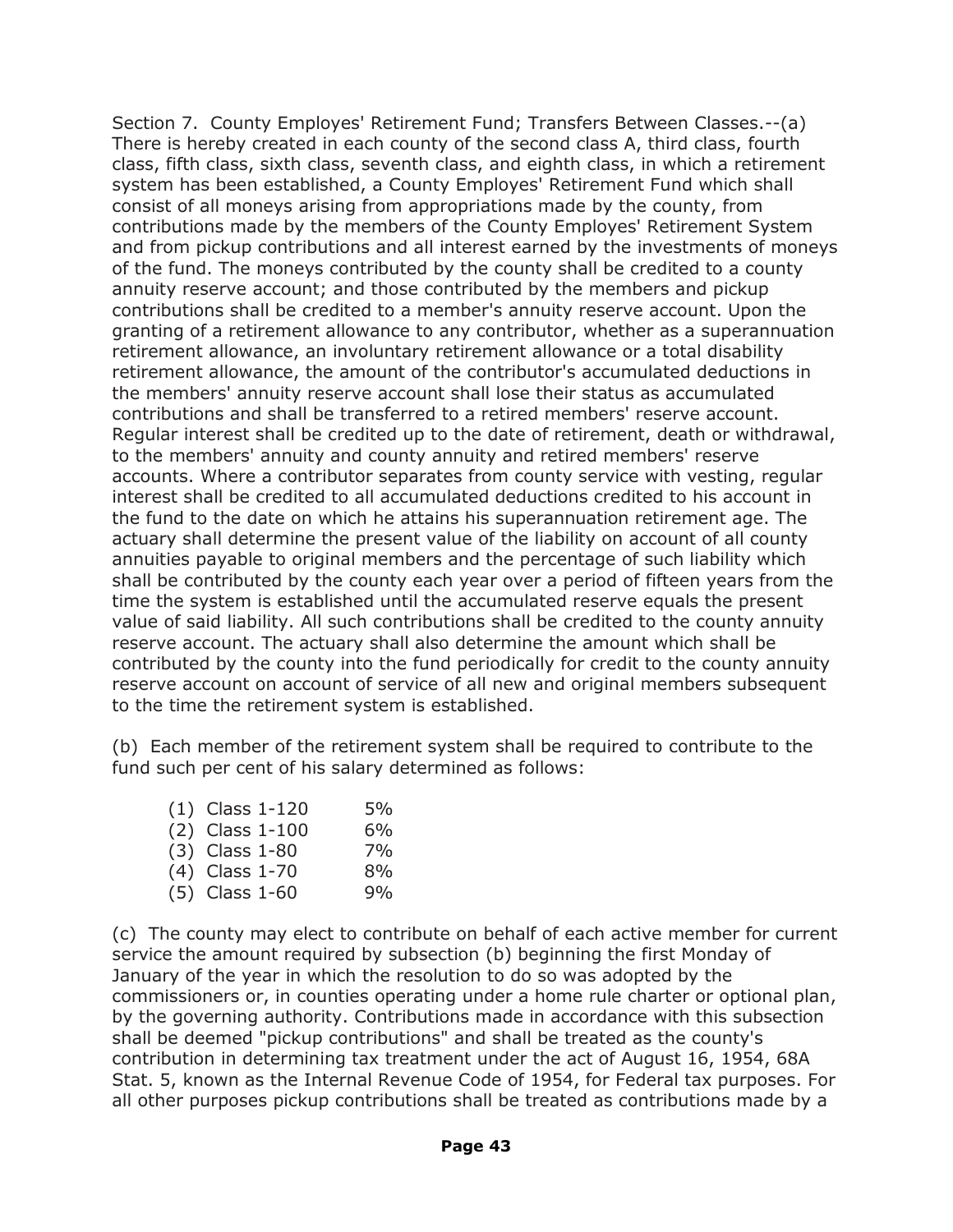member in the same manner and to the same extent as contributions made prior to the implementation of this subsection. The county on or before January 31 of each year shall, at the time when the income and withholding information required by law is furnished to each county employe, also furnish the amount of the pickup contribution made on the employe's behalf. Upon the effective date of the implementation of this subsection, the county shall pick up the required contributions by an equal reduction in the compensation of the member.

(d) Each member may elect to contribute an additional amount not exceeding ten per cent more than the percentage herein required. The contributions shall be paid into the fund through payroll deductions in such manner as the board may require.

((d) amended Nov. 21, 1990, P.L.551, No.136)

(e) The board may at any time, by rule, authorize members of the retirement system, whether original or new members, to individually elect to reduce the contribution to any of the percentages required herein for any class lower than the class otherwise designated by the board as applicable to the retirement system to which the member belongs. Any such election shall in no way affect the calculation of the county annuity portion of the member's retirement allowance as provided in section 14, which county annuity portion shall be calculated as though the member had not made that election. ((e) added Nov. 21, 1990, P.L.551, No.136)

(f) All contributions including optional additional payments by members shall be credited to the members' annuity reserve account.

((f) added Nov. 21, 1990, P.L.551, No.136)

(g) The board may at any time, by rule, authorize members of the retirement system, whether original or new members, to transfer from the one-one hundred twentieth class, or from the one-one hundredth class, to the one-eightieth class, to the one-seventieth class, or to the one-sixtieth class. Whenever such transfers are authorized, salary deductions or pickup contributions applicable to the transferred members shall be based upon the per cent of salary deduction applicable while in each class, notwithstanding the provisions of subsection (e).

((g) added Nov. 21, 1990, P.L.551, No.136)

(h) (1) This subsection applies to members of the retirement system who were employed by the county for any time period after December 31, 1971, and before January 1, 1997, and who transferred from a one-eightieth class to a one-sixtieth class on January 1, 1997.

(2) The board may, by rule, authorize the one-sixtieth class to be applied retroactively to the employe's credit service or any portion thereof.

(3) Whenever the board has, by rule, authorized the members of the retirement system to make a transfer described in this subsection, the county annuity shall be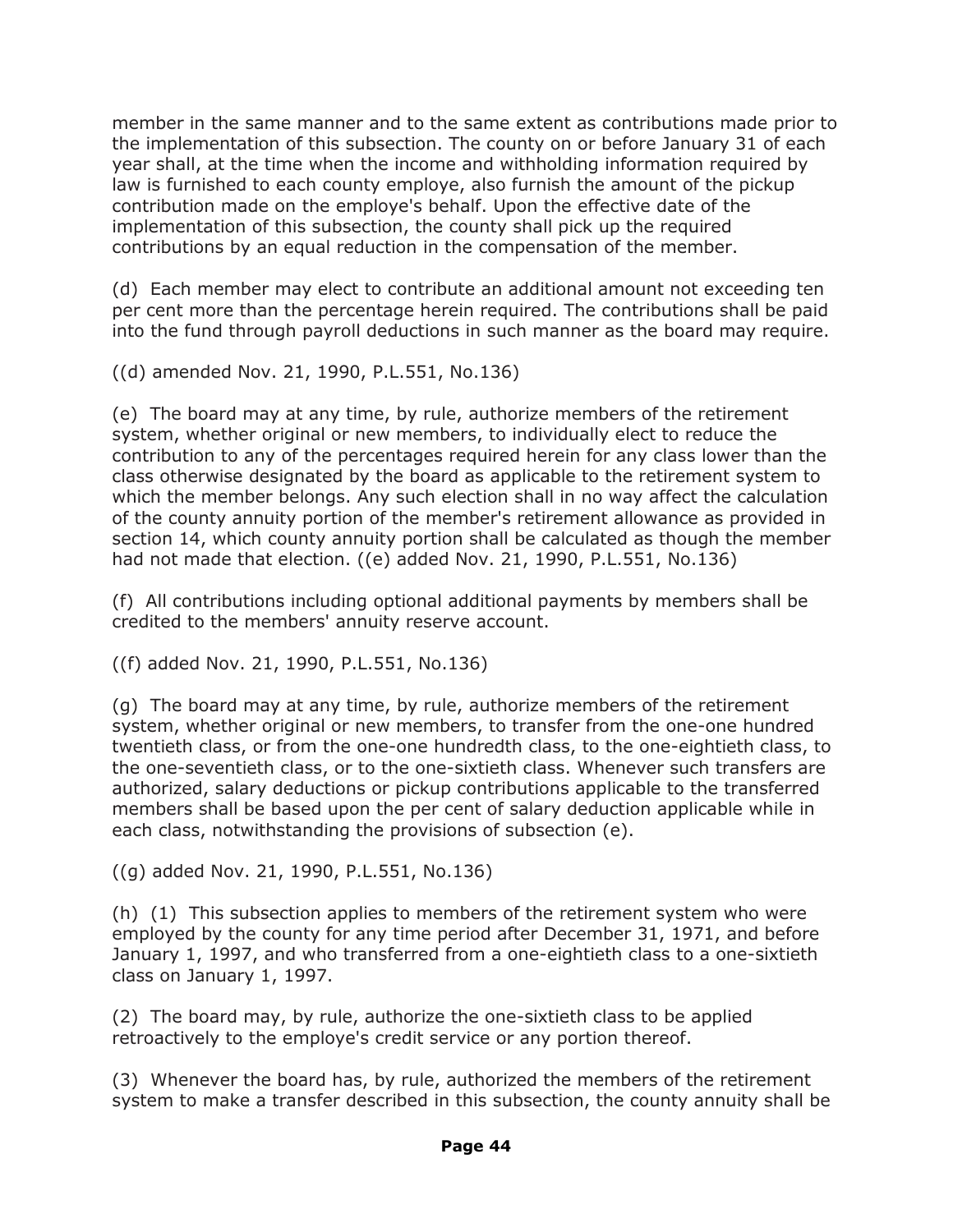calculated in accordance with section 14(c) with the one-sixtieth class. Notwithstanding the provisions of section  $14(c)$ , if the board adopts the retroactivity provision in paragraph (2), the county annuity for all periods of service shall be calculated at the one-sixtieth class rate.

(4) The board may adopt rules pursuant to this subsection until June 30, 2007.

((h) added Nov. 29, 2006, P.L.1560, No.174)

(7 amended Dec. 20, 1983, P.L.282, No.75)

Section 7.1. Additional Class Options; Transfers to Additional Classes.--(a) The board may, by rule, establish a one-fiftieth class or a one-fortieth class with a required member contribution rate of nine per cent for each class unless the board establishes a different contribution rate in accordance with section 7(e).

(b) The board may, by rule, authorize the class adopted pursuant to this section to be applied retroactively to the employe's credit service or any portion thereof.

(c) Whenever the board has, by rule, authorized the members of the retirement system to make a transfer to the one-fiftieth class or the one-fortieth class, the county annuity shall be calculated in accordance with section  $14(c)$  with the new classes added. Notwithstanding the provisions of section  $14(c)$ , if the board adopts the retroactivity provision in subsection (b), the county annuity for all periods of service shall be calculated at the one-fiftieth class rate or one-fortieth class rate, as the case may be.

(d) The board may adopt rules pursuant to this section until June 30, 2007.

(7.1 amended Nov. 29, 2006, P.L.1560, No.174)

Section 8. Custody of Fund; Payments.--All moneys and securities in the fund shall be placed in the custody of the county treasurer for safekeeping; and, all payments from the fund shall be made only on requisition signed by the chairman and secretary of the board.

Section 9. Management and Investment of Fund.--The members of the board shall be trustees of the fund, and shall have exclusive management of the fund with full power to invest the moneys therein subject to the terms, conditions, limitations and restrictions imposed by law upon fiduciaries. Subject to like terms, conditions, limitations and restrictions, the trustees shall have power to hold, purchase, sell, assign, transfer or dispose of any of the securities and investments in the funds, as well as the proceeds of investments and of the moneys belonging to the fund.

The board shall annually allow regular interest on the mean amount for the preceding year to the credit of each of the accounts. The amount so allowed shall be credited to each contributor's account.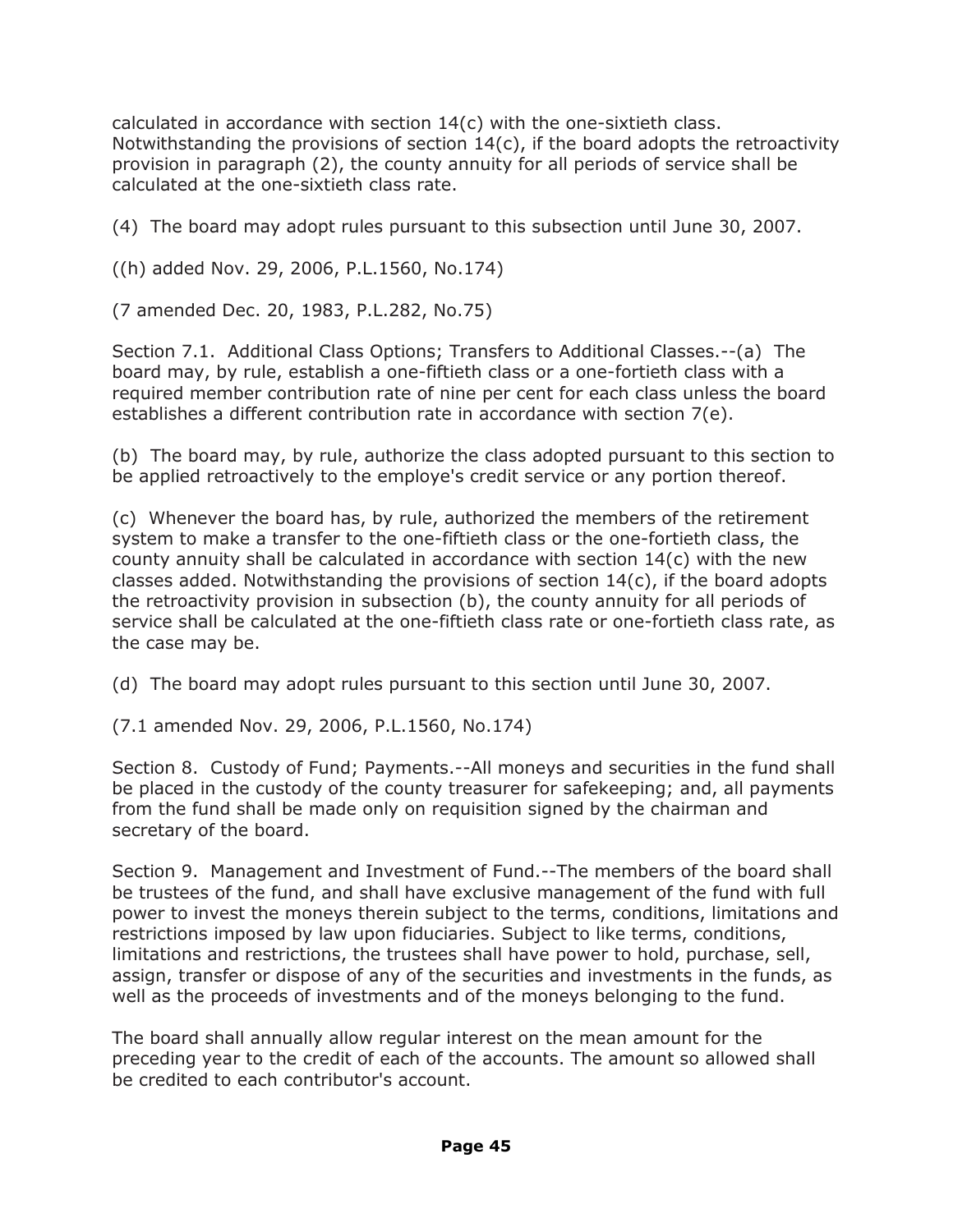Section 10. Compulsory Membership.--Each county officer may and all other county employes shall be required to become a member of the retirement system established by this act at the date specified in the resolution establishing the retirement system, and thereafter when first becoming a county employe. Those becoming members who have been at any time county employes prior to the first Monday of January of the year the retirement system is established shall be known as original members; and, those becoming members after that date as new members. Any person who becomes a county employe subsequent to the time the system was established, and who has been an employe of the county at any time theretofore, shall receive credit for the service prior to the time the system was established, and shall be known as an original member if he shall contribute to the fund the amount which would have been contributed if the retirement system had been in effect during such previous employment; in which event, the county shall contribute for each employe the amount which it would have contributed if the retirement system had been in effect during such previous employment.

#### (10 amended Dec. 20, 1983, P.L.282, No.75)

Section 11. County Guarantee; Annual Budgets.--The regular interest charges payable, the creation and maintenance of the necessary reserves for the payment of the county and members' annuities in accordance with this act, and the additional retirement benefits, are hereby made obligations of the county. The board shall prepare and submit to the county commissioners, on or before the first day of November of each year, an itemized estimate of the amounts necessary to be appropriated by the county to complete the payment of the obligations of the county during the next fiscal year.

Section 12. Service Allowance.--In computing the length of service of a contributor for retirement purposes, full credit shall be given to each original member for each year of service rendered to the county prior to January first of the year the retirement system was established. This shall include the services of a county official whose compensation was in the form of fees collected by his office, and shall also include the services of employes paid directly by such county official out of such fees. Full credit shall also be given for each year of service of a contributor who was a per diem employe of the county for a period of at least five years prior to the time the system became effective and who averaged at least two hundred days of employment in each of such years. As soon as practicable, the board shall issue to each original member a certificate certifying the aggregate length of his service prior to January first of the year the retirement system was established. Such certificate shall be final and conclusive as to his prior service, unless thereafter modified by the board upon application of the member. Any member who had been employed on a part-time basis and had been excluded from membership in the plan and who completed more than 1000 hours of services during the 12 month period beginning on the first day of employment or in any succeeding 12 month period thereafter shall receive service credit for a fractional portion of a year determined by the ratio of the number of hours of service credited in that 12-month period to 1400 hours for the purpose of the computation of his retirement credit upon payment by the employe of the amount which the board determines should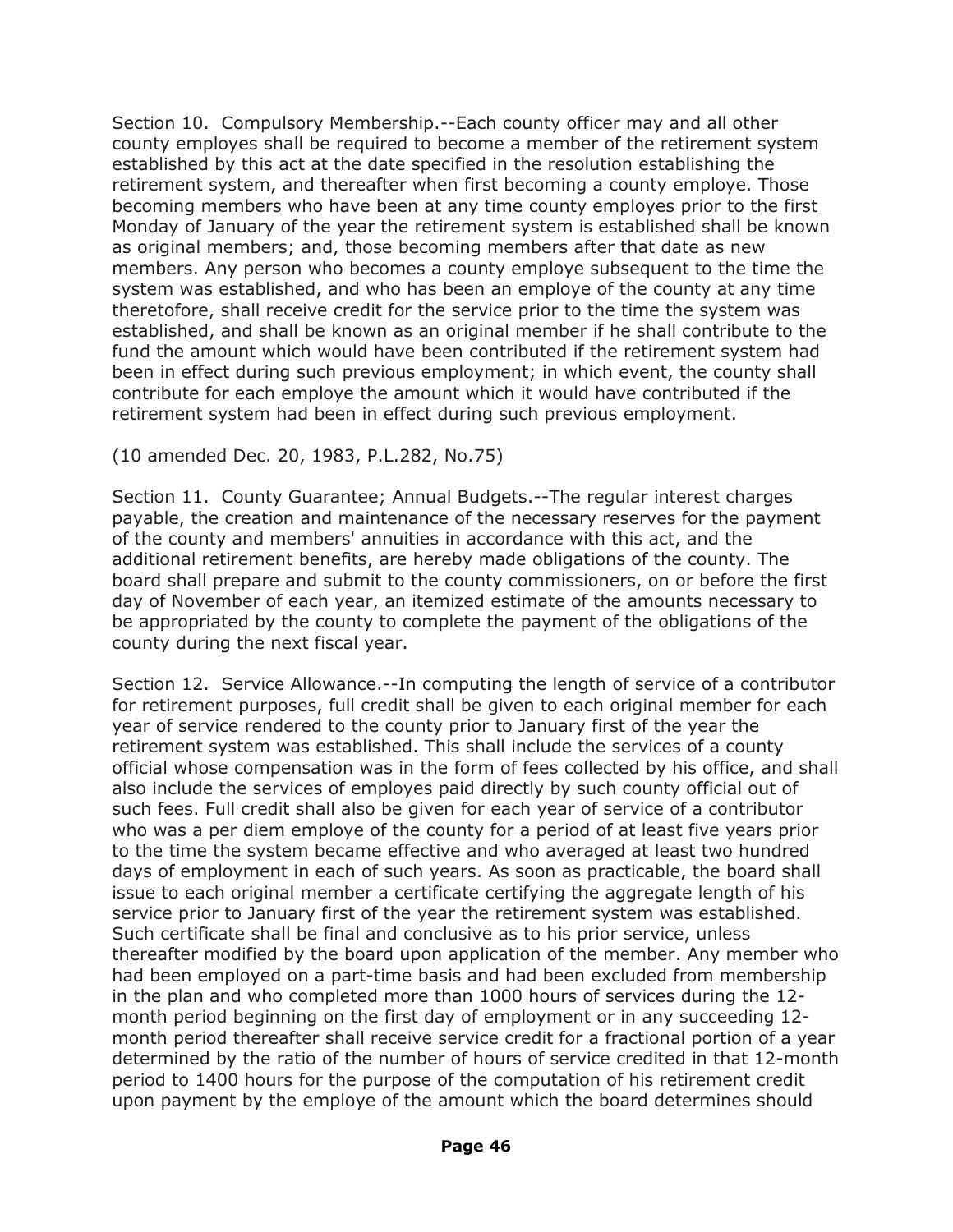have been the applicable member contribution during such period. Such payment may be made in installments over a period fixed by the board. The time during which a member is absent from service without pay may be counted in computing the service of a contributor, if allowed by the county commissioners and approved by the board and if the employe pays the member contribution, including the pickup contribution, and the county's contribution into the fund based upon the contributions made the year immediately preceding the leave of absence.

#### (12 amended Nov. 21, 1990, P.L.551, No.136)

Section 13. Credit for Military Service; Payments into Fund; Reimbursement.--(a) Any county employe who, on or after September 16, 1940 has been employed by the county for a period of six months and who, on or subsequent to such date, shall have enlisted or been inducted into the military service of the United States in time of war, armed conflict or national emergency, so proclaimed by the President or the Congress of the United States, shall have credited to his employment record, for retirement benefits, all of the time spent by him in such military service during the continuance of such war, armed conflict or national emergency. Contributions on account of credit for intervening military service shall be determined by the employe's contribution rate and compensation at the time of entry of the member into active military service, together with interest during all periods of subsequent county service to date of purchase. Said contributions shall be paid into the fund by the county. Any employes who have made payments into the fund for which payments the county is liable shall be reimbursed by the county to the full extent of such payments, or be given credit towards future employe payments.

(b) With the approval of the county retirement board, all members of the fund who are contributors and who served actively in the armed forces of the United States shall be entitled to have full service credit for each year or fraction thereof, not to exceed five years of such service. The amount due for the purchase of credit for military service other than intervening military service shall be determined by applying an employe's contribution rate of five per cent plus a county contribution rate of five per cent to his average annual rate of compensation over the first three years of credited membership service and multiplying the result by the number of years and fractional part of a year of creditable nonintervening military service being purchased together with regular interest from the commencement of such credited membership service to date of purchase. Said contributions shall be paid into the fund by the employe: Provided, That the member has three years of county service subsequent to such military service: Provided further, That he is not entitled to receive, eligible to receive now or in the future, or is receiving retirement benefits for such service under a retirement system administered and wholly or partially paid for by any other governmental agency. ((b) amended Nov. 21, 1990, P.L. , No.136)

(13 amended July 20, 1979, P.L.164, No.53)

Section 13.1. Credit for Public School Service.--Any county employe who, on or after July 1, 1982 is employed by the county for a period of one month and who, on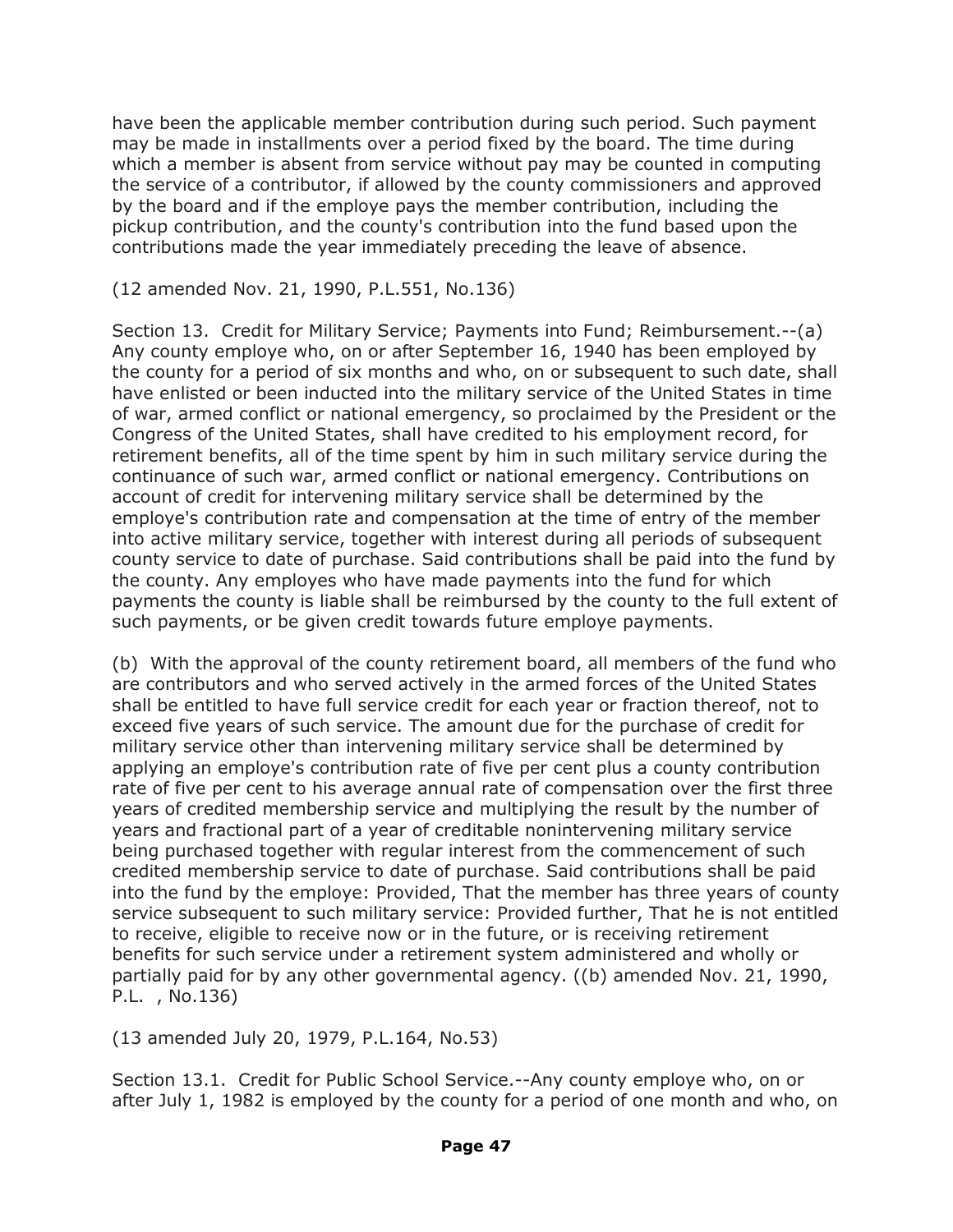or immediately prior to July 1, 1982 was an employe of a public school district, shall have credited to the employe's employment record, for retirement benefits, all the time spent by such employe in the school district: Provided, however, That (i) the employe contribute to the fund the total amount of employe accumulated deductions withdrawn from the Public School Employees' Retirement Fund, (ii) that the board of the Public School Employees' Retirement Fund transfer over within thirty days of receipt of a written request from the county the total amount of employer contributions and the accumulated interest on such contribution and (iii) that the employe start work with the county within thirty days after leaving employment with the public school district. This section shall apply only where the transfer of employment from the public school district to the county was not voluntary on the part of the employe.

(13.1 added Nov. 3, 1983, P.L.198, No.54)

Section 14. Superannuation Retirement Allowance.--(a) Any contributor who has reached superannuation retirement age may retire for superannuation by filing with the board a written statement duly signed by the contributor setting forth at what time he desires to be retired. The application shall retire the contributor at the time so specified.

(b) On retirement for superannuation, a retiree shall receive a retirement allowance which shall consist of: (i) a member's annuity which shall be the actuarial equivalent of his accumulated deductions standing to his credits in the members' annuity reserve account, and (ii) a county annuity equal to one-one hundred twentieth of his final salary multiplied by each year of total service, and, in addition thereto in the case of an original member, one-one hundred twentieth of his final salary multiplied by each year of prior service. At any time the board by rule may, by increasing the county annuity, authorize the payment of a minimum retirement allowance of one hundred dollars (\$100) per month to every beneficiary who shall thereby retire for superannuation after twenty years service.

(c) Whenever the board has by rule authorized the members of the retirement system to transfer from the one-one hundred twentieth class to the one-one hundredth class, or whenever the board shall hereafter by rule authorize the transfer to the one-eightieth class, to the one-seventieth class or the one-sixtieth class, the county annuity shall be calculated as follows:

(1) For service prior to the time of transfer, at the one-one hundred twentieth rate, the one-one hundredth rate, the one-eightieth rate, the one-seventieth rate or the one-sixtieth rate as the case may be.

(2) For service subsequent to the time of transfer to the time of retirement, or to the time of a subsequent transfer, at the rate applicable during such period.

(3) For all service prior to the time of commencing contribution, as the time member contributions were made at the one-one hundred twentieth rate bears to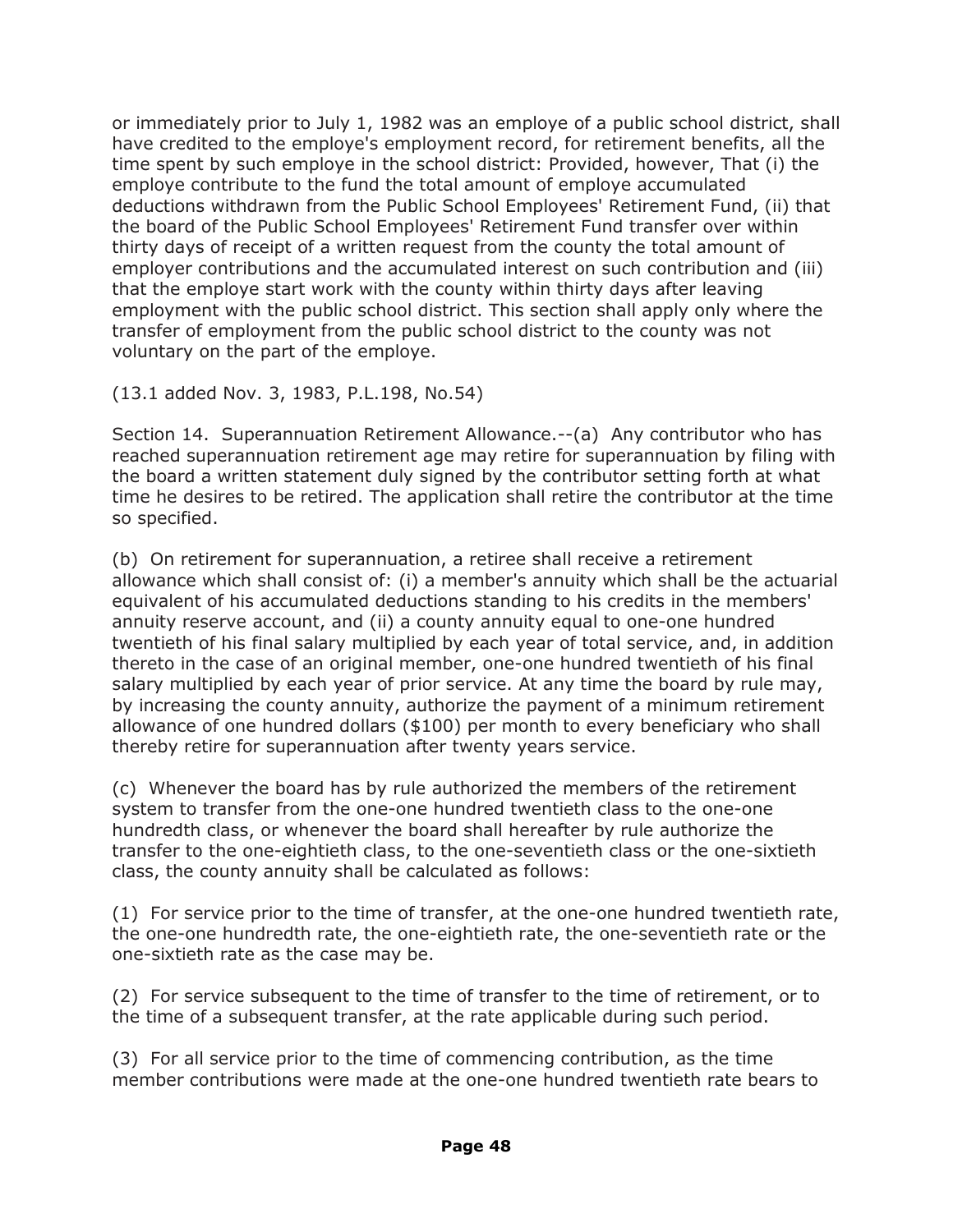the total time of contribution and as the time member contributions were made at any other rate herein provided for bears to the total time of contribution.

(14 amended Dec. 20, 1983, P.L.282, No.75)

Section 14.1. Special Early Retirement.--(a) If authorized by resolution of the commissioners or by council in counties having an optional form of government or by commissioners or council in counties having a home rule charter and approved by the retirement board, a special early retirement provision may be adopted for active members of the county employes' retirement system. The resolution shall state the terms and conditions of the early retirement and shall provide an election period which explicitly states the effective beginning and ending dates not be less than sixty days nor more than one hundred twenty days, with a seven-day revocation period after the active member's initial election. The election period must be followed immediately by the special early retirement period which is not to exceed twelve months.

(b) To be eligible for special early retirement, a member must meet the specified requirements established in the provision at the time of retirement during the special early retirement period. Minimum eligibility for special early retirement cannot be less than attainment of fifty-five years of age and ten years of credited service or thirty years of credited service with no age requirement. A member who is eligible for the special early retirement shall be credited with additional full years of service as stated in the resolution equal to no less than ten per cent nor more than thirty per cent of credited service, the result then rounded to the next full year, at the current designated county class base.

(c) The increase in actuarial accrued liability attributable to the special early retirement provision shall be determined by the actuary of the board and shall be amortized by level dollar amortization payments over the five-year period the end of which is the end of the fifth retirement system year occurring after the end of the early retirement period.

(d) No more than one special early retirement provision can be authorized within a five-year period.

(14.1 added July 7, 1994, P.L.437, No.71)

Section 15. Options on Superannuation Retirement.--At the time of his superannuation retirement, any retiree may elect to receive either his retirement allowance payable throughout life, or to receive the full amount of the accumulated deductions standing to his individual credit in the members' annuity reserve account at the time of his voluntary or involuntary retirement, or he may in any event elect to receive the actuarial equivalent of his member's and county annuity in a lesser retirement allowance payable throughout life with provisions that:

(1) Option One. If he dies before receiving in payments the present value of his member's annuity and county annuity as it was at the time of his retirement, the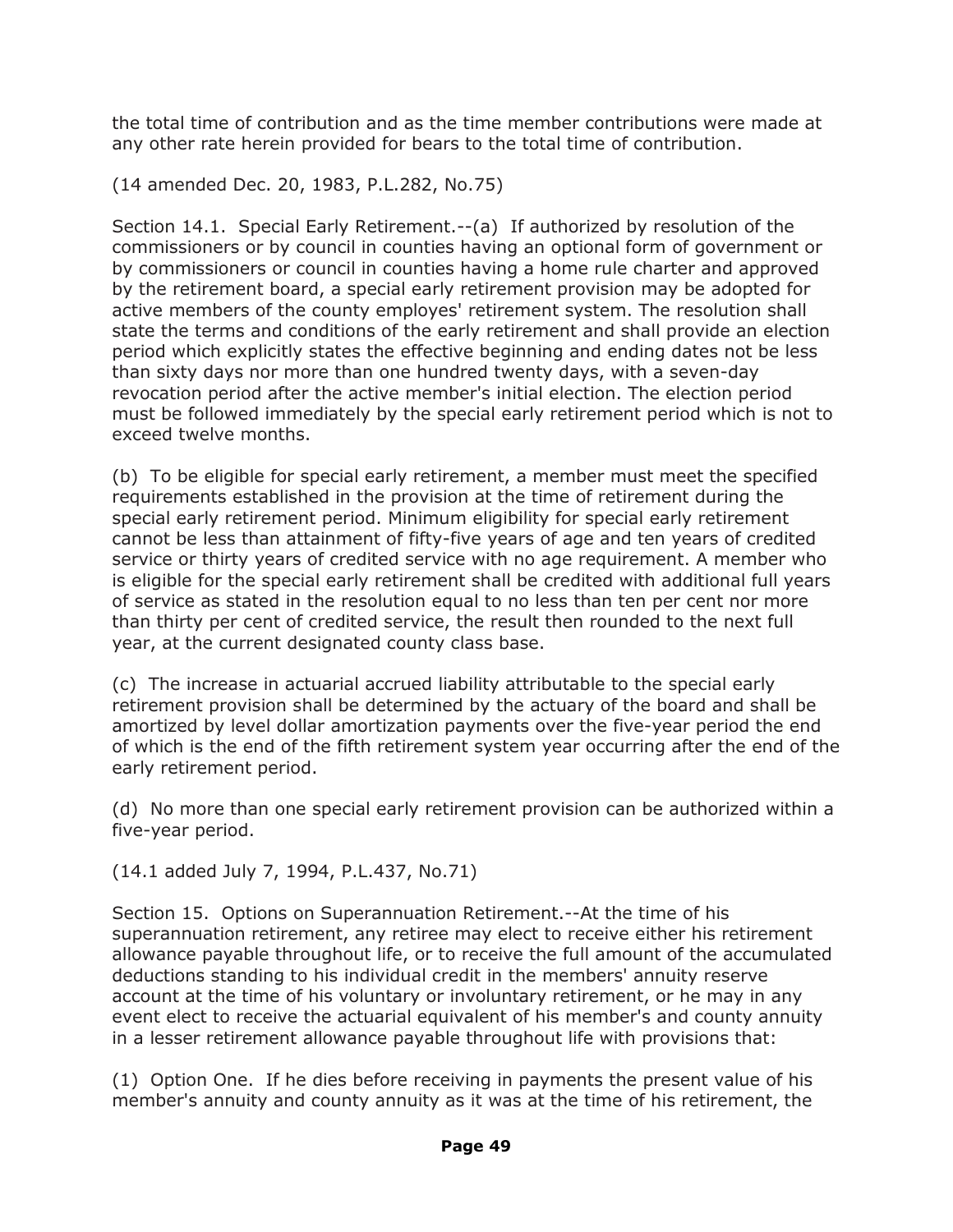balance shall be paid to his legal representative or to a person or persons having an insurable interest in his life, as he shall nominate by written designation, duly acknowledged and filed with the board at the time of his retirement or at any time thereafter.

(2) Option Two. Upon his death his member's annuity and county annuity shall be continued through the life of and paid to such person having an insurable interest in his life as he shall nominate by written designation, duly acknowledged and filed with the board at the time of his retirement.

(3) Option Three. Upon his death one-half of his member's and county annuity shall be continued through the life of and paid to such person having an insurable interest in his life as he shall nominate by written designation, duly acknowledged and filed with the board at the time of his retirement.

Should a retiree, who has not elected to receive in one payment the full amount of the accumulated deductions standing to his individual credit in the members' annuity reserve account at the time of his retirement pursuant to section 15.1, select a retirement allowance payable throughout his life and fail to receive payments at least equal to his accumulated deductions as of the date of retirement, an amount equal to the balance of his accumulated deductions shall be paid to his legal representative or to a person having an insurable interest in his life, as he shall nominate by written designation filed with the board.

(15 amended July 3, 1985, P.L.132, No.35)

Section 15.1. Option to Withdraw Accumulated Deductions and Accumulated Interest.--If authorized by action of the board as an option for its members, any member of the county retirement system who is eligible to retire and receive a superannuation retirement allowance, an involuntary retirement allowance or a voluntary retirement allowance after twenty years of service may elect to receive, in one payment, the full amount of the accumulated deductions and accumulated interest thereon standing to his credit in the members' annuity reserve account at the time of his retirement. Any member who makes such an election shall forfeit the member's annuity portion of his retirement allowance but shall continue to be entitled to the county annuity portion upon retirement if he is otherwise so entitled. Any member who exercises the option provided for in this section may elect to receive his county annuity payable throughout life or to receive the actuarial equivalent of his county annuity in a lesser retirement allowance payable throughout life with provisions that:

(1) Option One. If the member dies before receiving in payments the present value of his county annuity as it was at the time of his retirement, the balance shall be paid to the member's legal representative or to a person or persons having an insurable interest in his life, as the member shall nominate by written designation, duly acknowledged and filed with the board at the time of his retirement or at any time thereafter.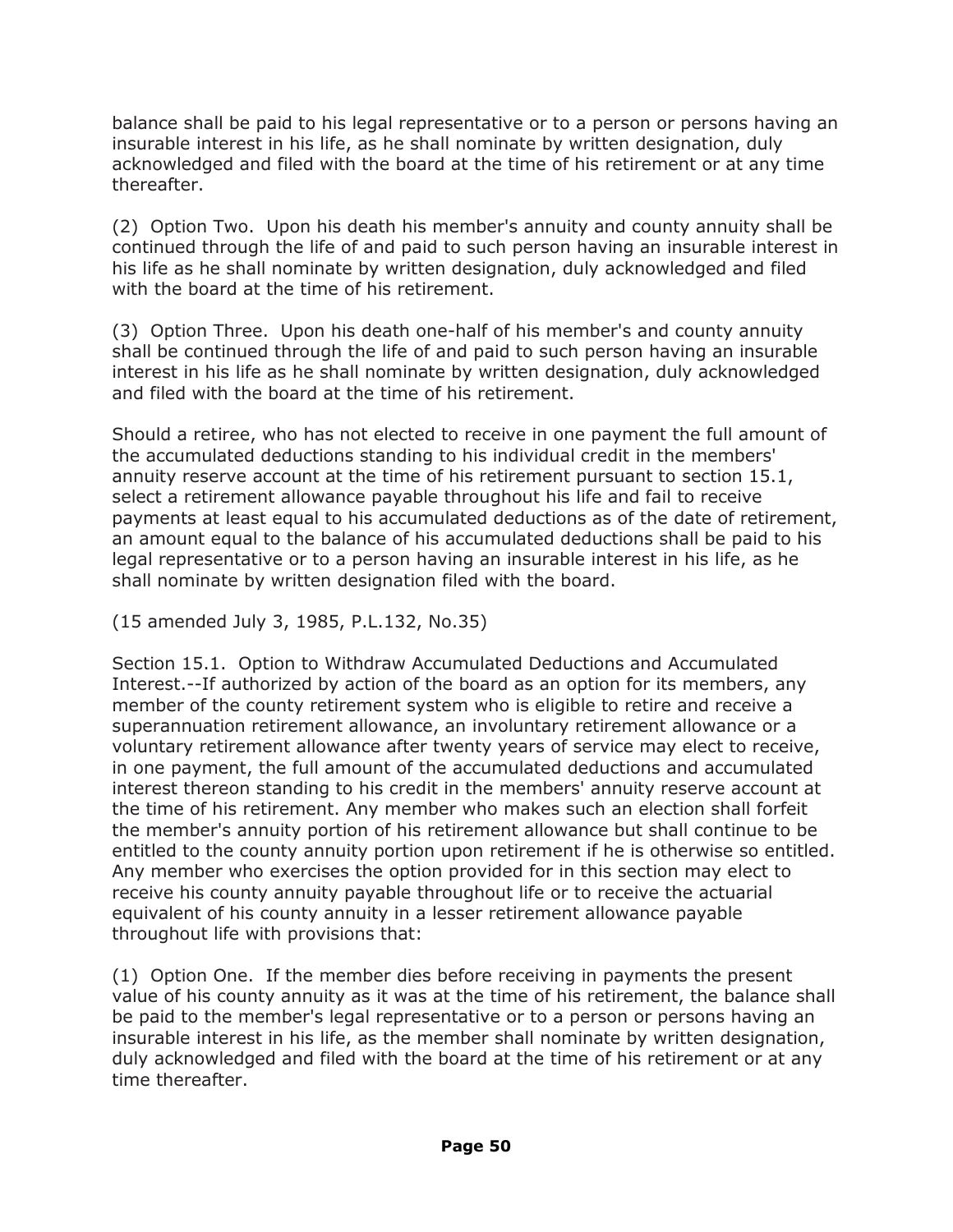(2) Option Two. Upon the member's death, his county annuity shall be continued through the life of and paid to such person having an insurable interest in his life, as the member shall nominate by written designation, duly acknowledged and filed with the board at the time of his retirement.

(3) Option Three. Upon the member's death, one-half of his county annuity shall be continued through the life of and paid to such person having an insurable interest in his life, as the member shall nominate by written designation, duly acknowledged and filed with the board at the time of his retirement.

(15.1 added July 3, 1985, P.L.132, No.35)

Section 16. Involuntary Retirement Allowance; Voluntary Retirement Allowance after Twenty Years of Service.--(a) Should a contributor be discontinued from service not voluntarily, or an elected county officer complete his term of office and discontinue service after having completed eight years of total service, or voluntarily after having completed twenty years of total service but before reaching superannuation retirement age, except as herein provided for certain contributors who have completed twenty years of total service, he shall be paid as he may elect, as follows:

(1) The full amount of the accumulated deduction standing to his credit in the members' annuity reserve account; or

(2) A member's annuity of equivalent actuarial value to his accumulated deductions standing to his credit in the members' annuity reserve account, and, in addition, a county annuity which is the actuarial equivalent of a county annuity beginning at superannuation retirement age but based on the period of service up to the date of discontinuance from service and not on the period of service required to reach superannuation retirement age. The same options shall be available to retirees in case of involuntary retirement as provided herein in the case of superannuation retirement. In the event a contributor, after having completed eight or more years of total service, heretofore has or hereafter shall be discontinued from service because of appointment or election to the General Assembly of the Commonwealth or to a position incompatible with his service as a county employe or officer and such employe or officer has not reached the superannuation retirement age, such withdrawal shall be considered involuntary; the accumulated deductions and the contributions of the county, at the option of the employe or officer, shall remain in the fund until superannuation age has been reached. In the event a refund of accumulated contributions has been made and the county's accumulated contributions have been withdrawn under the above circumstances, the employe or officer shall be permitted to repay into and the county shall be required to reimburse the fund the amounts paid out, with interest to the date of repayment, thereby reestablishing the rights of the contributor in said fund even though superannuation retirement age has been reached and benefits shall be paid as if the original severance had been involuntary.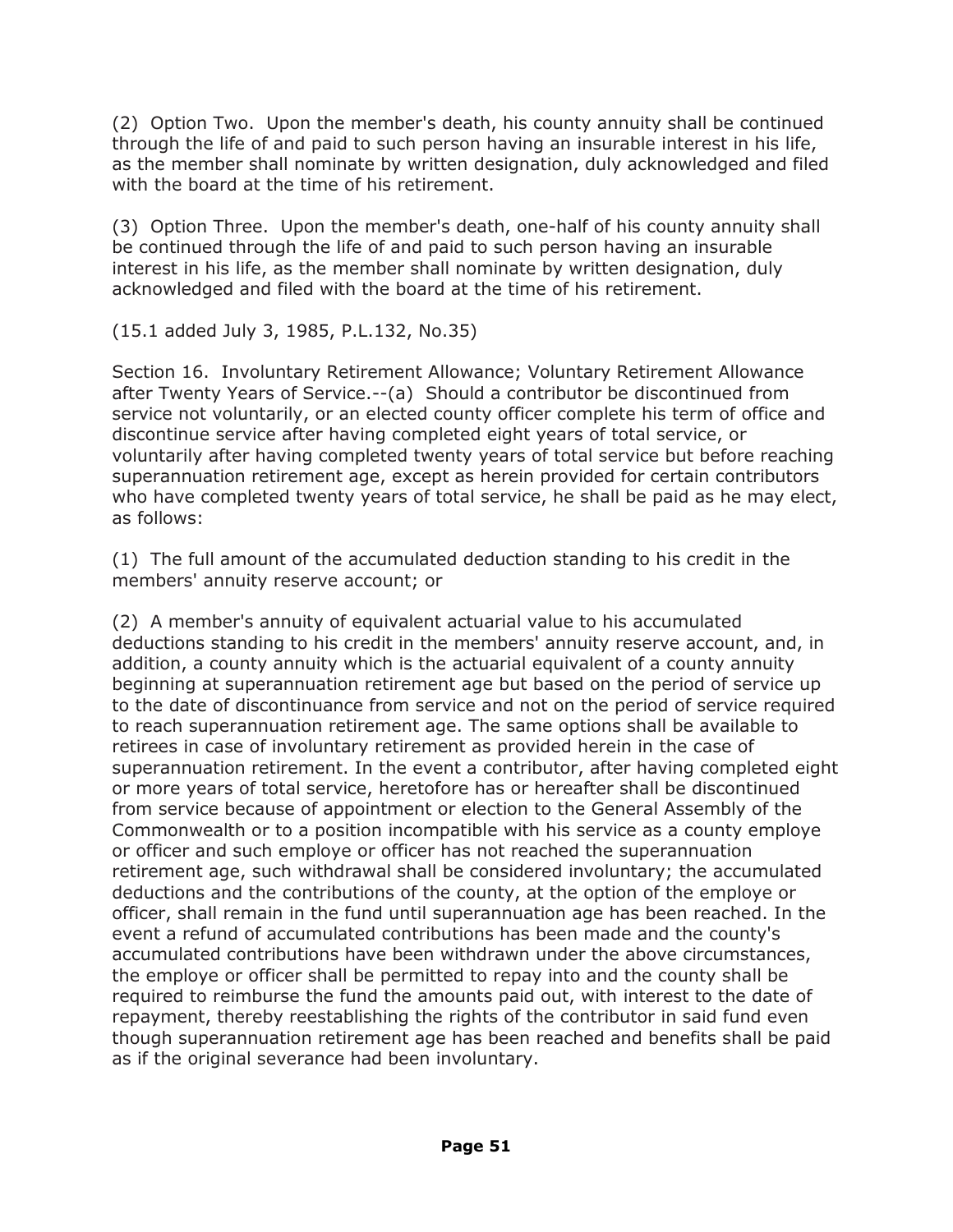(b) Any contributor who has completed twenty years of total service and who has reached the superannuation retirement age shall be entitled to the superannuation retirement allowance provided in section 14.

#### (16 amended Nov. 21, 1990, P.L.551, No.136)

Section 17. Retirement as of Time of Death.--Any contributor who would be entitled to a retirement allowance because of being involuntarily retired after having completed ten years of total service, or by reason of having reached superannuation retirement age may file with the board a written application for retirement in the form required for such application, but requesting that such retirement shall become effective as of the time of his death, electing Option One or Option Two provided in section 15 and nominating a beneficiary under the option.

In all such cases, the application shall be held by the board until the contributor shall file a later application in the usual manner for retirement, or until the death of the contributor occurring while in county service at which time his retirement shall become effective with the same benefits to the designated beneficiary as if the contributor had retired on the day of death.

Section 18. Retirement While in County Service.--Any contributor who is or was entitled to a retirement allowance because of being involuntarily retired after having completed ten years of total service or by reason of having reached superannuation retirement age and who shall die while in county service before filing with the board a written application for retirement, or has died and whose payments into the fund have not been withdrawn, shall be considered as having elected Option One as of the date of his death. In such event, payment under Option One shall be made to the beneficiary designated in the nomination of beneficiary form on file with the board. If the beneficiary has predeceased the contributor, payment under Option One shall be made to the legal representative of the contributor.

Section 19. Additional Retirement Benefits.--In addition to the retirement allowance, the board may grant to retired employes insurance or other similar benefits that the county has granted to other county employes.

Section 20. Total Disability Retirement Allowance.--If a contributor after five years of service as a county employe and before reaching superannuation retirement age is disabled while in service and is unable to continue as a county employe, as shown by medical examination, he shall be paid a retirement allowance consisting of a county annuity of twenty-five per cent of his final salary which shall include the member's annuity calculated in accordance with section 14.

Section 21. Payment of Balances Where Disability Annuitant Dies.--Should a person receiving a disability retirement allowance die before receiving total payments equal to the amount standing to his credit in the members' annuity reserve account at the time of retirement, there shall be paid to his estate or beneficiary the difference between such credit and the total payments received.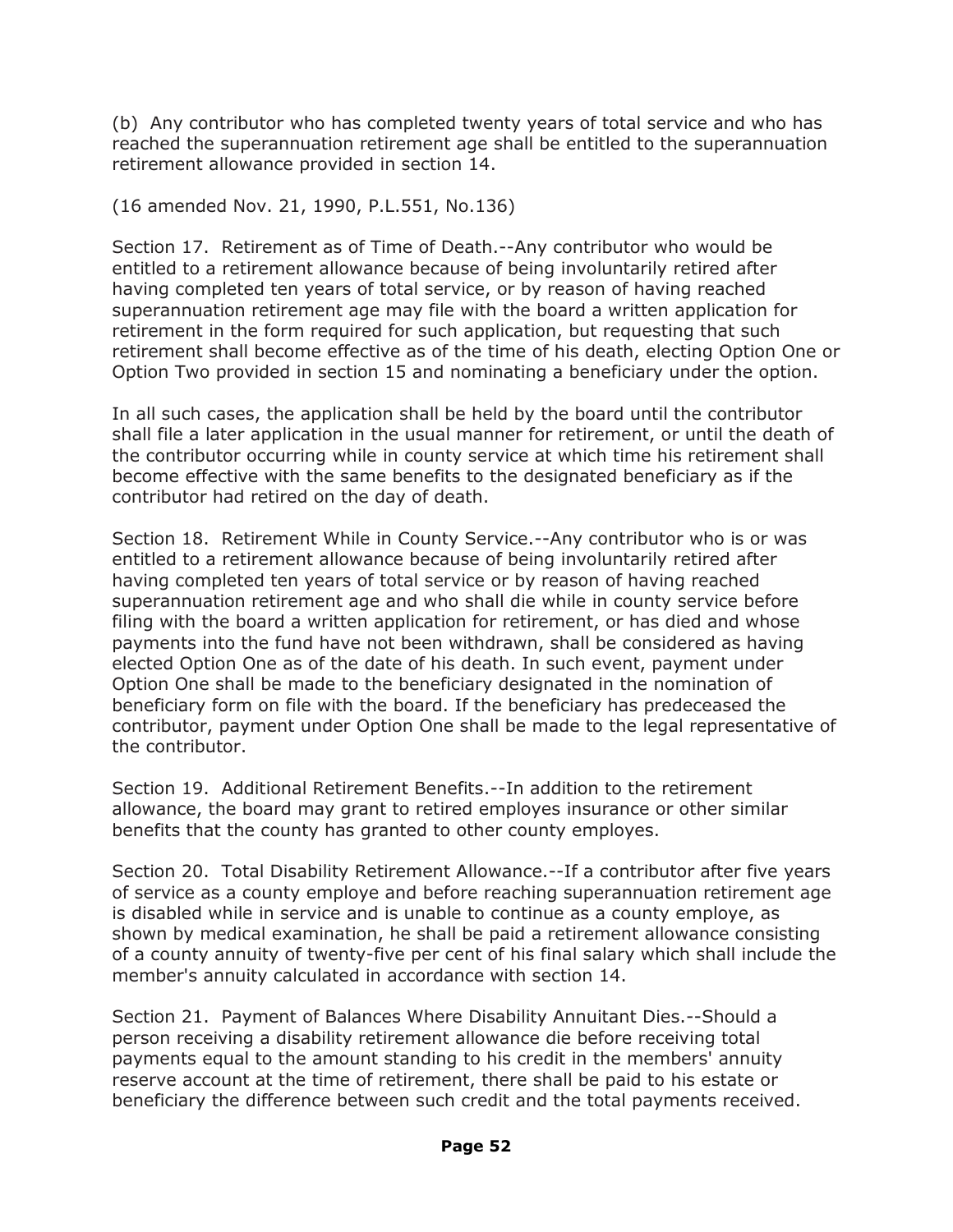Section 22. Monthly Payments of Retirement Allowances.--The retirement allowances granted under the provisions of this act shall be paid in equal monthly installments and shall not be increased, decreased, revoked or repealed, except as otherwise provided in this act. This section shall not be construed to prohibit the board from granting to retired employes insurance or other similar benefits granted to other county employes.

Section 23. Refunds.--(a) Where a contributor terminates service before qualifying for a retirement allowance or where a contributor has died before completing ten years of total service, the amount standing to the credit of the contributor in the members' annuity reserve account shall be paid to him or his estate or to the person or persons named in any beneficiary certificate filed by the contributor with the board. When a contributor or a beneficiary has died and there shall be due to the estate of such contributor or beneficiary a sum less than one hundred dollars (\$100), and letters testamentary or of administration have not been taken out on the estate of such contributor or beneficiary within six months of death, the board may pay the amount due on the claim of the undertaker or to any person or persons or political subdivision who or which shall have paid the claim of the undertaker.

(b) Where a contributor terminates service after completing eight years of service, he may elect to have the board pay to him the amount standing to his credit in the members' annuity reserve account or, elect vesting and keep his accumulated deductions in the members' annuity reserve account and apply for retirement benefits upon reaching superannuation retirement age.

Section 24. Simultaneous Payments of Salary and Retirement Allowance.--Should a retiree be reemployed as a county employe, the retirement allowance of such person shall immediately cease. Such person shall thereupon be reinstated as a contributor; and, there shall be restored to his credit as accumulated deductions the actuarial value of his member's annuity computed as of the date of his reemployment. Should he refuse to surrender his right to retirement allowance as of the date of his reemployment, it shall be unlawful for the county to reemploy him. For the purposes of this section if a person serves as a juror, master, or arbitrator or is prohibited from being a member of the system by home rule charter, he shall not be deemed reemployed. If a retiree is reemployed on a parttime basis, the retirement allowance shall not cease, but shall be reduced by an amount equal to the amount of compensation received by the employe for service in excess of 1000 hours per year. Such reduction shall, however, not exceed the amount of the retirement allowance. A retiree reemployed on a part-time basis shall not be reinstated as a contributor and shall not receive additional service credit for retirement purposes.

(24 amended July 2, 1992, P.L.382, No.80)

Section 25. Subsequent Admissions to Retirement System.--Any county officer whose term of office began after the establishment of the retirement system and who did not become a member of the retirement system when his term of office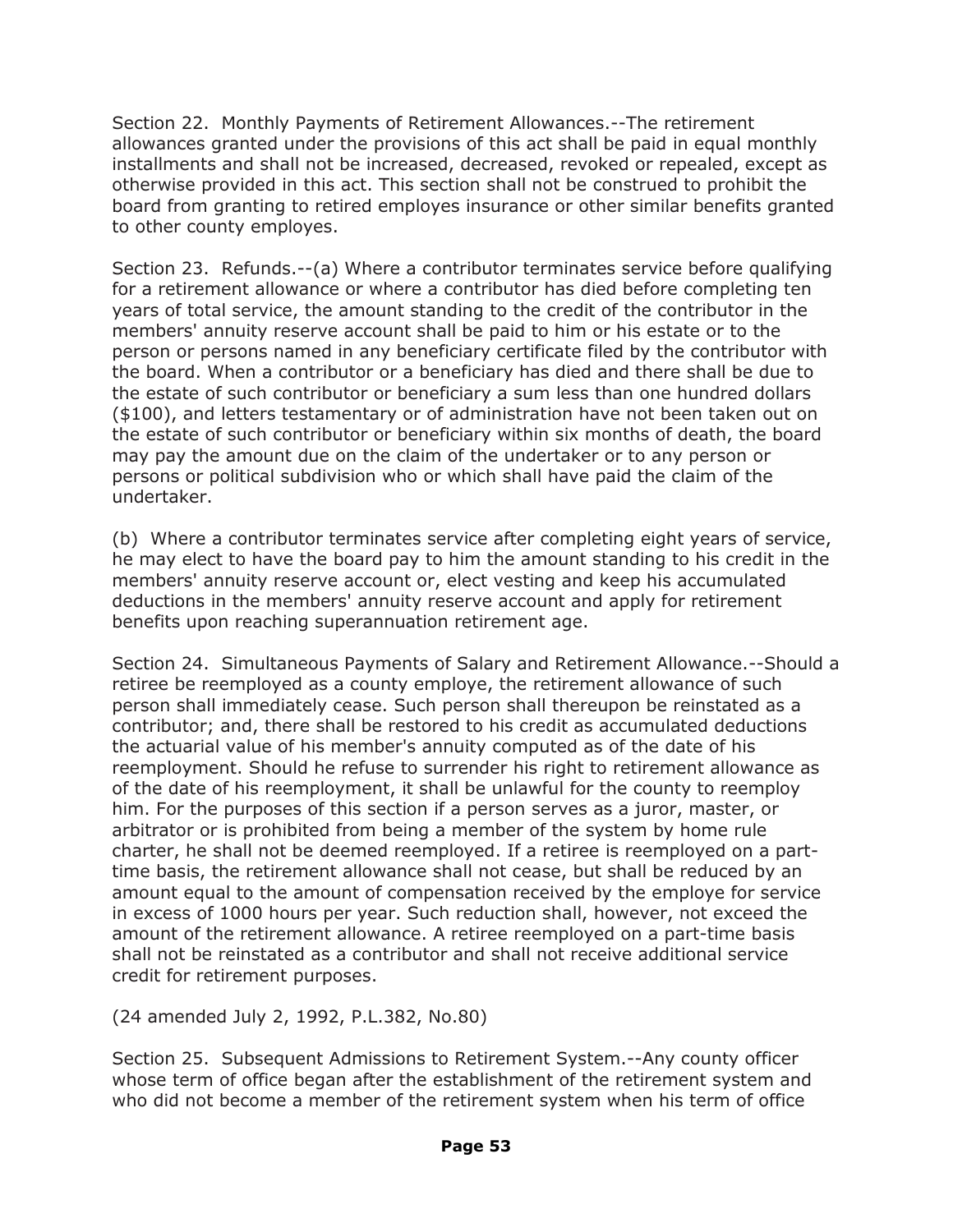began, shall be permitted to become a member of the retirement system at any time and shall receive a retirement allowance based upon service as a county employe rendered after such date of membership; however, if membership is consummated within one year from the beginning of such term of office and such sums as would have been deducted from his salary had he become a member at the time of the commencement of such term of office shall have been paid into the retirement system, he shall thereupon become entitled to all the rights and privileges in the retirement system as would have been vested in him had he become a member and contributor at the time his term of office began.

Any county officer who has not become a member of the retirement system but who was employed as an elected officer prior to January first of the year that the retirement system was established and who held such office at the time that the retirement system was established and has continuously held such office, shall be permitted to become a member of the retirement system, shall be known as an original member, and shall receive full credit for each year of service rendered by him prior to January first of the year the retirement system was established and for each year of service rendered by him thereafter, if such county officer shall contribute to the fund the amount which he would have contributed if he had become a member of the retirement system when it was established; in which event, the county shall contribute to his credit in the fund the amount it would have contributed if he had become a member of the retirement system when it was established; and, he shall thereupon become entitled to all the rights and privileges in the retirement system as would have vested in him had he become a member and contributor at the time the retirement system was established.

Section 26. Reinstatement on Return to County Employment.--Any contributor separated from county employment by dismissal, resignation, or any other reason, except retirement, or any county officer having legally withdrawn from the retirement system, who returns to county employment and restores to the fund to the credit of the members' annuity reserve account his accumulated deductions as they were at the time of separation, shall have the annuity rights forfeited by him restored. Payments may be made either in a lump sum or by installments; but, in no event shall the installments be less than sufficient to pay such amount by the time the member attains superannuation retirement age.

Section 27. Exemption from Taxation and Execution, Etc.--The right to a member's annuity, or a county annuity, or to the return of contributions, shall be exempt from any State or municipal tax and from levy, sale, garnishment, attachment or any other process whatsoever and shall be unassignable, except for any indebtedness due the county or the institution district arising out of embezzlement or fraudulent conversion by a member of the fund against the respective county or the institution district of which the same member is employed.

Section 28. Fraud; Correction of Errors.--Any person who shall knowingly make any false statement, or shall falsify or permit to be falsified, any record or records of the retirement system herein established in any attempt to defraud such system, shall be guilty of a misdemeanor, and, upon conviction thereof, shall be sentenced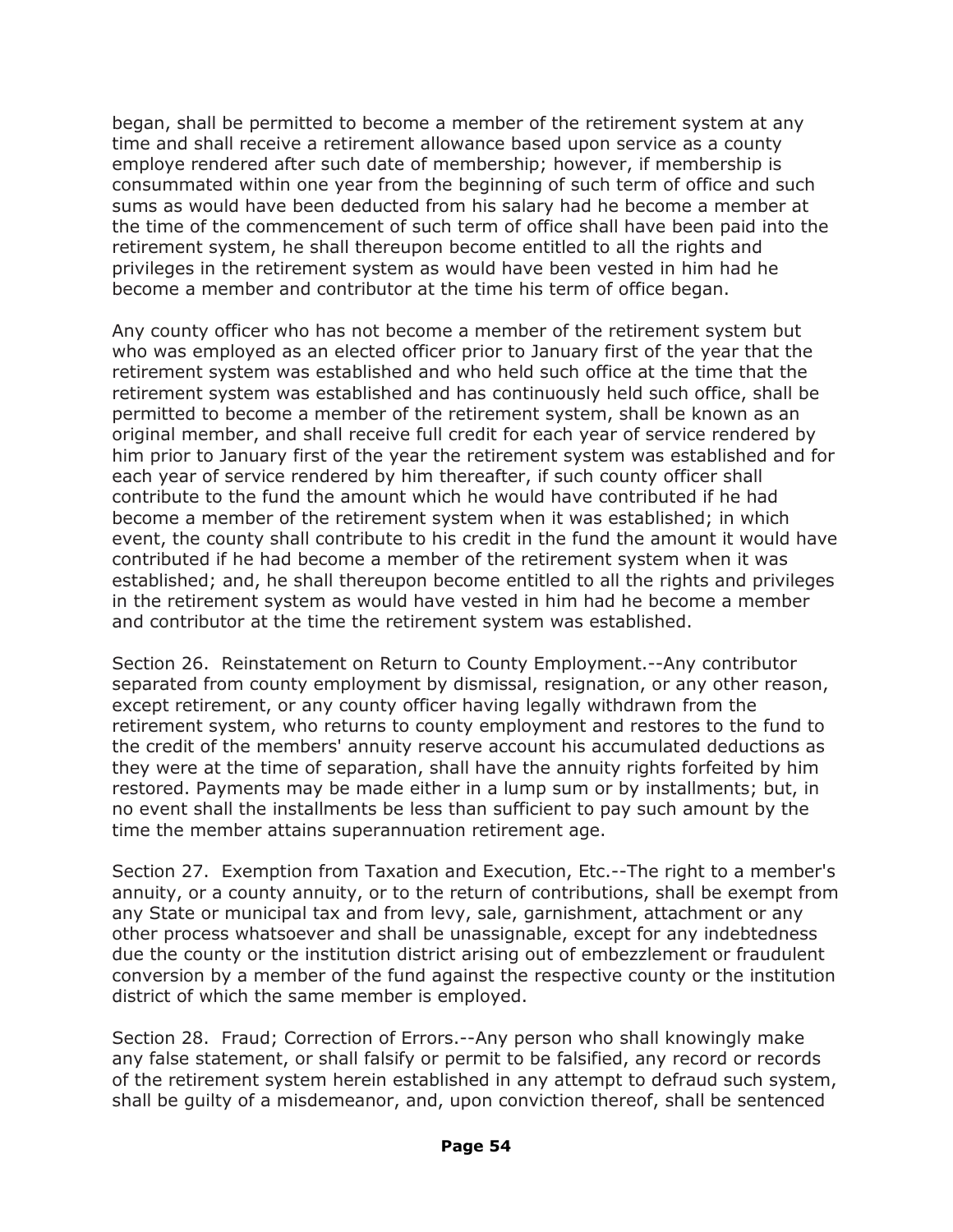to pay a fine not exceeding one thousand dollars (\$1,000), or undergo imprisonment not exceeding one year, or both.

Should any such change in records fraudulently made, or any mistake in records inadvertently made, result in any contributor or beneficiary receiving more or less than he would have been entitled to had the records been correct, on the discovery of the error, the board shall correct the error, and shall adjust the payments which shall be made to the contributor or annuitant in such manner that the actuarial equivalent of the benefit to which he was correctly entitled shall be paid.

Section 29. Designation of Deposit Administrator.--The board shall be permitted to contract with any insurance company which has qualified and is authorized by the Insurance Department of the Commonwealth of Pennsylvania to transact business in the Commonwealth of Pennsylvania, or with any bank, savings and loan association or trust company approved by the Department of Banking of the Commonwealth of Pennsylvania, or with any investment adviser registered pursuant to the Federal Investment Advisers Act of 1940 (54 Stat. 789) which is registered as an investment adviser by the Pennsylvania Securities Commission and which agrees to conduct itself in accordance with 20 Pa.C.S. Ch. 73 (relating to fiduciaries investments) to be designated as a deposit administrator. The deposit administrator may be given the power to administer the funds in its entirety, including the power to receive and invest all moneys deposited in the fund and such other powers as are vested in the board. In addition to the options provided in the act upon retirement, disability withdrawal or death of a contributor, the deposit administrator, if an insurance company, may provide additional options to the contributors or beneficiaries.

(29 amended Nov. 23, 1982, P.L.691, No.198)

Section 30. Supplemental Benefits.--(a) Every member who is in receipt of a county annuity shall receive annually a cost-of-living increase which shall be the product of the retirement allowance determined at the time of retirement less any withdrawal of a member's annuity under section 15.1 of this act and prior to optional modification or minimum allowance and the following percentages as determined by the calendar year in which retirement became effective:

| <b>Year of</b><br><b>Retirement</b> | <b>Percentage</b><br><b>Factor</b> | <b>Year of</b><br><b>Retirement</b> | Percentage<br><b>Factor</b> |
|-------------------------------------|------------------------------------|-------------------------------------|-----------------------------|
| 1938                                | 136%                               | 1953                                | 23%                         |
| 1939                                | 135%                               | 1954                                | 23%                         |
| 1940                                | 134%                               | 1955                                | 22%                         |
| 1941                                | 122%                               | 1956                                | 20%                         |
| 1942                                | 100%                               | 1957                                | 16%                         |
| 1943                                | 89%                                | 1958                                | 14%                         |
| 1944                                | 86%                                | 1959                                | 12%                         |
| 1945                                | 82%                                | 1960                                | 10%                         |
| 1946                                | 68%                                | 1961                                | 9%                          |
| 1947                                | 47%                                | 1962                                | 8%                          |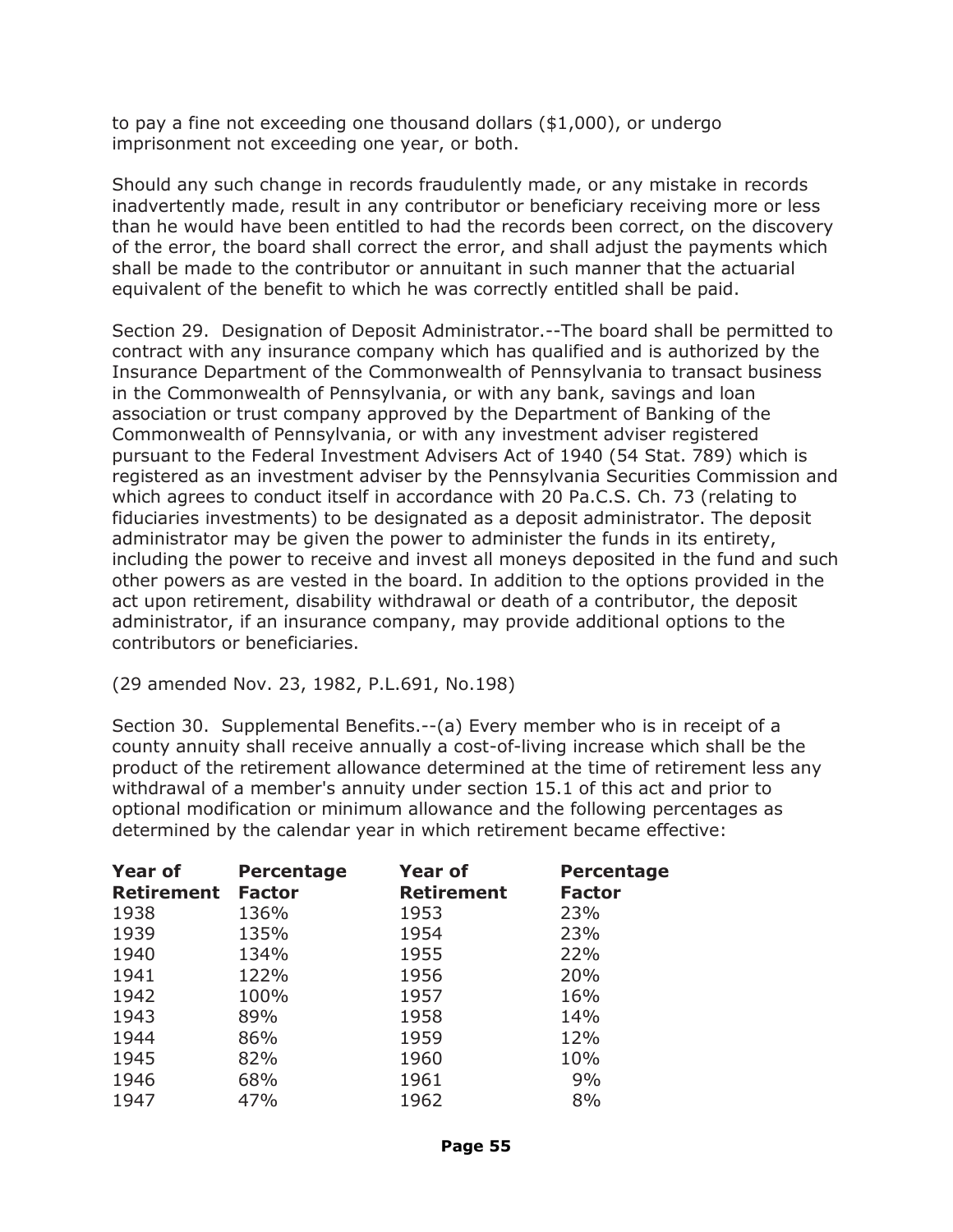| <b>Year of</b>    | <b>Percentage</b> | <b>Year of</b>    | <b>Percentage</b> |
|-------------------|-------------------|-------------------|-------------------|
| <b>Retirement</b> | <b>Factor</b>     | <b>Retirement</b> | <b>Factor</b>     |
| 1948              | 37%               | 1963              | 7%                |
| 1949              | 37%               | 1964              | 6%                |
| 1950              | 36%               | 1965              | 4%                |
| 1951              | 26%               | 1966              | $1\%$             |
| 1952              | 24%               |                   |                   |

(b) The cost-of-living increase shall be reviewed at least once in every three years by the board which may adjust the percentages in accordance with cost-of-living index at the time of review.

(30 amended July 18, 1986, P.L.1410, No.126)

Section 31. Saving Clause.--(a) This act shall not impair or affect any act done, offense committed, or right accruing, accrued, or acquired, or liability, duty, obligation, penalty, judgment or punishment incurred under the provisions of any prior act providing for the creation, maintenance and operation of a county employes' retirement system.

(b) The provisions of all acts which are repealed by this act shall be considered as remaining continuously in force so far as concerns all rights vested and accrued, and liabilities, duties and obligations incurred under such provisions before the effective date of this act.

Section 32. Repeals.--The following acts and parts of acts are repealed absolutely:

(1) The act of June 4, 1937 (P.L.1625), entitled "An act providing for the creation, maintenance and operation of a county employes retirement system in counties of the third class; and imposing certain charges on counties."

(2) The act of July 8, 1941 (P.L.298), known as the "Fourth Class County Retirement Law."

(3) The act of August 5, 1941 (P.L.803), entitled, as amended, "An act providing for the creation, maintenance and operation of a county employes' retirement system in counties of the fifth, sixth, seventh and eighth class; imposing certain charges on counties, and prescribing penalties."

(4) Section 1717, act of July 28, 1953 (P.L.723), known as the "Second Class County Code."

Section 33. Effective Date.--This act shall take effect immediately.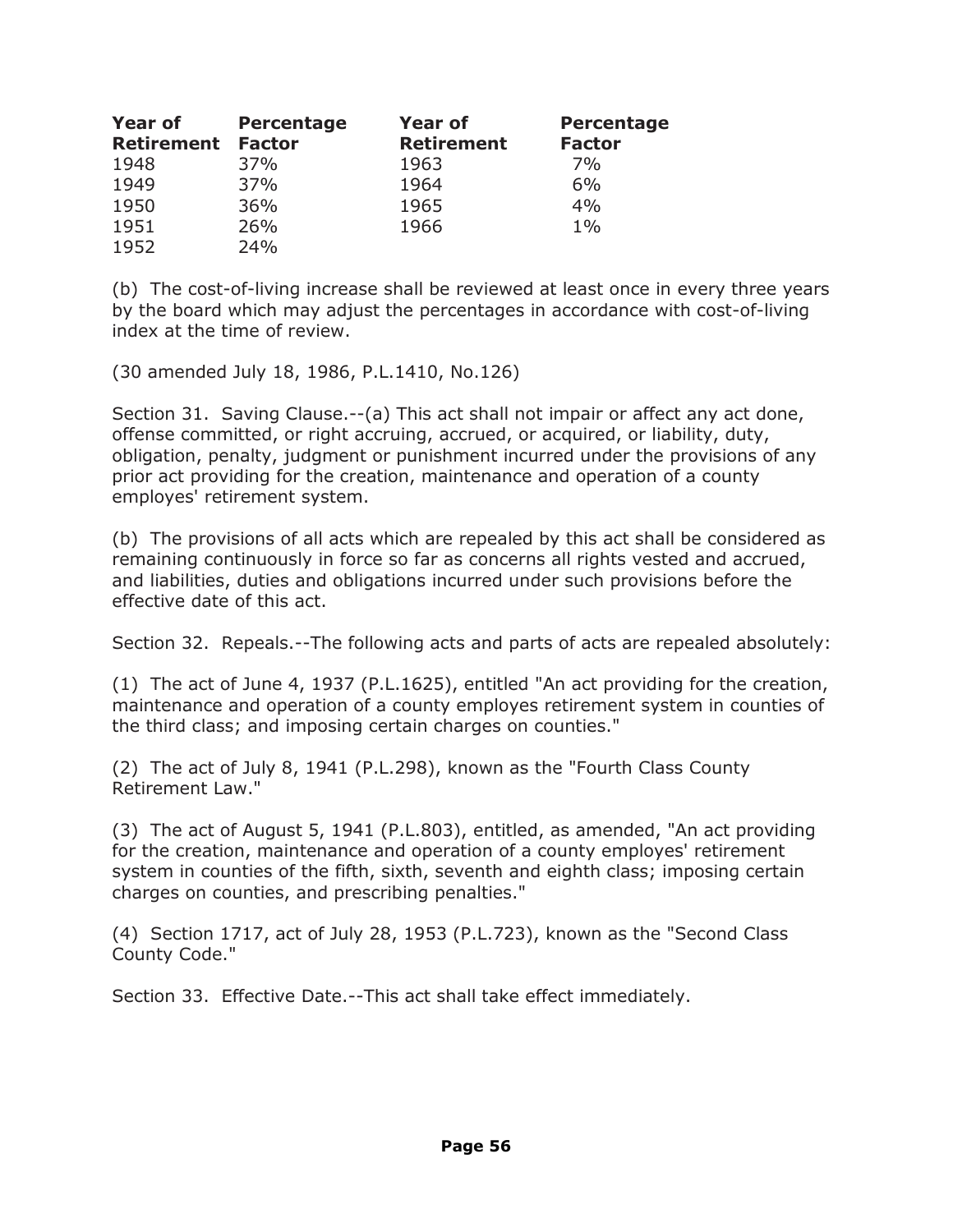# **Other Pension References**

These entities can provide counties with additional information about county pension issues.

### **Public Employee Retirement Commission**

James L. McAneny, Executive Director 613 North Street Room 510, Finance Building Harrisburg, PA 17120-0400 or P.O. Box 1429 Harrisburg, PA 17120-0400 (717) 783-6100 fax (717) 787-9531 [www.perc.state.pa.us](http://www.perc.state.pa.us/) email: [perc@pa.gov](mailto:perc@pa.gov)

# **Pennsylvania Municipal Retirement System**

James B. Allen, Secretary Eastgate Building 1010 North Seventh Street Suite 301 Harrisburg, PA 17102-1400 or P.O. Box 1165 Harrisburg, PA 17108-1165 (800) 622-7968 (717) 787-2065 Fax (717) 783-8363 [www.pmrs.state.pa.us](http://www.pmrs.state.pa.us/) email: [ra-staff@pa.gov](mailto:ra-staff@pa.gov)

# **Governor's Center for Local Government Services**

Department of Community and Economic Development Rick Vilello, Executive Director Commonwealth Keystone Building 400 North Street, 4th Floor Harrisburg, PA 17120-0225 (888) 223-6837 (717) 720-7386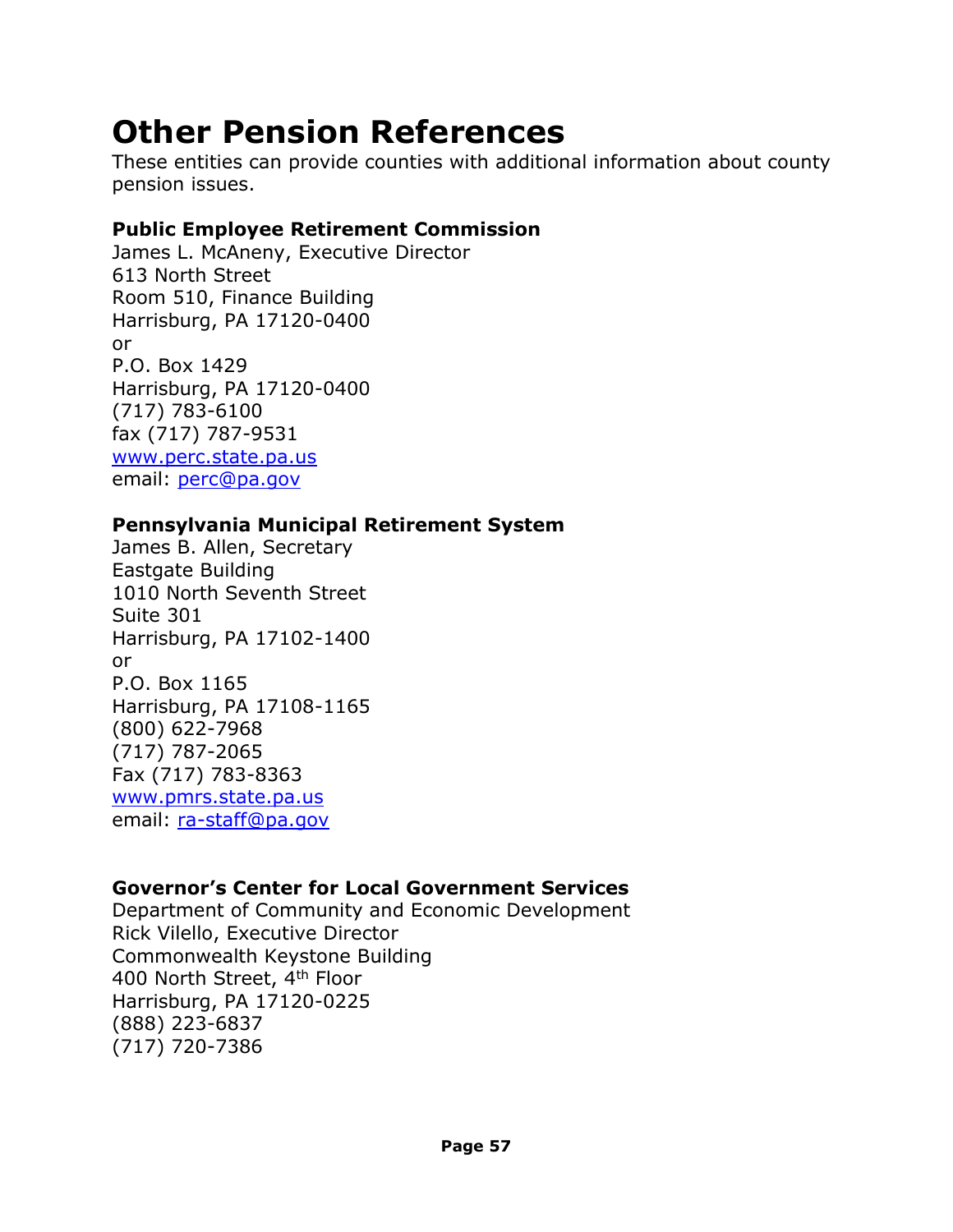# **Members of the CCAP Pension Best Practices Committee**

#### **Marc Ammaturo, PFM Advisors**

A division of PFM Asset Management LLC Two Logan Square, Suite 1600 18th & Arch Streets Philadelphia, PA 19103 (215) 567-6100

#### **Frank Burnette, Morrison Fiduciary Advisors, Inc**

Morrison Fiduciary Advisors, Inc. Institutional Investment Solutions 1405 McFarland Road Pittsburgh, PA. 15216 (412) 344-6052

#### **Charles Friedlander, Municipal Finance Partners, Inc**

803 Sir Thomas Court, Suite 150 Harrisburg, PA 17109-4812 (717) 909-8400

#### **Brian Gabriel, Campbell Durrant Beatty Palombo & Miller, P.C**

535 Smithfield Street, Suite 700 Pittsburgh, PA 15222 (412) 395-1267

#### **Carl Geffken, County of Berks**

Chief Operating Officer 633 Court Street Reading, PA 19601-4302 (610) 478-6136

#### **Brian Gibson, Peirce Park Group**

300 S. High St. West Chester, PA 19382 (610) 719-0300

#### **George Matta, Fusion Investment Group**

One Oxford Center 301 Grant Street, Suite 450 Pittsburgh, PA 15219 (412) 325-3970

#### **Michele Miller, Adams County**

Director of Human Resources 117 Baltimore Street Gettysburg, PA 17325-2313 (717) 337-9820